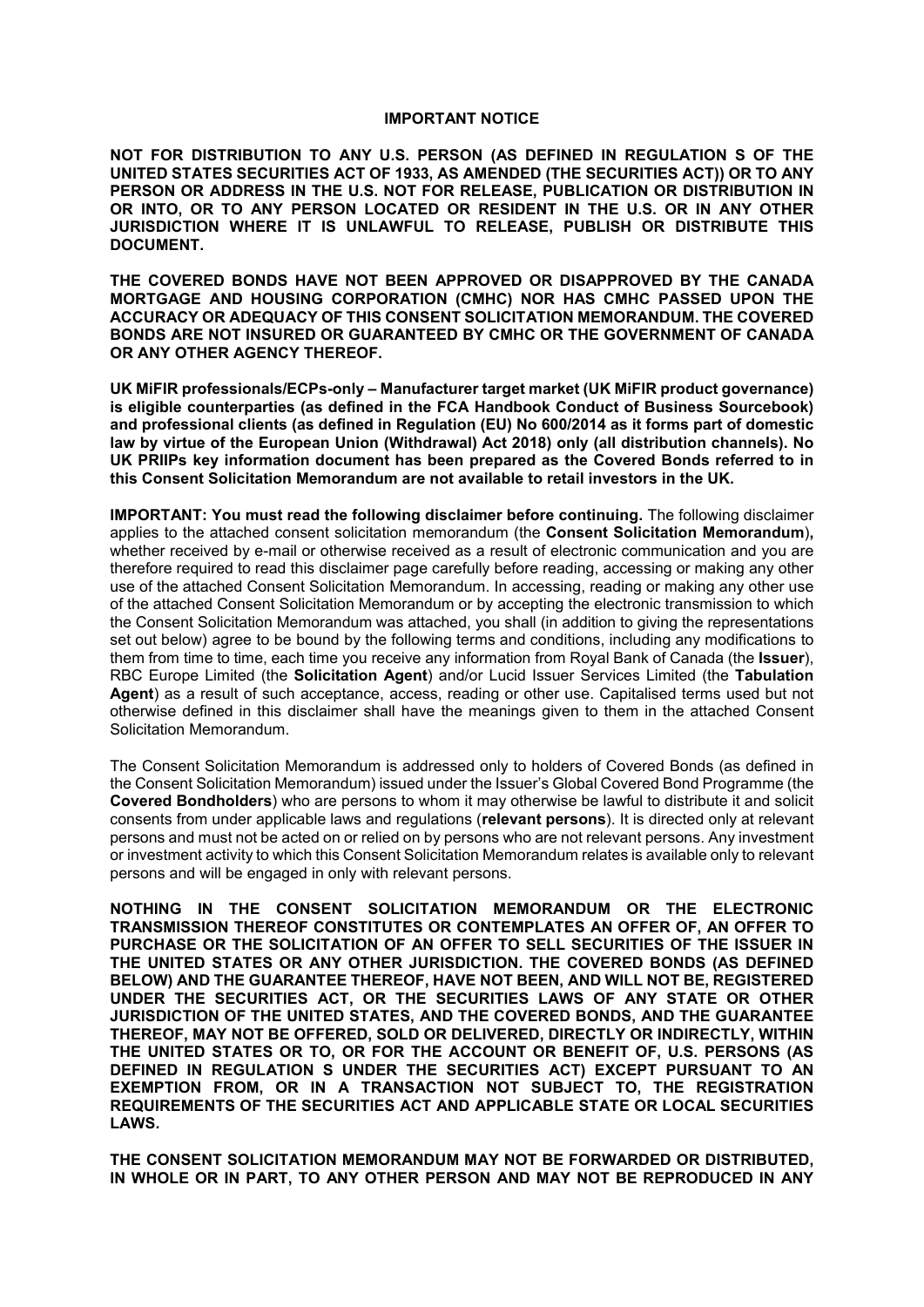**MANNER WHATSOEVER, AND IN PARTICULAR, MAY NOT BE FORWARDED TO ANY U.S. PERSON OR TO ANY U.S. ADDRESS. ANY FORWARDING, DISTRIBUTION OR REPRODUCTION OF THE CONSENT SOLICITATION MEMORANDUM, IN WHOLE OR IN PART, IS UNAUTHORISED. FAILURE TO COMPLY WITH THIS DIRECTIVE MAY RESULT IN A VIOLATION OF THE SECURITIES ACT OR THE APPLICABLE LAWS OF OTHER JURISDICTIONS. IF YOU HAVE NOT PROVIDED THE ISSUER WITH THE CONFIRMATION DESCRIBED BELOW OR HAVE GAINED ACCESS TO THE CONSENT SOLICITATION MEMORANDUM CONTRARY TO ANY OF THE FOREGOING RESTRICTIONS, YOU ARE NOT AUTHORISED TO PARTICIPATE IN THE CONSENT SOLICITATION DESCRIBED IN THE CONSENT SOLICITATION MEMORANDUM.**

**Confirmation of Your Representation**: By receiving the attached Consent Solicitation Memorandum, you confirm to the Issuer, the Solicitation Agent and the Tabulation Agent that:

- (i) you are a holder or a Beneficial Owner (as defined in the Consent Solicitation Memorandum) of the Covered Bonds;
- (ii) you are not a person to or from whom it is unlawful to send the attached Consent Solicitation Memorandum or to solicit consents under the Consent Solicitation described in the attached Consent Solicitation Memorandum under applicable laws and regulations;
- (iii) you are not a U.S. person (as defined in Regulation S under the Securities Act), or acting for the account or benefit of any U.S. person, that you are not located or resident in the United States and the electronic mail address that you have given to us and to which this e-mail has been delivered is not located in the United States, its territories and possessions (including Puerto Rico, the U.S. Virgin Islands, Guam, American Samoa, Wake Island and the Northern Mariana Islands) or the District of Columbia;
- (iv) you consent to delivery of the attached Consent Solicitation Memorandum by electronic transmission;
- (v) you shall not pass on the Consent Solicitation Memorandum to third parties or otherwise make the Consent Solicitation Memorandum publicly available;
- (vi) you have understood and agreed to the terms set forth in this disclaimer;
- (vii) you are, and any Beneficial Owner of the Covered Bonds you represent or are acting for the account or benefit of, in each case on a non-discretionary basis, is an eligible counterparty or a professional client (each as defined in COBS and UK MiFIR, respectively) in respect of the Covered Bonds; and
- (viii) you are not a Sanctions Restricted Person (as defined in the Consent Solicitation Memorandum).

This Consent Solicitation Memorandum has been sent to you via electronic transmission. You are reminded that documents transmitted via this medium may be altered or changed during the process of transmission and consequently none of the Issuer, the Solicitation Agent, the Bond Trustee, and/or the Tabulation Agent or any person who controls, or is a director, officer, employee or agent of the Issuer, the Solicitation Agent the Bond Trustee and/or the Tabulation Agent, nor any affiliate of any such person accepts any liability or responsibility whatsoever in respect of such alteration as a result of such transmission.

You are reminded that the attached Consent Solicitation Memorandum has been delivered to you on the basis that you are a person into whose possession this Consent Solicitation Memorandum may be lawfully delivered in accordance with the laws of the jurisdiction in which you are located or resident and, save as referred to above, you may not nor are you authorised to deliver this Consent Solicitation Memorandum to any other person. If you have sold or otherwise transferred all of your Covered Bonds, please notify the Tabulation Agent accordingly.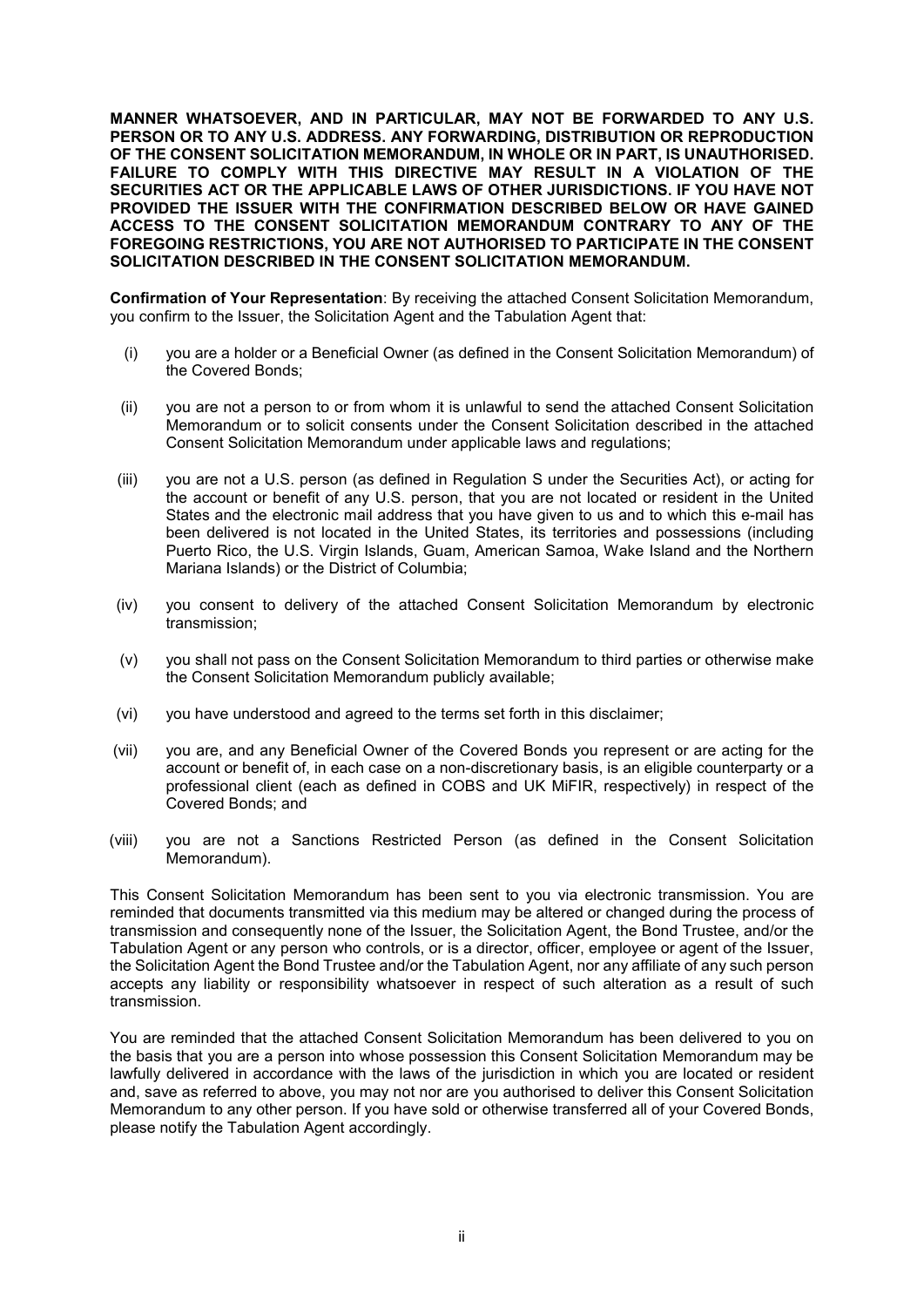**The distribution of this Consent Solicitation Memorandum in certain jurisdictions may be restricted by law and persons into whose possession this Consent Solicitation Memorandum comes are requested to inform themselves about, and to observe, any such restrictions.**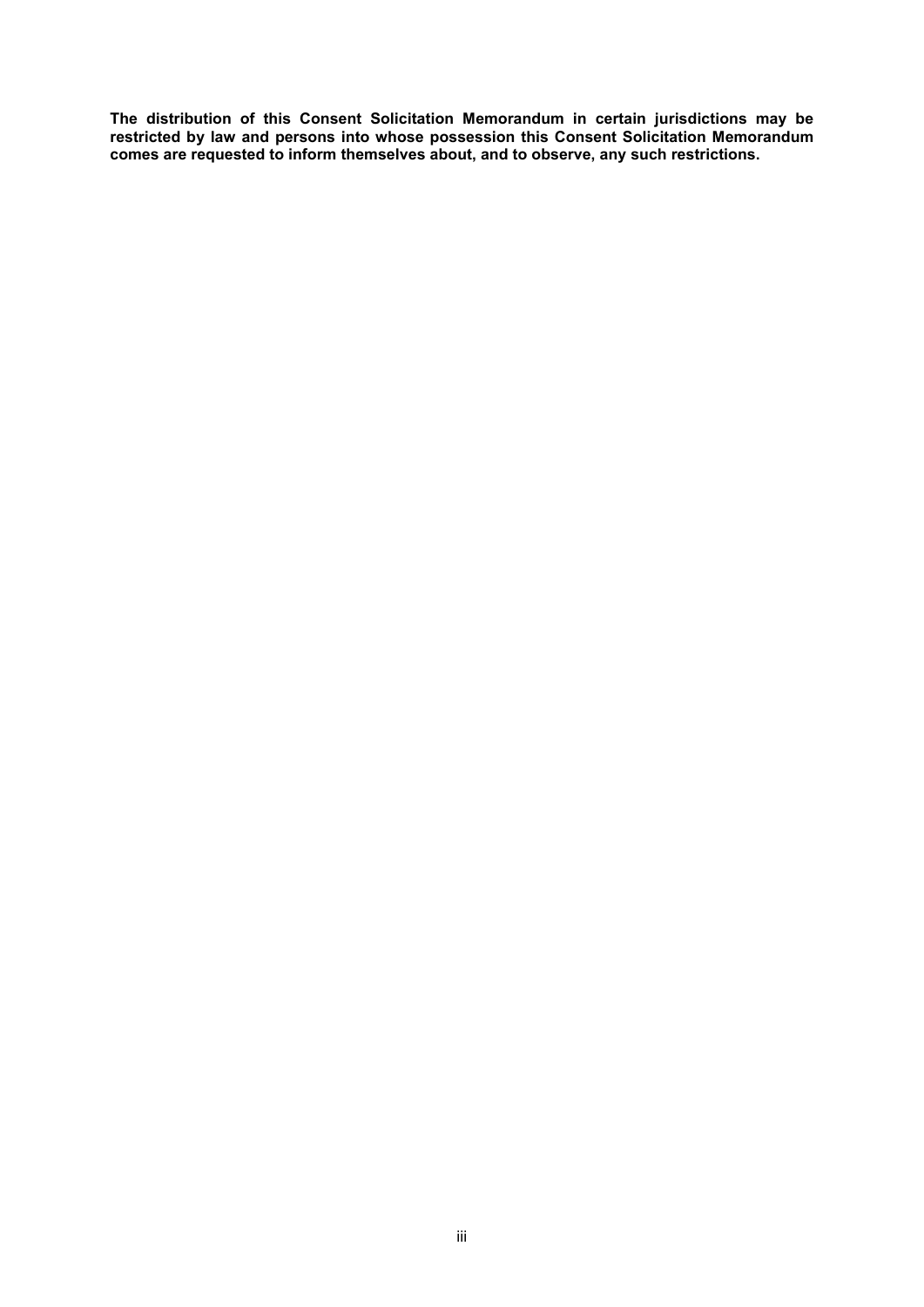#### **CONSENT SOLICITATION MEMORANDUM DATED AUGUST 31, 2021**

**THIS DOCUMENT IS IMPORTANT AND REQUIRES YOUR IMMEDIATE ATTENTION**

**The Consent Solicitation Memorandum and any other documents or materials relating to the Consent Solicitation are only for distribution or to be made available to persons located and resident outside the United States and who are not U.S. persons (as defined in Regulation S under the United States Securities Act of 1933).**

**This document contains important information which should be read carefully before any decision is made in respect of these proposals. If you are in any doubt about any aspect of these proposals and/or the action you should take, you are recommended to seek your own financial advice immediately from your stockbroker, bank manager, solicitor, accountant or other financial adviser authorised under the Financial Services and Markets Act 2000 (if you are in the United Kingdom) or from another appropriately authorised independent financial adviser (if you are not in the United Kingdom) and such other professional advice from your own professional advisors as you deem necessary.**



# **ROYAL BANK OF CANADA**

*(a Canadian chartered bank)*  (the **Issuer**)

**GBP650,000,000 Floating Rate Covered Bonds due December 8, 2022 (ISIN: XS1733227554) (Series: CB35)** (the **Series CB35 Covered Bonds** or the **Covered Bonds** and the holders thereof, the **Covered Bondholders**)

Consent Solicitation Memorandum relating to the proposal to the eligible holders of its outstanding Covered Bonds to consent to the modification of the terms and conditions (the **Conditions**) of the Series CB35 Covered Bonds and consequential or related amendments to the transaction documents for the Series CB35 Covered Bonds such that the existing GBP LIBOR interest basis of the Series CB35 Covered Bonds is replaced by a Compounded Daily SONIA interest basis, as proposed by the Issuer for approval by an extraordinary resolution of the holders of the Series CB35 Covered Bonds (the **Extraordinary Resolution**), all as further described in this Consent Solicitation Memorandum, as supplemented, varied or amended from time to time (such invitation the **Consent Solicitation**).

| <b>Series</b> | <b>ISIN/Common Code</b>     | <b>Final Maturity Date</b>                                               | Current Interest rate (per cent./per<br>annum)                                                                                                                                                                                                                                                                               | Outstanding<br>principal amount |
|---------------|-----------------------------|--------------------------------------------------------------------------|------------------------------------------------------------------------------------------------------------------------------------------------------------------------------------------------------------------------------------------------------------------------------------------------------------------------------|---------------------------------|
| CB35          | XS1733227554 /<br>173322755 | Interest Payment<br>Date falling on or<br>nearest to<br>December 8, 2022 | 3 month GBP LIBOR + 0.23 per cent.<br>Floating Rate from and including the<br>Interest Commencement Date to (but)<br>excluding) the Final Maturity Date<br>1-month GBP LIBOR + 0.273 per cent.<br>Floating Rate from and including the<br>Final Maturity Date to (but excluding) the<br><b>Extended Due for Payment Date</b> | GBP650,000,000                  |
|               |                             |                                                                          |                                                                                                                                                                                                                                                                                                                              |                                 |

# **Solicitation Agent**

# **RBC CAPITAL MARKETS**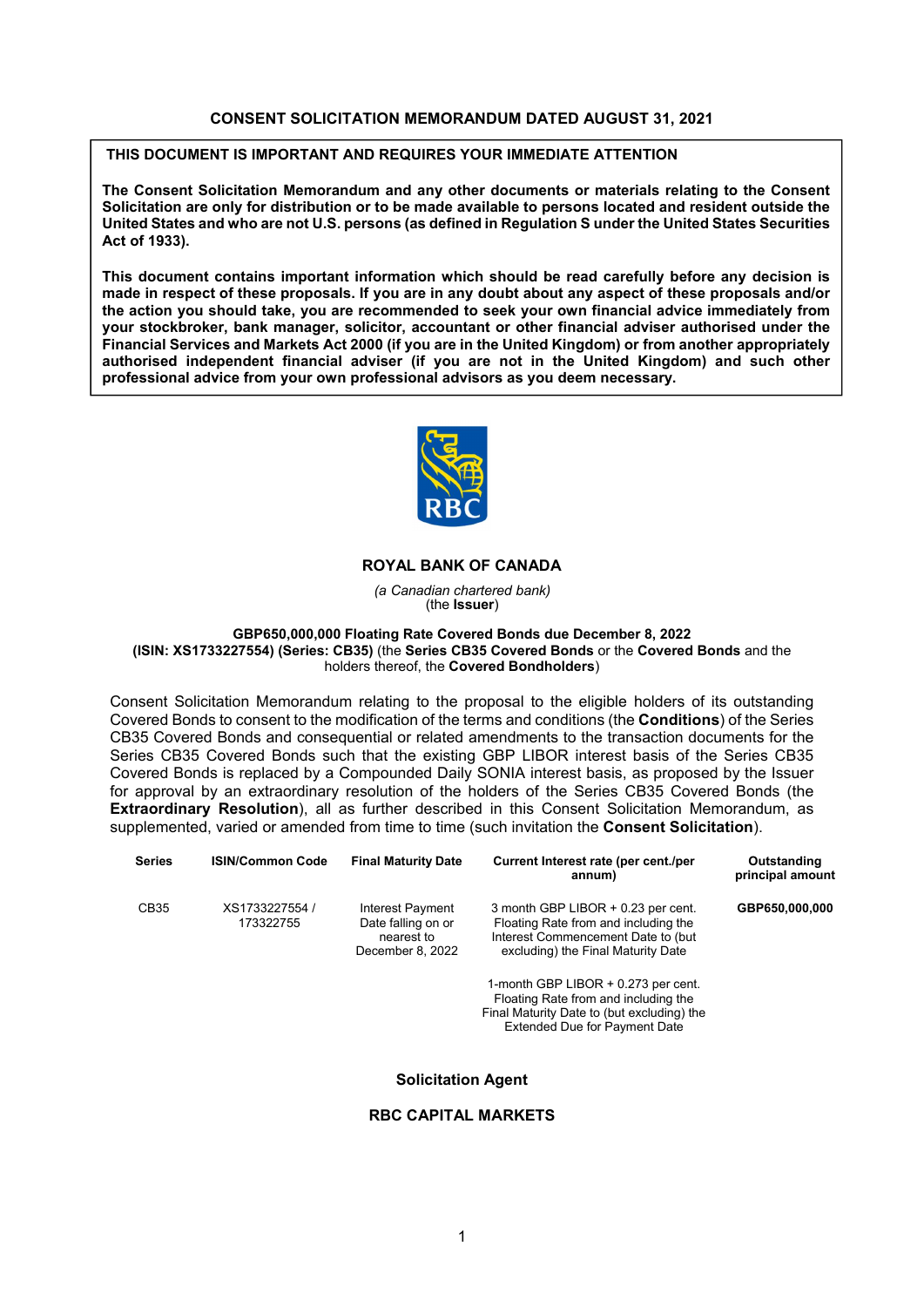**The Consent Solicitation is expected to expire at 4:00 p.m. (London time) on September 17, 2021 (such time and date, the** Expiration Deadline**). The deadlines set by any intermediary or Clearing System may be earlier than the deadlines set out in this document. Covered Bondholders that do not deliver a valid electronic voting instruction to the relevant Clearing System (a** Consent Instruction**), but who wish to attend and vote at the Meeting (via audio or video conference) or to be represented or to otherwise vote at the Meeting, must make the necessary arrangements by the Expiration Deadline. Any individual or company whose Covered Bonds are held on its behalf by a broker, dealer, bank, custodian, trust company or other nominee or intermediary must contact such entity if it wishes to participate in the Consent Solicitation or otherwise participate at the meeting (including any adjourned meeting) at which such Extraordinary Resolution is to be considered.**

**No consent fee will be payable in connection with this Consent Solicitation.**

**In light of the ongoing developments in relation to Coronavirus (Covid-19), it may become impossible or inadvisable to hold the Meeting at a physical location. Accordingly, in accordance with the provisions of the Trust Deed further regulations regarding the holding of the Meeting have been prescribed providing that the Meeting (and any adjourned Meeting) will be held via audio or video conference. The Meeting will not be convened at a physical location.** 

**Covered Bondholders that do not deliver a valid Consent Instruction or Ineligible Holder Instruction (as defined below) but who wish to attend via audio or video conference may obtain dial-in details from the Tabulation Agent using the notice details set out below, subject to the Tabulation Agent being satisfied that any Covered Bondholder requesting the same has provided evidence of their holdings of the Series CB35 Covered Bonds:** 

**Lucid Issuer Services Limited** Tankerton Works 12 Argyle Walk London WC1H 8HA United Kingdom Attention: Owen Morris Tel: +44 20 7704 0880 Email: rbc@lucid-is.com

Covered Bondholders who have requested that their votes are included in a Consent Instruction or Ineligible Holder Instruction instructing the Issuing and Paying Agent to appoint one or more representatives of the Tabulation Agent as its proxy to attend the Meeting (and any adjourned Meeting) and to vote in the manner specified or identified in such Consent Instruction will be unaffected by these alternative regulations and will not be requested to take any further action.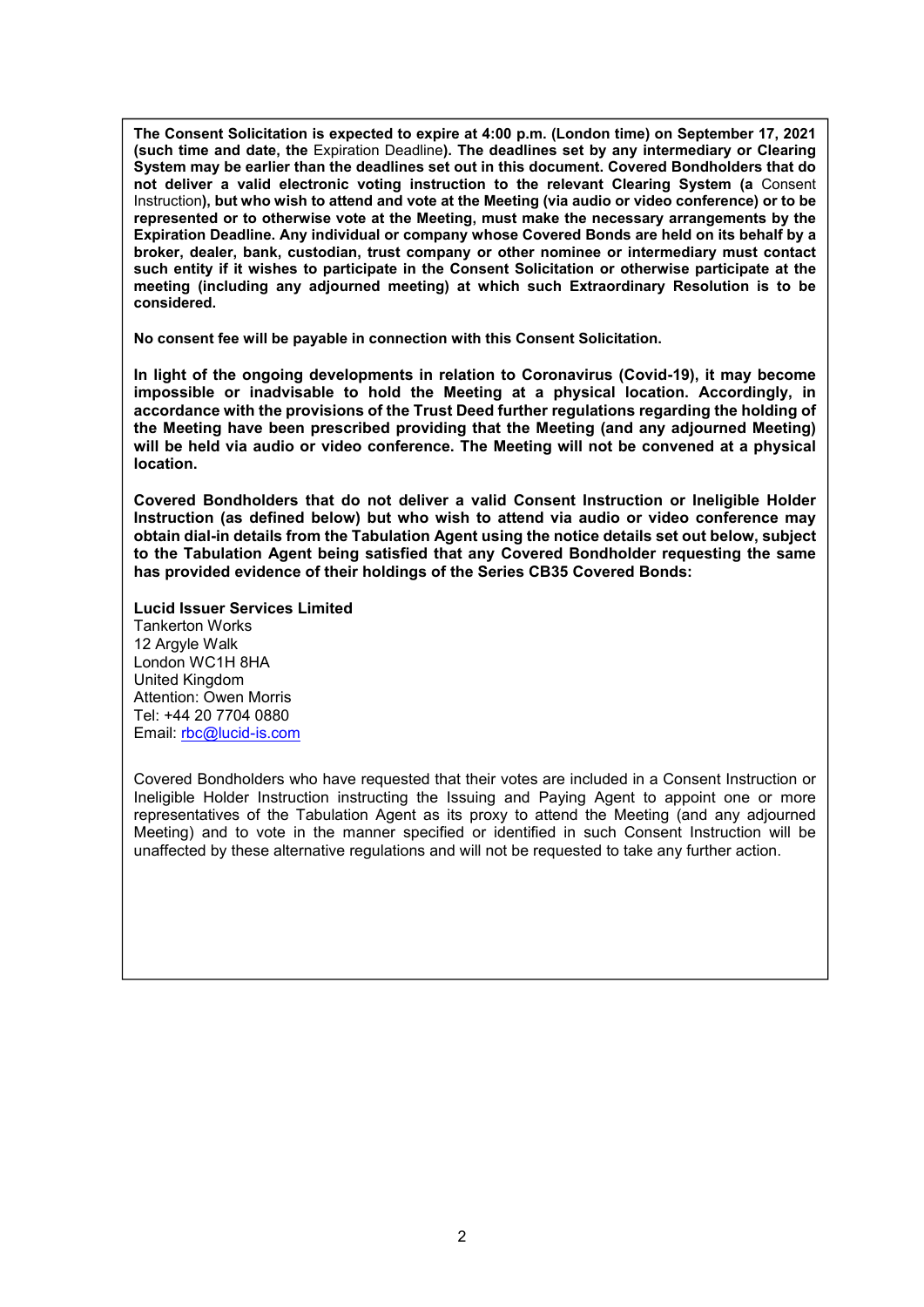**This Consent Solicitation Memorandum contains important information which should be read carefully before any decision is made with respect to the Consent Solicitation. If any Covered Bondholder is in any doubt as to the action it should take or is unsure of the impact of the implementation of the Extraordinary Resolution, it is recommended to seek its own financial and legal advice, including in respect of any tax consequences, immediately from its broker, bank manager, solicitor, accountant or other independent financial, tax or legal adviser. Any individual or company whose Covered Bonds are held on its behalf by a broker, dealer, bank, custodian, trust company or other nominee or intermediary must contact such entity if it wishes to participate in the Consent Solicitation or otherwise participate at the meeting (including any adjourned meeting) at which the Extraordinary Resolution is to be considered.**

**UK MIFIR PRODUCT GOVERNANCE / PROFESSIONAL INVESTORS AND ECPS ONLY TARGET MARKET** – Solely for the purposes of the manufacturer's product approval process, the target market assessment in respect of the Covered Bonds has led to the conclusion that: (i) the target market for the Covered Bonds is only eligible counterparties, as defined in the FCA Handbook Conduct of Business Sourcebook (**COBS**), and professional clients, as defined in Regulation (EU) No 600/2014 as it forms part of domestic law by virtue of the European Union (Withdrawal) Act 2018 (**UK MiFIR**); and (ii) all channels for distribution of the Covered Bonds to eligible counterparties and professional clients are appropriate. Any person subsequently offering, selling or recommending the Covered Bonds (a **distributor**) should take into consideration the manufacturer's target market assessment; however, a distributor subject to the FCA Handbook Product Intervention and Product Governance Sourcebook (the **UK MiFIR Product Governance Rules**) is responsible for undertaking its own target market assessment in respect of the Covered Bonds (by either adopting or refining the manufacturer's target market assessment) and determining appropriate distribution channels.

**IMPORTANT - PROHIBITION OF SALES TO EEA RETAIL INVESTORS:** The Covered Bonds are not intended to be offered, sold or otherwise made available to and should not be offered, sold or otherwise made available to any retail investor in the European Economic Area (the **EEA**). For these purposes, a retail investor means a person who is one (or more) of: (i) a retail client as defined in point (11) of Article 4(1) of MiFID II or (ii) a customer within the meaning of Directive (EU) 2016/97 (as amended or superseded, the **Insurance Distribution Directive**), where that customer would not qualify as a professional client as defined in point (10) of Article 4(1) of MiFID II. Consequently, no key information document required by Regulation (EU) No 1286/2014 (as amended or superseded, the **PRIIPs Regulation**) for offering or selling the Covered Bonds or otherwise making them available to retail investors in the EEA has been prepared and therefore offering or selling the Covered Bonds or otherwise making them available to any retail investor in the EEA may be unlawful under the PRIIPs Regulation.

**IMPORTANT – PROHIBITION OF SALES TO UK RETAIL INVESTORS** – The Covered Bonds are not intended to be offered, sold or otherwise made available to and should not be offered, sold or otherwise made available to any retail investor in the United Kingdom (**UK**). For these purposes, a retail investor means a person who is one (or more) of: (i) a retail client, as defined in point (8) of Article 2 of Regulation (EU) No 2017/565 as it forms part of domestic law by virtue of the European Union (Withdrawal) Act 2018 (**EUWA**); or (ii) a customer within the meaning of the provisions of the Financial Services and Markets Act 2000 (the **FSMA**) and any rules or regulations made under the FSMA to implement the Insurance Distribution Directive, where that customer would not qualify as a professional client, as defined in UK MiFIR. Consequently no key information document required by the PRIIPs Regulation as it forms part of domestic law by virtue of the EUWA (the **UK PRIIPs Regulation**) for offering or selling the Covered Bonds or otherwise making them available to retail investors in the UK has been prepared and therefore offering or selling the Covered Bonds or otherwise making them available to any retail investor in the UK may be unlawful under the UK PRIIPs Regulation.

No website referred to herein forms part of this Consent Solicitation Memorandum, nor have the contents of any such website been approved by or submitted to (i) the Canada Mortgage and Housing Corporation (**CMHC**), the Government of Canada or any other agency thereof or, (ii) the UK Financial Conduct Authority (the **FCA**).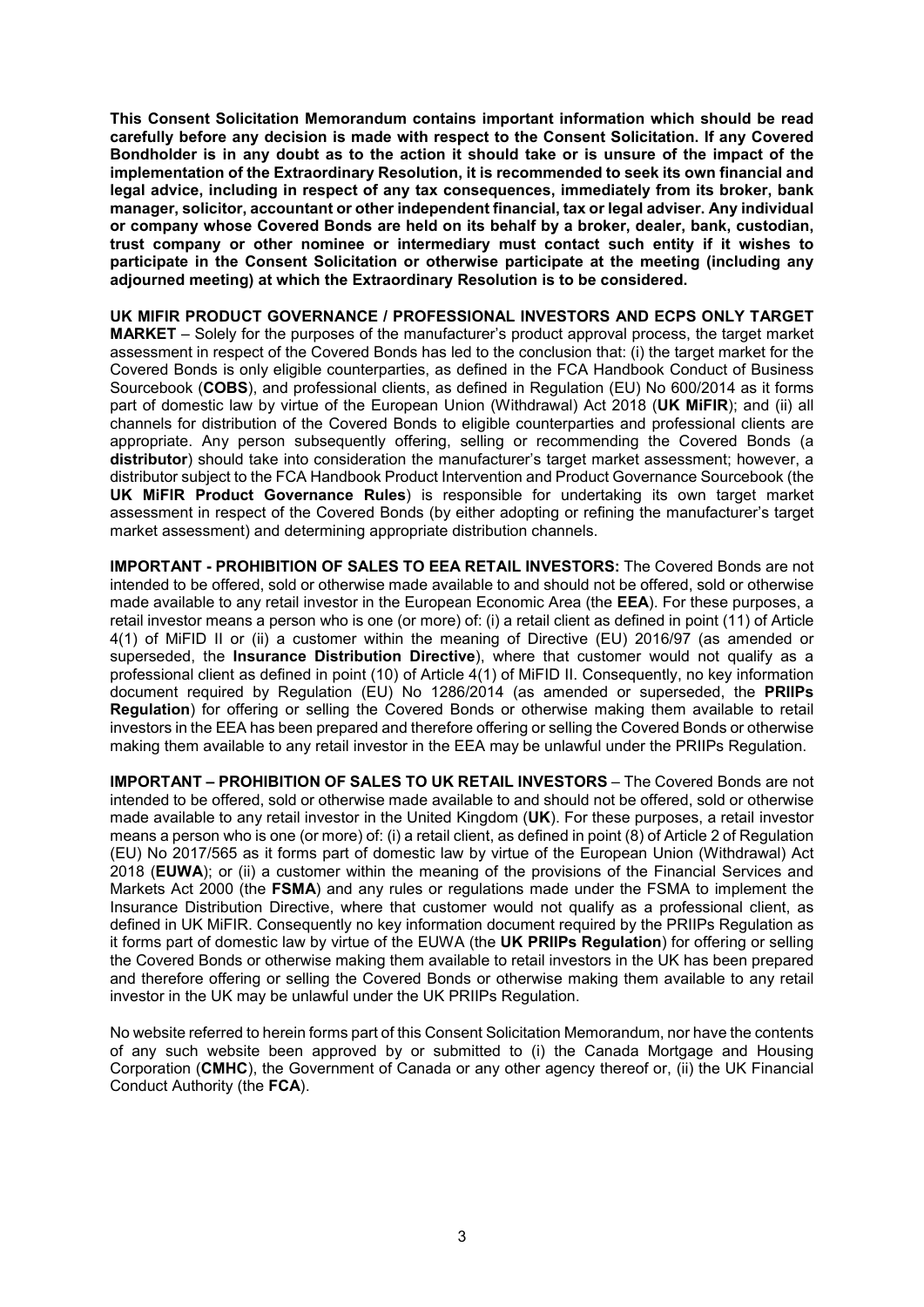#### **CONSENT SOLICITATION**

The Issuer is inviting the Covered Bondholders (as defined herein) to approve, by an Extraordinary Resolution in relation to the Series CB35 Covered Bonds (the **Extraordinary Resolution**), the Covered Bondholder Proposal described in Section 3 (*Covered Bondholder Proposal*).

In order to approve the Extraordinary Resolution, the Issuer invites each Covered Bondholder who is (a) located and resident outside the United States and not a U.S. person (as defined in Regulation S under the Securities Act); (b) an eligible counterparty or a professional client (each as defined in COBS and UK MiFIR, respectively) and, if applicable and acting on a non-discretionary basis, who is acting on behalf of a Beneficial Owner that is also an eligible counterparty or a professional client, in each case in respect of the Series CB35 Covered Bonds; and (c) otherwise a person to whom the Consent Solicitation can be lawfully made and that may lawfully participate in the Consent Solicitation (each, an **Eligible Covered Bondholder**), to provide a valid Consent Instruction in respect of the Extraordinary Resolution.

The Consent Solicitation is made on the terms and subject to the conditions contained in this Consent Solicitation Memorandum. Capitalised terms used in this Consent Solicitation Memorandum have the respective meanings given in Section 8 (*Definitions*) or, where not defined therein, the Transaction Documents.

*Before making a decision on whether to participate in the Consent Solicitation or otherwise participate at the Meeting, Covered Bondholders should carefully consider all of the information in this Consent Solicitation Memorandum and, in particular, the considerations described in Section 5 (Procedures in connection with the Consent Solicitation) from page 19*.

### **General**

*Covered Bondholders are advised to check with any bank, securities broker or other intermediary through which they hold their Covered Bonds when such intermediary would need to receive instructions from a Covered Bondholder in order for such Covered Bondholder to participate in, or to validly revoke their instruction to participate in, the Consent Solicitation by the deadlines specified in this Consent Solicitation Memorandum. The deadlines set by any such intermediary and each Clearing System for the submission and revocation of Consent Instructions may be earlier than the relevant deadlines specified in this Consent Solicitation Memorandum. See Section 5 (Procedures in connection with the Consent Solicitation).*

Questions and requests for assistance in connection with (i) the Consent Solicitation may be directed to the Solicitation Agent and (ii) the delivery of Consent Instructions may be directed to the Tabulation Agent, the contact details for which are on the last page of this Consent Solicitation Memorandum.

Nothing in this Consent Solicitation Memorandum constitutes or contemplates an offer of, an offer to purchase or the solicitation of an offer to sell any security in any jurisdiction and participation in the Consent Solicitation by a Covered Bondholder in any circumstances in which such participation is unlawful will not be accepted.

The Issuer accepts responsibility for the information contained in this Consent Solicitation Memorandum. To the best of the knowledge of the Issuer the information contained in this Consent Solicitation Memorandum is in accordance with the facts and the Consent Solicitation Memorandum contains no omission likely to affect its import.

Each Covered Bondholder is solely responsible for making its own independent appraisal of all matters (including those relating to the Consent Solicitation, the Series CB35 Covered Bonds, the Extraordinary Resolution and the Issuer) as such Covered Bondholder deems appropriate in evaluating, and each Covered Bondholder must make its own decision as to whether to consent to, the Consent Solicitation or otherwise participate in the Meeting. The Tabulation Agent, the Solicitation Agent and the Issuing and Paying Agent are the agents of the Issuer and owe no duty to any Covered Bondholder.

In accordance with normal practice, the Bond Trustee, the Solicitation Agent, the Tabulation Agent and the Issuing and Paying Agent have not been involved in the formulation of, express no opinion on and make no representations as to the merits of, the Covered Bondholder Proposal outlined in this Consent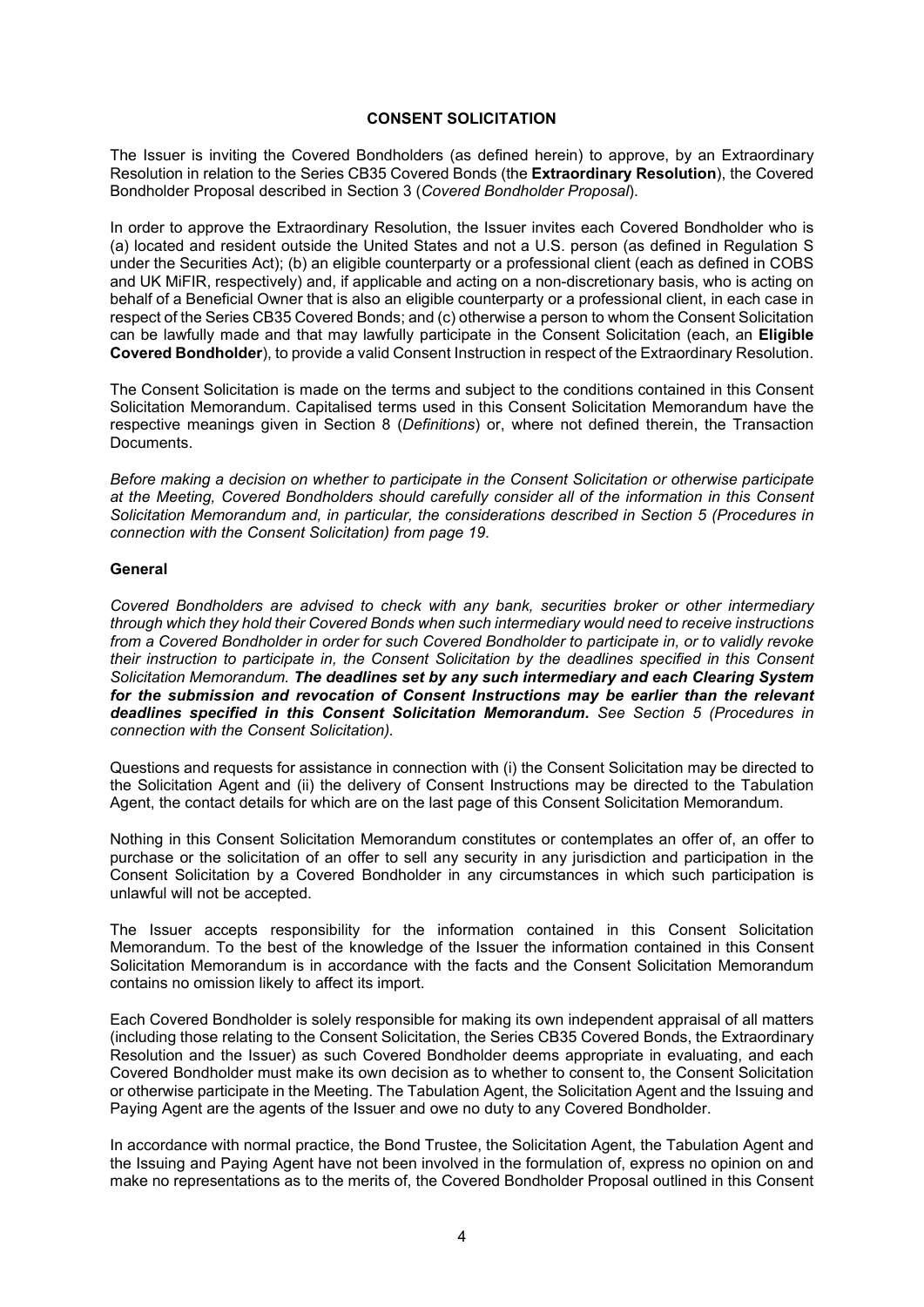Solicitation Memorandum or the Extraordinary Resolution. None of the Bond Trustee, the Solicitation Agent, the Tabulation Agent, the Issuing and Paying Agent or the Guarantor LP makes any representation that all relevant information has been disclosed to Covered Bondholders in or pursuant to the Notice of Covered Bondholder Meetings, this Consent Solicitation Memorandum or otherwise. Covered Bondholders of the Series CB35 Covered Bonds should take their own independent legal, financial, tax or other advice on the merits and the consequences of voting in favour of the Extraordinary Resolution, including any tax consequences, and on the impact of the implementation of the Extraordinary Resolution. None of the Bond Trustee, the Solicitation Agent, the Tabulation Agent or the Issuing and Paying Agent is responsible for the accuracy, completeness, validity or correctness of the statements made in this Consent Solicitation Memorandum or omissions therefrom.

The delivery of this Consent Solicitation Memorandum shall not, under any circumstances, create any implication that the information contained in this Consent Solicitation Memorandum is correct as of any time subsequent to the date hereof or that there has been no change in the information set forth in this Consent Solicitation Memorandum or in the affairs of the Issuer and/or the Guarantor LP or that the information in this Consent Solicitation Memorandum has remained accurate and complete. None of the Solicitation Agent, the Tabulation Agent, the Bond Trustee or the Issuing and Paying Agent or any of their respective agents has independently verified or assumes any responsibility for the information contained in this Consent Solicitation Memorandum.

This Consent Solicitation Memorandum does not constitute or form part of, and should not be construed as, an offer for sale or subscription of, or a solicitation of any offer to buy or subscribe for, any securities of the Issuer or any other entity. The distribution of this Consent Solicitation Memorandum may nonetheless be restricted by law in certain jurisdictions. Persons into whose possession this Consent Solicitation Memorandum comes are required by the Issuer, the Bond Trustee, the Solicitation Agent, the Tabulation Agent, the Issuing and Paying Agent and the Guarantor LP to inform themselves about, and to observe, any such restrictions. This Consent Solicitation Memorandum does not constitute a solicitation in any circumstances in which such solicitation is unlawful. None of the Issuer, the Bond Trustee, the Solicitation Agent, the Tabulation Agent, the Issuing and Paying Agent and the Guarantor LP will incur any liability for its own failure or the failure of any other person or persons to comply with the provisions of any such restrictions.

The Solicitation Agent and the Issuing and Paying Agent are entitled to have or hold positions in the Covered Bonds either for their own account or for the account, directly or indirectly, of third parties and may make or continue to make a market in, or subject to the provisions of the Trust Deed, vote in respect of, or act as principal in any transactions in, or relating to, or otherwise act in relation to, the Covered Bonds and may or may not, subject to the provisions of the Trust Deed, submit or deliver valid Consent Instructions or Ineligible Holder Instructions in respect of the Covered Bonds. The Solicitation Agent is entitled to continue to hold or dispose of, in any manner they may elect, the Covered Bonds that they may hold as at the date of this Consent Solicitation Memorandum or, from such date, to acquire further Covered Bonds, subject to applicable law and may or may not, subject to the provisions of the Trust Deed, submit or deliver valid Consent Instruction or Ineligible Holder Instructions in respect of such Covered Bonds.

Each person receiving this Consent Solicitation Memorandum is deemed to acknowledge that such person has not relied on the Issuer, the Bond Trustee, the Solicitation Agent, the Tabulation Agent, the Issuing and Paying Agent, the Guarantor LP or any other party to the Transaction Documents in connection with its decision on how to vote in relation to the Extraordinary Resolution. Each such person must make its own analysis and investigation regarding the Extraordinary Resolution and make its own voting decision, with particular reference to its own investment objectives and experience, and any other factors which may be relevant to it in connection with such voting decision. If such person is in any doubt about any aspect of the Covered Bondholder Proposal and/or the action it should take, it should consult its professional advisers.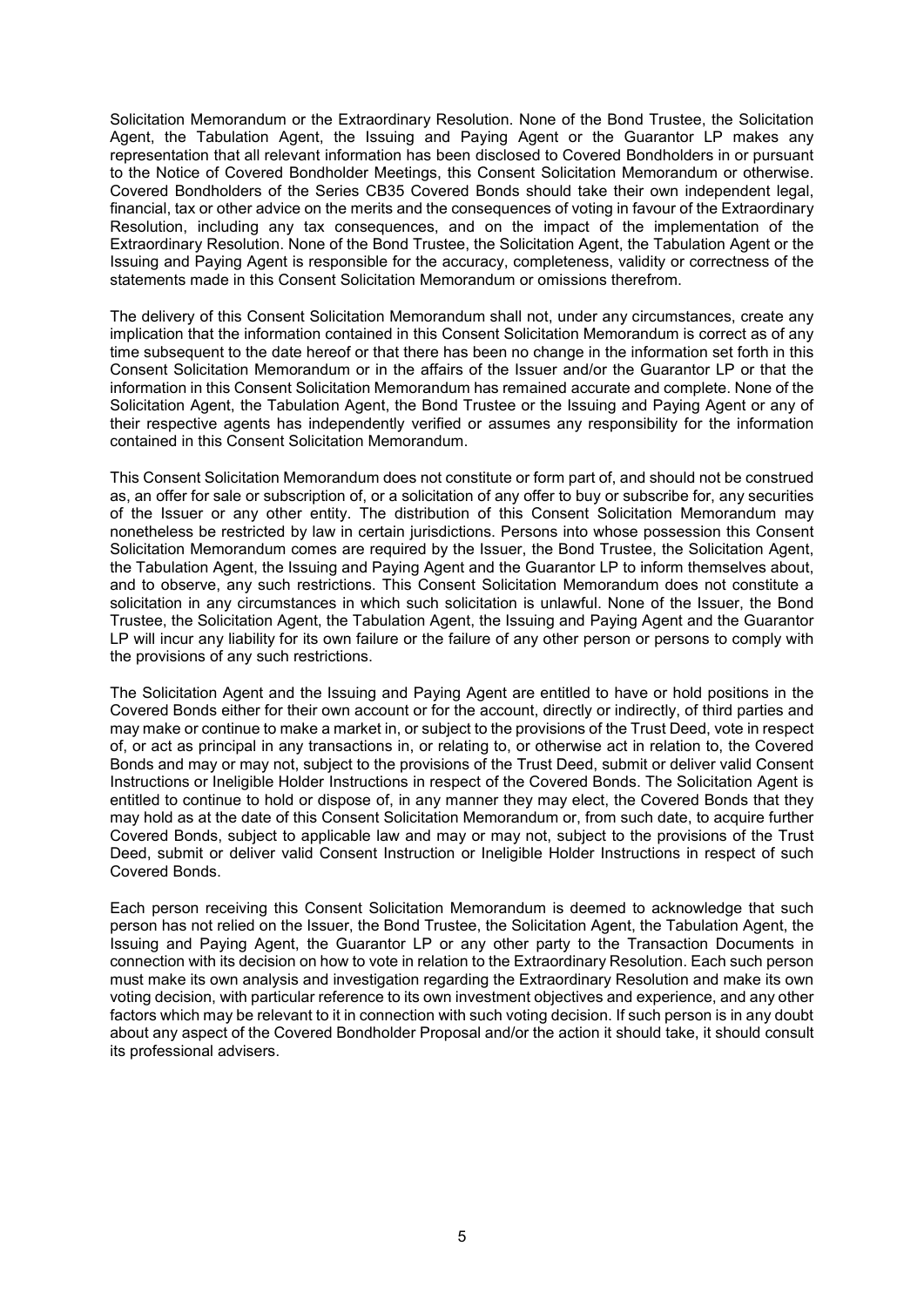# **Contents**

| <b>Clause</b> | Page |
|---------------|------|
|               |      |
|               |      |
|               |      |
|               |      |
|               |      |
|               |      |
|               |      |
|               |      |
|               |      |
|               |      |
|               |      |
|               |      |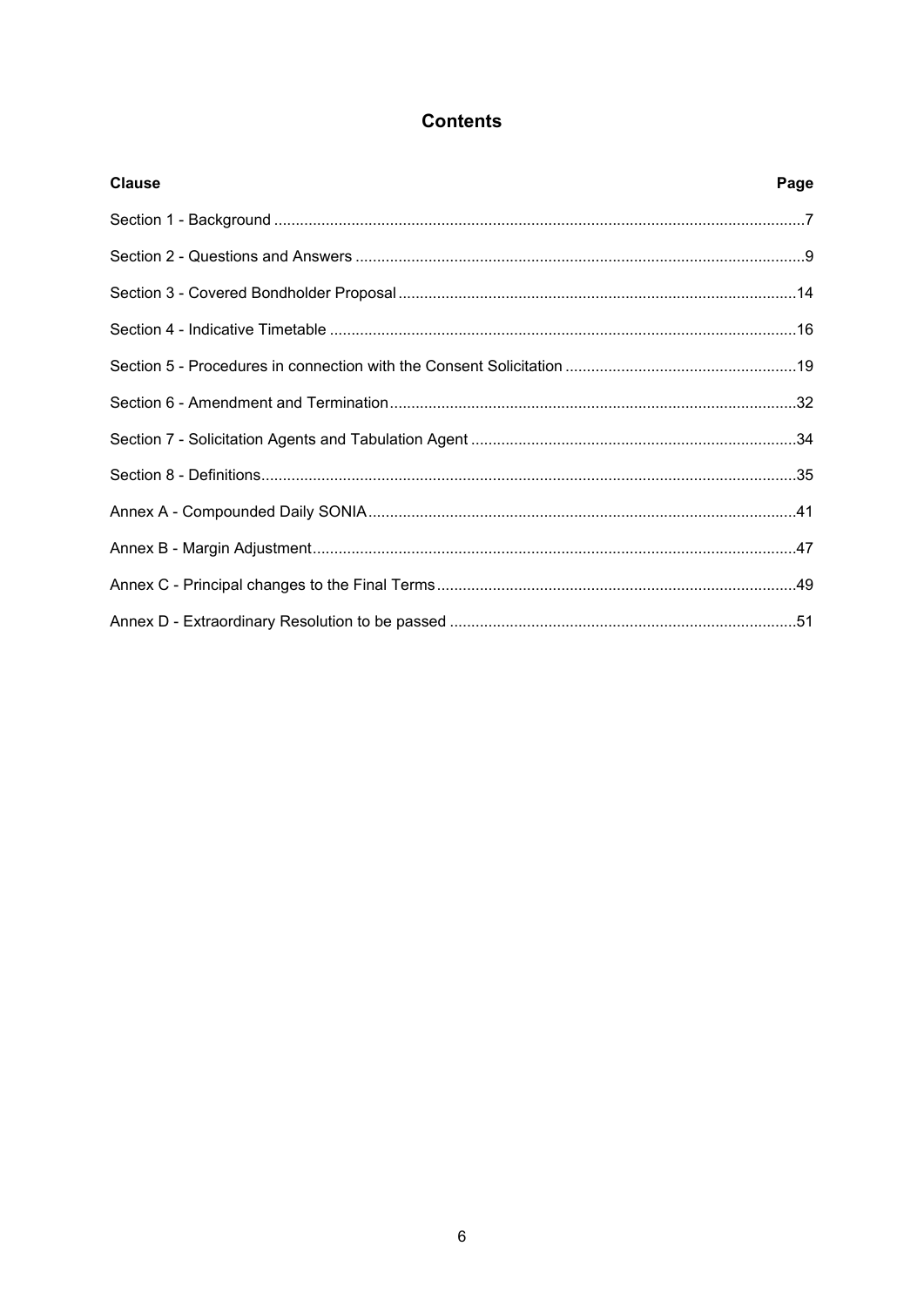### **SECTION 1 – BACKGROUND**

### **1. GENERAL BACKGROUND**

On July 27, 2017 the FCA confirmed that it will no longer persuade or compel banks to submit rates for the calculation of the LIBOR benchmark after the end of 2021 and expects that panel banks will cease contributing to LIBOR panels at such time. In addition, on November 29, 2017 the Bank of England and the FCA announced that they mandated a working group to implement a broad-based transition to the Sterling Overnight Index Average (**SONIA**) across sterling bond, loan and derivative markets, so that SONIA is established as the primary sterling interest rate benchmark by the end of 2021. Therefore, the continuation of LIBOR on the current basis cannot and will not be guaranteed after 2021, and regulators have published statements, speeches and letters urging market participants to take active steps to implement the transition to SONIA and other risk-free rates ahead of this deadline, including:

- (a) the speech of Andrew Bailey, the Chief Executive of the FCA, on July 27, 2017 titled "*The Future of LIBOR*";
- (b) the statement of the FCA titled "*FCA Statement on LIBOR panels*" dated November 24, 2017;
- (c) the speech of Andrew Bailey, the Chief Executive of the FCA, on July 15, 2019 titled "*LIBOR: Preparing for the end*";
- (d) the statement from the FCA titled "*Transition from LIBOR*" dated September 4, 2019;
- (e) the "Dear CEO Letter" sent by the FCA and the Prudential Regulation Authority to major banks and insurers and published on the FCA website, dated February 27, 2020, relating to the need to transition from LIBOR to alternative benchmarks; and
- (f) the Investment Association's open letter to issuers titled "*RE: Active transition of GBP LIBOR referencing bonds".*

The Sterling Risk-Free Rate Working Group (**RFR WG**) has welcomed the adoption of SONIA in new public issues of sterling floating rate notes, covered bonds and securitisations. In a statement published in January 2020 the RFR WG has welcomed the consent solicitations that have already taken place or are underway to transition legacy bond contracts from LIBOR to SONIA, and have encouraged all market participants to engage with the task of transitioning as many legacy bond contracts as possible (including by way of consent solicitation).

In a statement published in March 2021, the FCA announced that 35 LIBOR benchmark settings will either cease to be provided by any administrator or no longer be representative immediately after the dates specified. In the case of 3 month GBP LIBOR rate, it is expected that this benchmark will no longer be representative after December 31, 2021 and that representativeness will not be restored.

The Issuer's Global Covered Bond Programme is one of the funding platforms through which, inter alia, GBP LIBOR instruments have been issued. The Issuer is taking an active role in LIBOR benchmark reform and intends to transition its appropriate GBP LIBOR linked funding sources to SONIA. On the basis that the Final Maturity Date (the Interest Payment Date falling on or nearest to December 8, 2022) and the Extended Due for Payment Date of Guaranteed Amounts corresponding to the Final Redemption Amount under the Covered Bond Guarantee (the Interest Payment Date falling on or nearest to December 8, 2023) of the Series CB35 Covered Bonds fall after 2021, the Issuer has convened the Meeting for the purpose of enabling the Covered Bondholders to consider and resolve, if they think fit, to approve the Covered Bond Proposal (as further described in Section 3 (*Covered Bondholder Proposal*)) by way of an Extraordinary Resolution in relation to the Series CB35 Covered Bonds implementing a change in Interest Basis specified in the Series CB35 Final Terms from LIBOR to Compounded Daily SONIA (as defined below) and corresponding changes to the Amended and Restated Trust Deed dated September 8, 2017, as amended, restated, modified and/or supplemented in relation to the Series CB35 Covered Bonds from time to time (the **Trust Deed**) and the Series CB35 Covered Bond Swap Agreement (as defined in Section 8 (*Definitions*)) by executing the Amended and Restated Series CB35 Covered Bond Swap Confirmation.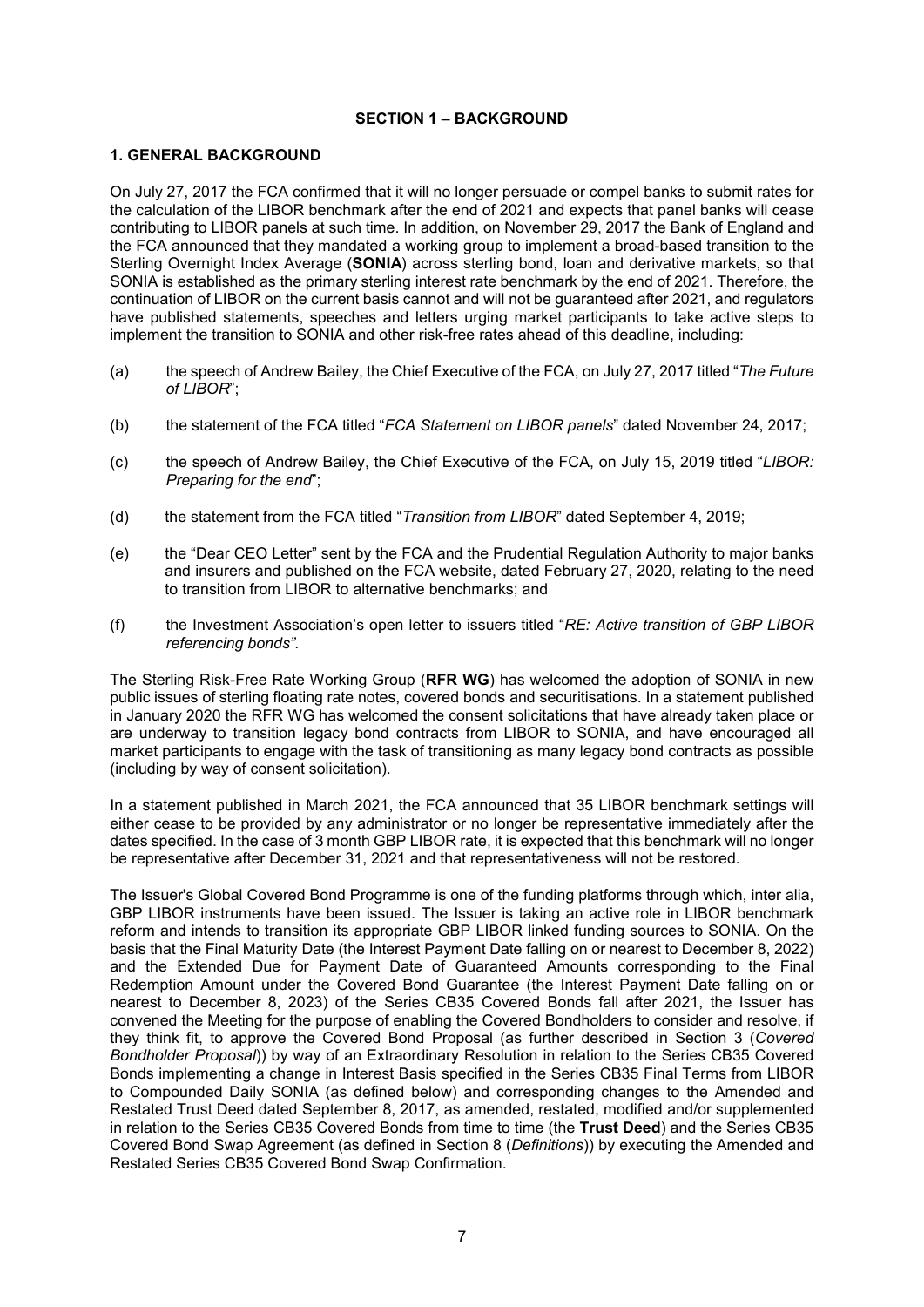The pricing methodology proposed for the amendment of the Margin on conversion of the Interest Basis from LIBOR to Compounded Daily SONIA uses only market observable screen spot rates. A Forward Start Adjustment will be utilised and an adjustment to the LIBOR vs SONIA Interpolated Basis will be required to take into account the time period between the Pricing Date and the next Interest Payment Date in respect of the Series CB35 Covered Bonds on December 8, 2021, from which the change in Interest Basis is proposed to occur.

**Covered Bondholders are urged to read (i) Section 1 (***Background***), Section 2 (***Questions and Answers***) and Section 3 (***Covered Bondholder Proposal***), which provide further background to the Covered Bondholder Proposal, and (ii) the Covered Bondholder Information (as defined in the Notice) available from the Tabulation Agent (including on the website of the Tabulation Agent (**https://deals.lucid-is.com/rbc**), in each case in their entirety and in addition to the Notice.**

# **2. SUMMARY OF PROPOSED CHANGES TO THE TRANSACTION DOCUMENTS**

### *Amendments to the Series CB35 Covered Bonds*

If the Extraordinary Resolution is passed and the Eligibility Condition relating to the Extraordinary Resolution is satisfied, the Issuer intends to execute (i) a supplemental trust deed (the **Supplemental Trust Deed**), (ii) an amended and restated Final Terms document (the **Amended and Restated Series CB35 Final Terms**) and (iii) the Amended and Restated Series CB35 Covered Bond Swap Confirmation (as defined in Section 8 (*Definitions*)) (and together with the Supplemental Trust Deed, and the Amended and Restated Series CB35 Final Terms, the **Amendment Documents**) in respect of the Series CB35 Covered Bonds in order to implement the change in Interest Basis applicable to the Series CB35 Covered Bonds from GBP LIBOR to Compounded Daily SONIA. The Amendment Documents will, where applicable, also be executed by the Bond Trustee in order to evidence the Bond Trustee's agreement to the amendments to the Conditions set out in the Amended and Restated Series CB35 Final Terms.

For the Covered Bondholders' convenience, *Annex C – Principal Changes to the Final Terms* contains a summary of certain principal changes to be made in the Amended and Restated Series CB35 Final Terms, in order to give effect to the Extraordinary Resolution (if approved and implemented). The information set out in Annex C is a summary only, and is qualified by the more detailed information contained in this Consent Solicitation Memorandum and in the draft Amended and Restated Series CB35 Final Terms each of which is available to Covered Bondholders as described under "*Documents Available for Inspection*" of the Notice. Covered Bondholders should carefully consider all information before any decision is made with respect to the Consent Solicitation and/or the Extraordinary Resolution.

# *Amended and Restated Series CB35 Covered Bond Swap Confirmation*

The Existing Covered Bond Swap Confirmation, which currently references GBP LIBOR, will be amended and restated as the Amended and Restated Series CB35 Covered Bond Swap Confirmation (as defined in Section 8 (Definitions)) which references Compounded Daily SONIA. The Amended and Restated Series CB35 Covered Bond Swap Confirmation will provide a hedge against currency and interest rate risks in respect of amounts received by the Guarantor LP under the Interest Rate Swap Agreement and its obligations under the Covered Bond Swap Guarantee.

# *Rating Agencies*

Copies of the draft Amendment Documents have been reviewed by each of Fitch Ratings, Inc. (**Fitch**), DBRS Limited (**DBRS**) and Moody's Investors Service Inc. (**Moody's**). Fitch, DBRS and Moody's have, based on the information provided to them, raised no comments in respect of the draft Amendment Documents. Fitch, DBRS and Moody's expect to provide, on or prior to the Effective Date, a Rating Agency Confirmation (as defined in Condition 20) in respect of the executed Amendment Documents.

# *CMHC*

Notice of the Proposed Amendments has and copies of the Amendment Documents have also been provided to CMHC in accordance with Section 8.3.1 of the CMHC's Canadian Registered Covered Bond Programs Guide.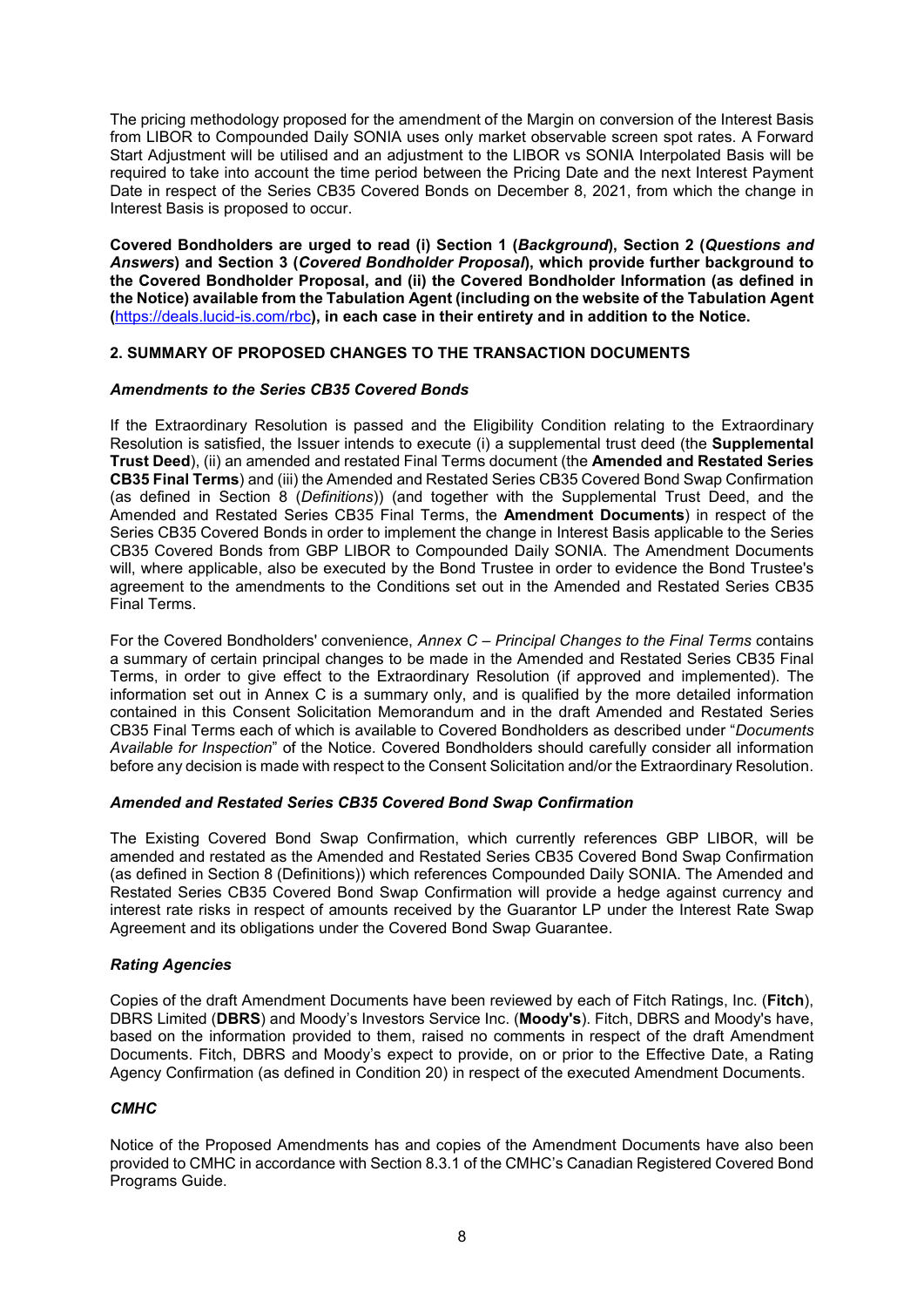# **SECTION 2 – QUESTIONS AND ANSWERS**

### **1 Why is Royal Bank of Canada considering these transactions now? Why is Royal Bank of Canada not waiting for a market wide solution?**

There is currently no market wide solution for dealing with legacy securities that reference GBP LIBOR, particularly where the terms of such securities do not contain specific fallback language intended to address GBP LIBOR discontinuation.

In respect of the Series CB35 Covered Bonds, upon the discontinuance of GBP LIBOR, the rate of interest thereon could ultimately revert to the rate of interest for the last interest period prior to GBP LIBOR's discontinuance. This effectively converts the Series CB35 Covered Bonds into fixed rate bonds.

In a statement published in January 2020 the RFR WG has welcomed the consent solicitations that have already taken place or are underway to transition legacy bond contracts from GBP LIBOR to SONIA, and has encouraged all market participants to engage with the task of transitioning as many legacy bond contracts as possible (including by way of consent solicitation).

The Issuer is undertaking the Consent Solicitation in light of LIBOR market reform in order to proactively manage and reduce uncertainty around the rate of interest to be paid on the Series CB35 Covered Bonds, which have a Final Maturity Date later than December 31, 2021, which is when GBP LIBOR will either cease to be provided by any administrator or no longer be representative.

### **2 What will the ratings impact on the Series CB35 Covered Bonds be if the consent is passed?**

Copies of the draft Amendment Documents have been reviewed by each of Fitch Ratings, Inc. (**Fitch**), DBRS Limited (**DBRS**) and Moody's Investors Services Inc. (**Moody's**). Fitch, DBRS and Moody's have, based on the information provided to them, raised no comments in respect of the draft Amendment Documents. Fitch, DBRS and Moody's expect to provide, on or prior to the Effective Date, a Rating Agency Confirmation (as defined in Condition 20) in respect of the executed Amendment Documents.

# **3 Is Royal Bank of Canada utilising a forward start adjustment in the pricing methodology?**

The Issuer will utilise a Forward Start Adjustment. An adjustment will be made for the period from the Pricing Date to the next Interest Payment Date in respect of the Series CB35 Covered Bonds on December 8, 2021, from which the change in Interest Basis is proposed to occur. The adjustment is set out in *Annex B – Margin Adjustment* to this Consent Solicitation Memorandum.

# **4 Which Transaction Documents will be impacted by the Covered Bondholder Proposal?**

If the Extraordinary Resolution is passed and the Eligibility Condition relating to the Extraordinary Resolution is satisfied, the Issuer intends to execute a Supplemental Trust Deed, an Amended and Restated Series CB35 Final Terms and the Amended and Restated Series CB35 Covered Bond Swap Confirmation (each as defined below) in respect of the Series CB35 Covered Bonds in order to implement the change in Interest Basis applicable to the Series CB35 Covered Bonds.

# **5 What is the quorum and majority required for the initial Meeting?**

The quorum required to consider the Extraordinary Resolution is, for the initial Meeting, one or more persons holding or representing not less than two-thirds of the aggregate Principal Amount Outstanding of the Series CB35 Covered Bonds and, for any adjourned Meeting, one or more persons holding or representing not less than one-third of the aggregate Principal Amount Outstanding of the Series CB35 Covered Bonds. To be passed at either Meeting, the Extraordinary Resolution requires a majority in favour consisting of not less than three-fourths of the votes cast. If you attend the Meeting (via audio or video conference) and abstain from voting, or if you give Consent Instructions or Ineligible Holder Instructions to abstain from voting, this will count towards the quorum but will not be considered to be a vote cast for the purposes of determining whether the Extraordinary Resolution has been passed. Only votes cast (whether for or against) will be taken into account when determining whether the Extraordinary Resolution has been passed. There are not currently any U.S. Registered Covered Bonds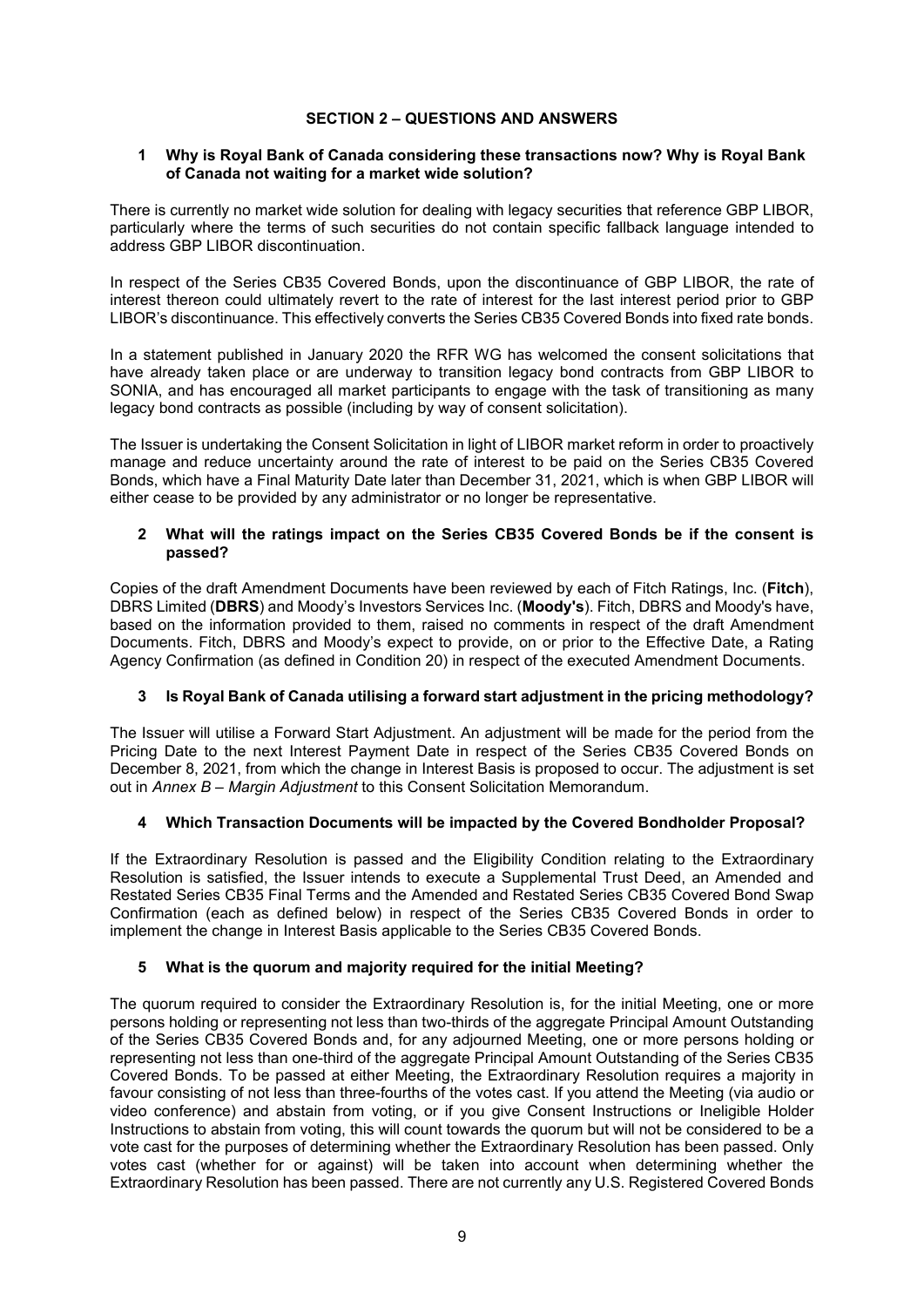outstanding and so the rights under the Trust Indenture Act specified in the Trust Deed and summarised in the Conditions of the Series CB35 Covered Bonds (including, but not limited to, any Bondholder Reserved Matter) do not apply in respect of the Series CB35 Covered Bonds. As such, the amendments to the Series CB35 Covered Bonds, if approved by Extraordinary Resolution and implemented, are expected to apply to all Covered Bondholders. Without limiting the foregoing, the Issuer reserves the right to, but shall not be required to, take such steps as it may determine to treat the Series CB35 Covered Bonds of any Dissenting Holder as not having been amended.

# **6 Are you offering a consent fee to Covered Bondholders?**

No consent fee will be offered to Covered Bondholders.

In its January 16, 2020 public statement, the RFR WG noted that, given the interest of both issuers and investors in removing exposure to LIBOR risk, consent solicitations undertaken for this purpose have not typically involved the payment of consent fees (or any other incentives to vote on an extraordinary resolution to give effect to the proposed amendments to the conditions of the bond).

# **7 When will the Covered Bondholder Proposal be implemented?**

The Extraordinary Resolution, if passed by the requisite majority of Eligible Covered Bondholders of the Series CB35 Covered Bonds will be effective on and from the Effective Date and the amendment will be implemented as and when determined by the Issuer in accordance with the Extraordinary Resolution.

#### **8 What happens to the Series CB35 Covered Bonds if the Covered Bondholders do not consent to the Covered Bondholder Proposal?**

If the Extraordinary Resolution is not passed, meaning that the Covered Bondholders have not consented to the Covered Bondholder Proposal, the Series CB35 Covered Bonds will remain outstanding and will continue to pay a rate of interest with reference to GBP LIBOR.

Consequently, upon the discontinuance of GBP LIBOR, the rate of interest on the Series CB35 Covered Bonds could ultimately revert to the rate of interest for the last interest period prior to GBP LIBOR's discontinuance. This would effectively convert the Series CB35 Covered Bonds into fixed rate bonds.

#### **9 What happens to my Series CB35 Covered Bonds if I voted against the relevant Extraordinary Resolution (or abstained from voting) but the Extraordinary Resolution passes regardless?**

If the Extraordinary Resolution is passed and the Covered Bondholder Proposal is implemented, the Series CB35 Covered Bonds will be amended (notwithstanding that you voted against the Covered Bondholder Proposal or abstained from voting) and the Series CB35 Covered Bonds will bear a rate of interest with reference to Compounded Daily SONIA, in line with the proposed transitioning methodology set out in the Extraordinary Resolution. There are not currently any U.S. Registered Covered Bonds outstanding and so the rights under the Trust Indenture Act specified in the Trust Deed and summarised in the Conditions of the Series CB35 Covered Bonds (including, but not limited to, any Bondholder Reserved Matter) do not apply in respect of the Series CB35 Covered Bonds. As such, the amendments to the Series CB35 Covered Bonds, if approved by Extraordinary Resolution and implemented, are expected to apply to all Covered Bondholders. Without limiting the foregoing, the Issuer reserves the right to, but shall not be required to, take such steps as it may determine to treat the Series CB35 Covered Bonds of any Dissenting Holder as not having been amended.

#### **10 What happens if I give Consent Instructions or Ineligible Holder Instructions to abstain from voting, or if I attend the Meeting (via audio or video conference) and abstain from voting?**

In such a case, the principal amount represented by your Series CB35 Covered Bonds will count towards the quorum but will not be considered to be a vote cast for the purposes of determining whether the Extraordinary Resolution has been passed. Only votes cast (whether for or against) will be taken into account when determining whether the Extraordinary Resolution has been passed. In such circumstances, you will also be considered a Dissenting Holder and the Issuer reserves the right to, but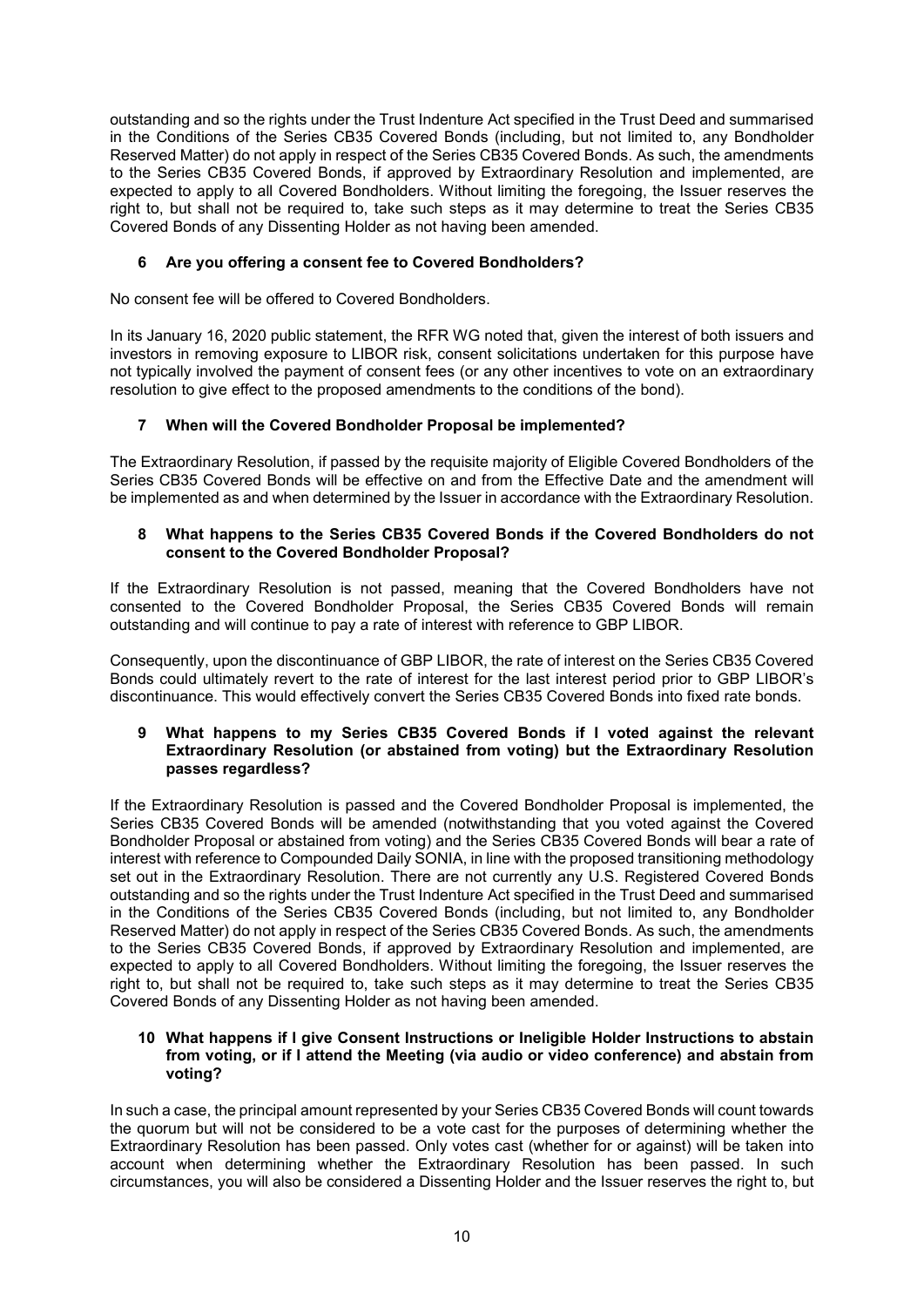shall not be required to, take such steps as it may determine to treat your Series CB35 Covered Bonds as not having been amended.

### **11 What are the relevant deadlines?**

The deadline for receipt by the Tabulation Agent of Consent Instructions and Ineligible Holder Instructions from Covered Bondholders wishing to vote in respect of the Extraordinary Resolution (or to abstain from voting, as the case may be) is 4:00 p.m. (London time) on September 17, 2021 (such time and date, the **Expiration Deadline**).

The deadlines set by any such intermediary and each Clearing System for the submission and revocation of Consent Instructions or Ineligible Holder Instructions may be earlier than the relevant deadlines specified in this Consent Solicitation Memorandum.

### **12 Will a vote (or an abstain instruction) at the initial Meeting be valid at an adjourned Meeting?**

Yes. The Covered Bondholders should note that Consent Instructions or Ineligible Holder Instructions or forms of proxy given in respect of the Meeting shall remain valid for any adjourned Meeting unless validly revoked.

### **13 When will the Series CB35 Covered Bonds be blocked in the Clearing Systems?**

Following the submission of a Consent Instruction or Ineligible Holder Instruction through Euroclear and/or Clearstream, Luxembourg, the Series CB35 Covered Bonds which are the subject of such instruction will be blocked from trading by the relevant Clearing System until the earliest of the date on which the Extraordinary Resolution is duly passed, the conclusion of the Meeting in relation to the Series CB35 Covered Bonds and the date upon which the Covered Bondholder becomes entitled to withdraw, and does withdraw, its vote (or abstain instruction, as the case may be), in the circumstances set out under the heading "*Revocation Rights*". Following the expiry of the Expiration Deadline, the Covered Bondholder will only be able to revoke its Consent Instructions or Ineligible Holder Instructions in the limited circumstances set out under the heading "*Revocation Rights*".

# **14 What are the voting mechanics?**

Covered Bondholders may vote on the proposed Extraordinary Resolution (or be represented at the Meeting but abstain from voting) by either being appointed as a proxy in the manner described under Section 5 (*Procedures in connection with the Consent Solicitation*) which will allow the Covered Bondholder to attend (via audio or video conference) and vote (or abstain, as the case may be) at the Meeting as a proxy or arranging to deliver a Consent Instruction or Ineligible Holder Instruction through the Clearing Systems to the Tabulation Agent with respect to their Series CB35 Covered Bonds.

The Covered Bondholders who are not direct accountholders in the Clearing Systems should read carefully the provisions set out in the "*Voting and Quorum*" section of the Notice of Covered Bondholder Meeting which accompanies this Consent Solicitation Memorandum, and the provisions set out in the Section 5 (*Procedures in connection with the Consent Solicitation*) section of this Consent Solicitation Memorandum.

# **15 Can a Covered Bondholder vote by proxy?**

Yes. If an Accountholder wishes the votes attributable to its Series CB35 Covered Bonds (or to be represented at the Meeting but abstain from voting) to be included in a form of proxy to be issued by the Issuing and Paying Agent that appoints the Tabulation Agent as a proxy to attend (via audio or video conference) and vote at the Meeting, it must make arrangements for the votes relating to such Series CB35 Covered Bonds to be sent as an electronic voting instruction either in favour of or against the Extraordinary Resolution (or to abstain from voting, as the case may be), to the relevant Clearing System not later than 48 hours before the time fixed for such Meeting. As part of such electronic instructions each Covered Bondholder must also confirm whether it is an Eligible Covered Bondholder or an Ineligible Covered Bondholder for the purposes of the Consent Solicitation.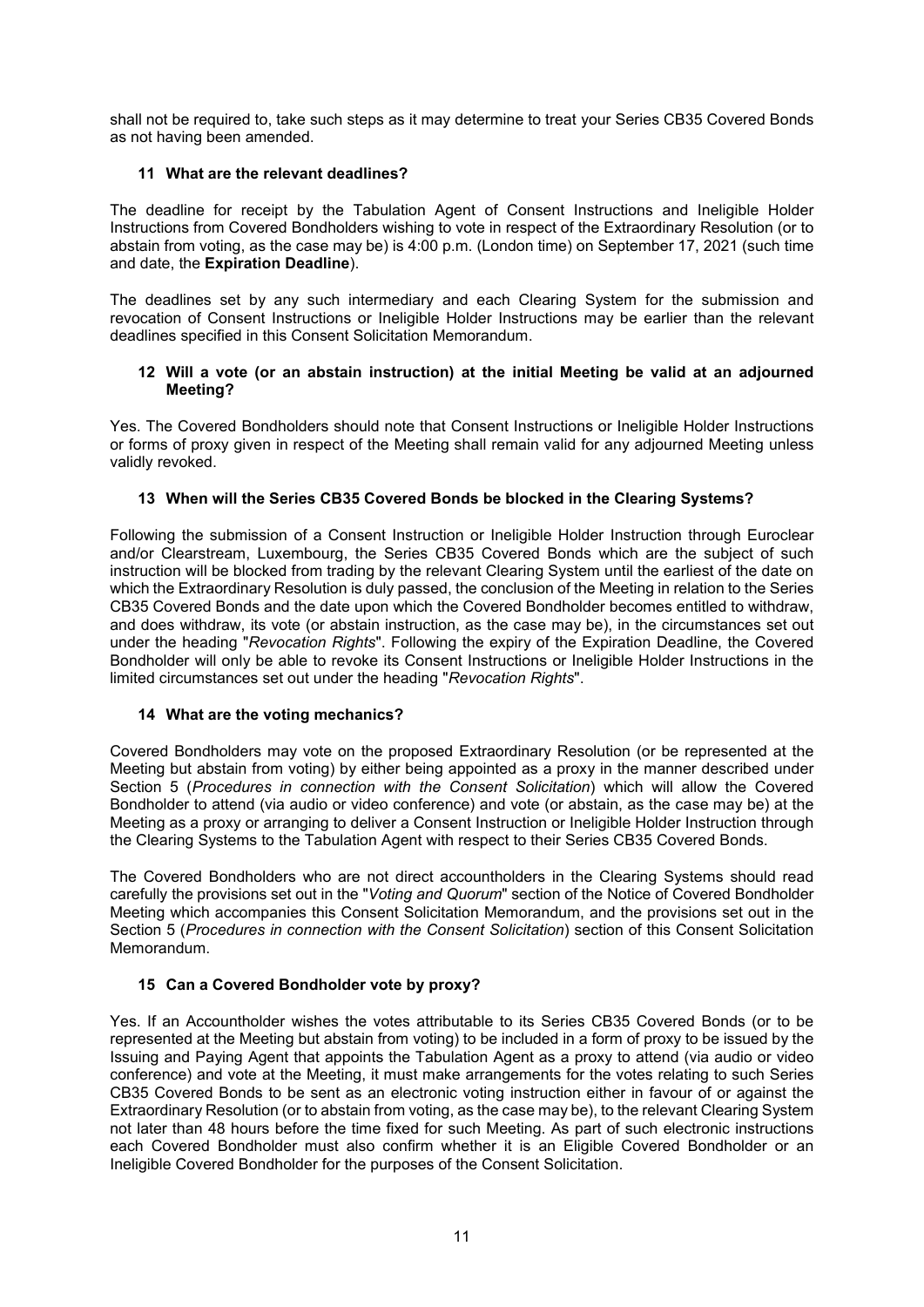# **16 What if the quorum threshold is not met at the initial Meeting?**

If a quorum is not present within 15 minutes from the time fixed for the Meeting (or such longer period not exceeding 30 minutes as the chair of the Meeting (the **Chair**) may decide), such Meeting will be adjourned for such period being not less than 13 clear days nor more than 42 clear days, and to such place as may be appointed by the Chair and approved by the Bond Trustee.

# **17 Can I trade my Series CB35 Covered Bonds during the Consent Solicitation?**

Yes, the Series CB35 Covered Bonds may continue to be traded, save in respect of Series CB35 Covered Bonds that have been blocked in the Clearing Systems, in respect of which see *Question 14 - When will the Series CB35 Covered Bonds be blocked in the Clearing Systems?* above.

### **18 How will the Meeting be held in light of Covid-19?**

In light of the ongoing developments in relation to Covid-19, it has become impossible or inadvisable to hold the Meeting at a physical location. Accordingly, in accordance with the provisions of the Trust Deed further regulations regarding the holding of the Meeting have been prescribed providing that the Meeting (and any adjourned Meeting) will be held via audio or video conference. The Meeting will not be convened at a physical location.

Covered Bondholders that do not deliver a valid Consent Instruction but who wish to attend the audio or video conference (rather than being represented by the Tabulation Agent) will be provided with further details about attending the Meeting. Please note that any Covered Bondholders wishing to participate in the Meeting or to nominate a third party to do so on their behalf will need to specify the name, telephone number, email address and passport or other identity card details of the person they wish to participate in the Meeting to the Tabulation Agent by the Expiration Deadline. Upon joining the Meeting, a Covered Bondholder or such third party will be required to verify his or her identify in order to access the Meeting.

**19 Do I need to take any action due to the Meeting being held via audio or video conference (in light of Covid-19) if I have given a Consent Instruction or Ineligible Holder Instruction instructing the Issuing and Paying Agent to appoint one or more representatives of the Tabulation Agent as its proxy to attend the Meeting (and any adjourned Meeting) and vote (or abstain from voting, as the case may be) in respect of my Series CB35 Covered Bonds?**

In such a case, no further action from the Covered Bondholder is required.

#### **20 Who should Covered Bondholders contact in case they have any questions?**

Covered Bondholders may contact the Solicitation Agent for further information, whose contact details are included below:

# **RBC Europe Limited**

100 Bishopsgate London EC2N 4AA United Kingdom

Attention: Liability Management Desk Tel: +44 (0) 20 7029 7031 Email: liability.management@rbccm.com

Questions or requests for assistance with respect to the procedures for participating in the Consent Solicitation, in connection with attending (via audio or video conference) or voting at the Meeting and/or the delivery of a Consent Instruction or an Ineligible Holder Instruction may be directed to the Tabulation Agent, whose contact details are included below:

#### **Lucid Issuer Services Limited**

Tankerton Works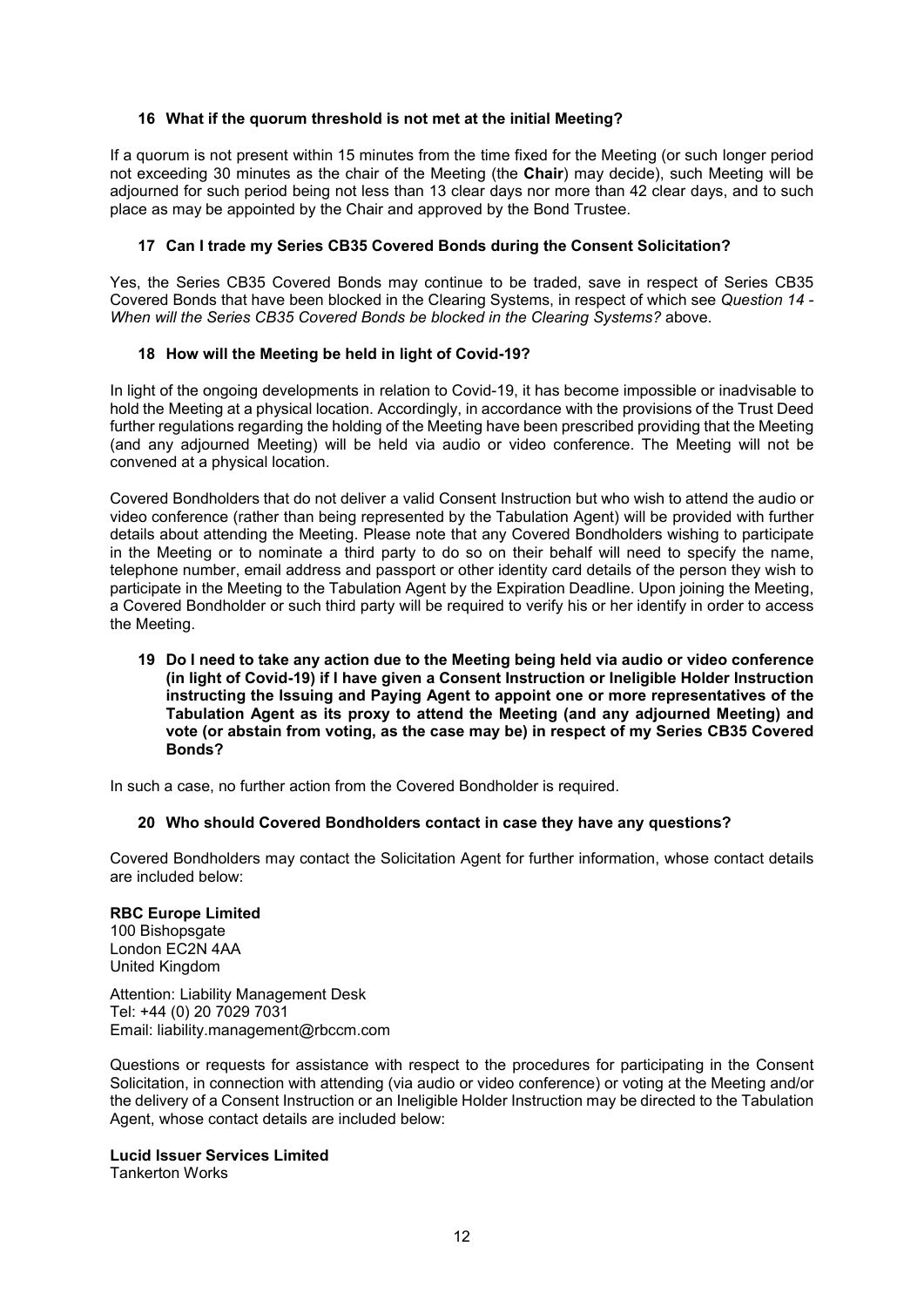12 Argyle Walk London WC1H 8HA United Kingdom

Attention: Owen Morris Tel: +44 20 7704 0880 Email: rbc@lucid-is.com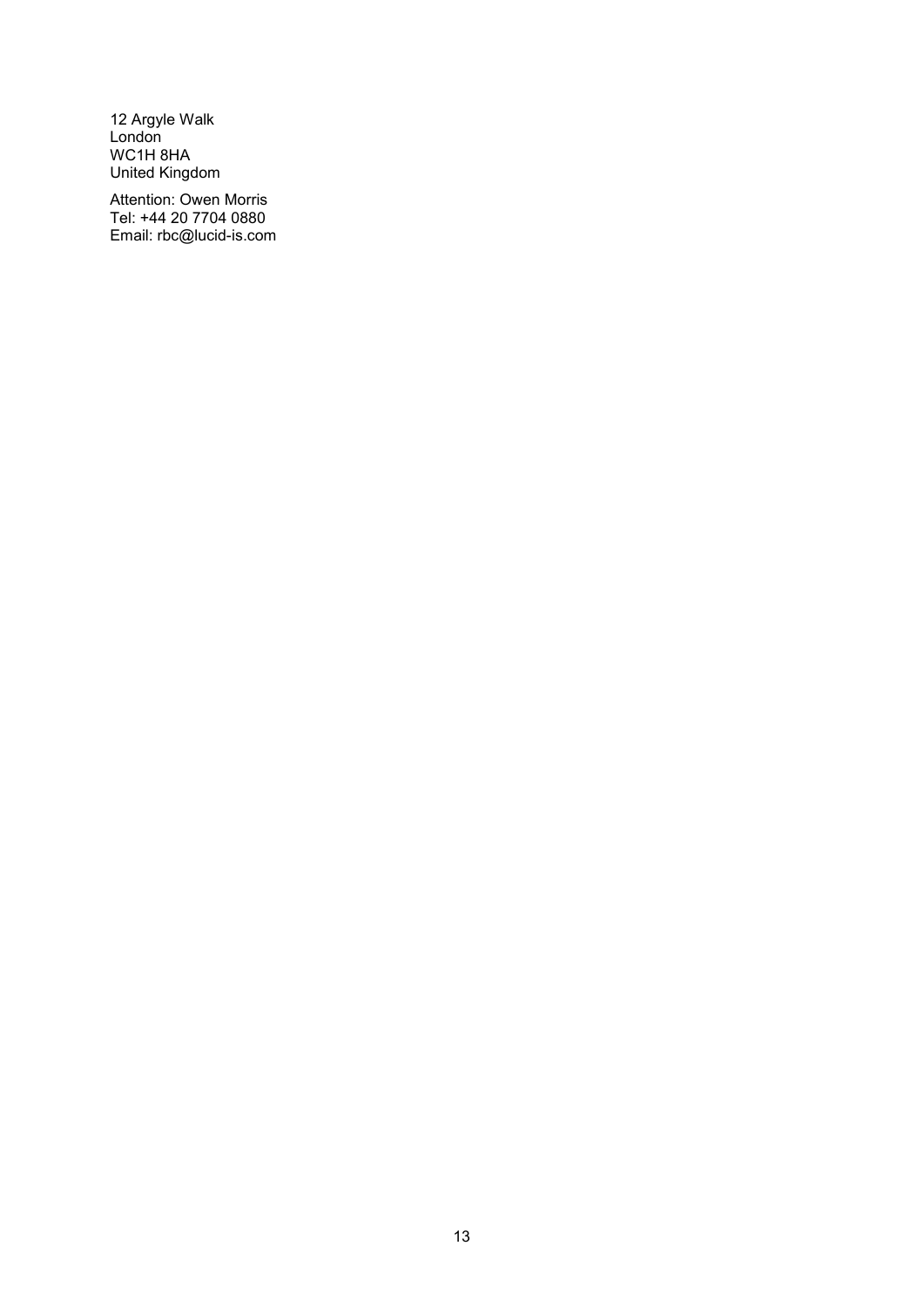### **SECTION 3 – COVERED BONDHOLDER PROPOSAL**

### **1. INTRODUCTION**

The proposal set out in this Consent Solicitation Memorandum is a proposal by the Issuer to the Covered Bondholders to approve the Extraordinary Resolution set out in *Annex D – Extraordinary Resolution Proposed to be Passed* of this Consent Solicitation Memorandum. For further background on the Covered Bond Proposal, please see Section 1 *(Background)* of this Consent Solicitation Memorandum.

# **2. COVERED BONDHOLDER PROPOSAL**

The Issuer, pursuant to the Covered Bondholder Proposal, is requesting that the Covered Bondholders of the Series CB35 Covered Bonds consider and, if thought fit, approve the Extraordinary Resolution.

In order to implement the change in the Interest Basis applicable to the Series CB35 Covered Bonds from GBP LIBOR to Compounded Daily SONIA:

- (a) The Rate of Interest for the Series CB35 Covered Bonds from and including the Effective Date (with the first Interest Amount based on such new Rate of Interest being paid on the Interest Payment Date occurring on March 8, 2022 (subject to the relevant Business Day Convention, as may be applicable)) will continue to be a floating rate but will be equal to the sum of Compounded Daily SONIA plus the Adjusted Margin (as defined below) as specified in the Amended and Restated Series CB35 Final Terms. The detailed provisions relating to the calculation of Compounded Daily SONIA are set out in **Annex A** to this Consent Solicitation Memorandum.
- (b) The Margin, as adjusted, in respect of the Series CB35 Covered Bonds (the **Adjusted Margin**) will be the sum of:
	- a. from and including the Interest Commencement Date to (but excluding) the Final Maturity Date, 0.23 per cent.; and
	- b. from and including the Final Maturity Date to (but excluding) the Extended Due for Payment Date, 0.273 per cent.,

and in each case the LIBOR vs SONIA Interpolated Basis plus the Forward Start Adjustment. The detailed provisions relating to the adjustment of the Margin and the calculation of the LIBOR vs SONIA Interpolated Basis by the Solicitation Agent are set out in **Annex B** to this Consent Solicitation Memorandum.

It is also proposed that the Existing Covered Bond Swap Confirmation, which currently references GBP LIBOR, will be amended and restated to reference Compounded Daily SONIA (the **Amended and Restated Series CB35 Covered Bond Swap Confirmation**) to provide a hedge against currency and interest rate risks in respect of amounts received by the Guarantor LP under the Interest Rate Swap Agreement and the amounts payable by it in respect of its obligations under the Covered Bond Swap Guarantee.

The Extraordinary Resolution, if passed, constitutes (amongst others) a direction by the Covered Bondholders of the Series CB35 Covered Bonds to the Bond Trustee to consent to and to concur in the amendments to the Final Terms, the Conditions of the Series CB35 Covered Bonds, the Trust Deed, and the entering into of the Amended and Restated Series CB35 Covered Bond Swap Confirmation to implement relevant changes to the Series CB35 Covered Bonds and the Series CB35 Covered Bond Swap Agreement in order to change the Interest Basis from GBP LIBOR to Compounded Daily SONIA (as more fully set out in the Amended and Restated Series CB35 Final Terms, the Supplemental Trust Deed and the Amended and Restated Series CB35 Covered Bond Swap Confirmation), together with the corresponding amendments as more fully set out in the other Amendment Documents and as may be necessary to give effect thereto (together, the **Covered Bondholder Proposal**).

# **3. SUBMISSION OF INSTRUCTIONS**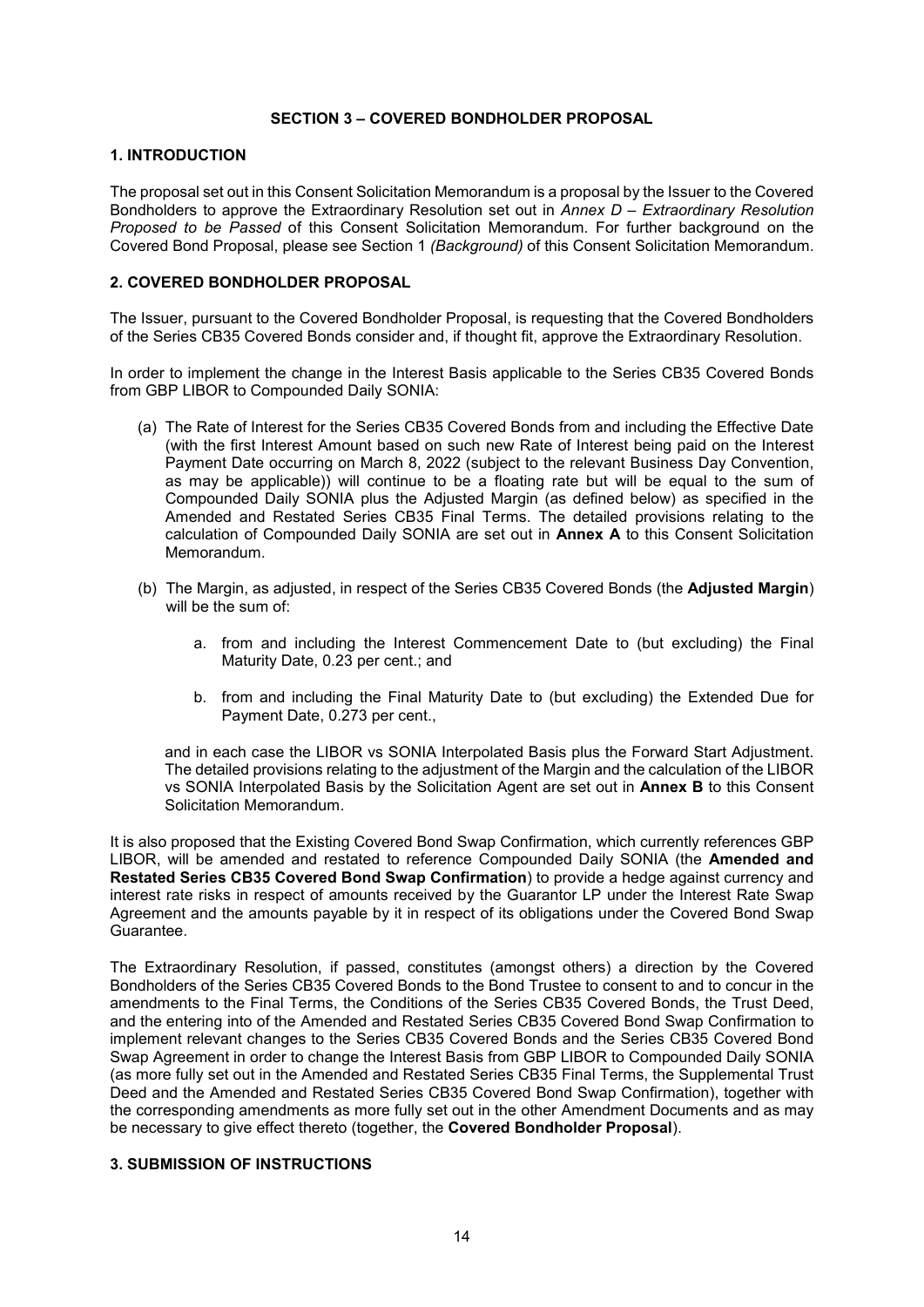Covered Bondholders are urged to deliver valid Consent Instructions or Ineligible Holder Instructions through the relevant Clearing Systems, as appropriate in accordance with the procedures of, and within the time limits specified by, the Clearing Systems, the relevant intermediaries and in this Consent Solicitation Memorandum for receipt no later than the Expiration Deadline.

The Covered Bondholders should read carefully the provisions set out in the "*Voting and Quorum*" section of the Notice which accompanies this Consent Solicitation Memorandum and the provisions set out in the Section 5 (*Procedures in connection with the Consent Solicitation)* of this Consent Solicitation Memorandum.

# **4. IMPLEMENTATION**

The Extraordinary Resolution, if passed by the requisite majority of Eligible Covered Bondholders of the Series CB35 Covered Bonds will be:

- (a) effective on and from the Effective Date; and
- (b) effected by the entry of all the required parties into the Amendment Documents in respect of the Series CB35 Covered Bonds.

Copies of the latest drafts of the Amendment Documents and any other relevant ancillary documents or notices being amended or provided pursuant to the Covered Bond Proposal will be available from the Tabulation Agent (including on the website of the Tabulation Agent (https://deals.lucid-is.com/rbc)) up to and including the date of the Meeting(s) and during the Meeting(s).

**Nothing in the Covered Bondholder Proposal or in any other Section of this Consent Solicitation Memorandum requires the Issuer to implement all or any part of the Covered Bondholder Proposal, even if the Consent Conditions (including the approval of the Extraordinary Resolution by the Series CB35 Covered Bondholders) have been satisfied.**

**Nothing in this Consent Solicitation Memorandum prevents any Covered Bondholder of the Series CB35 Covered Bonds from voting against the Extraordinary Resolution (or from abstaining from the vote). Covered Bondholders who do not vote (or who abstain) or whose votes or instructions are deemed to be invalid or who vote against the Covered Bondholder Proposal will, if the Extraordinary Resolution is passed, become bound by the Extraordinary Resolution when implemented.**

**No consent fee will be payable in connection with the Covered Bondholder Proposal.**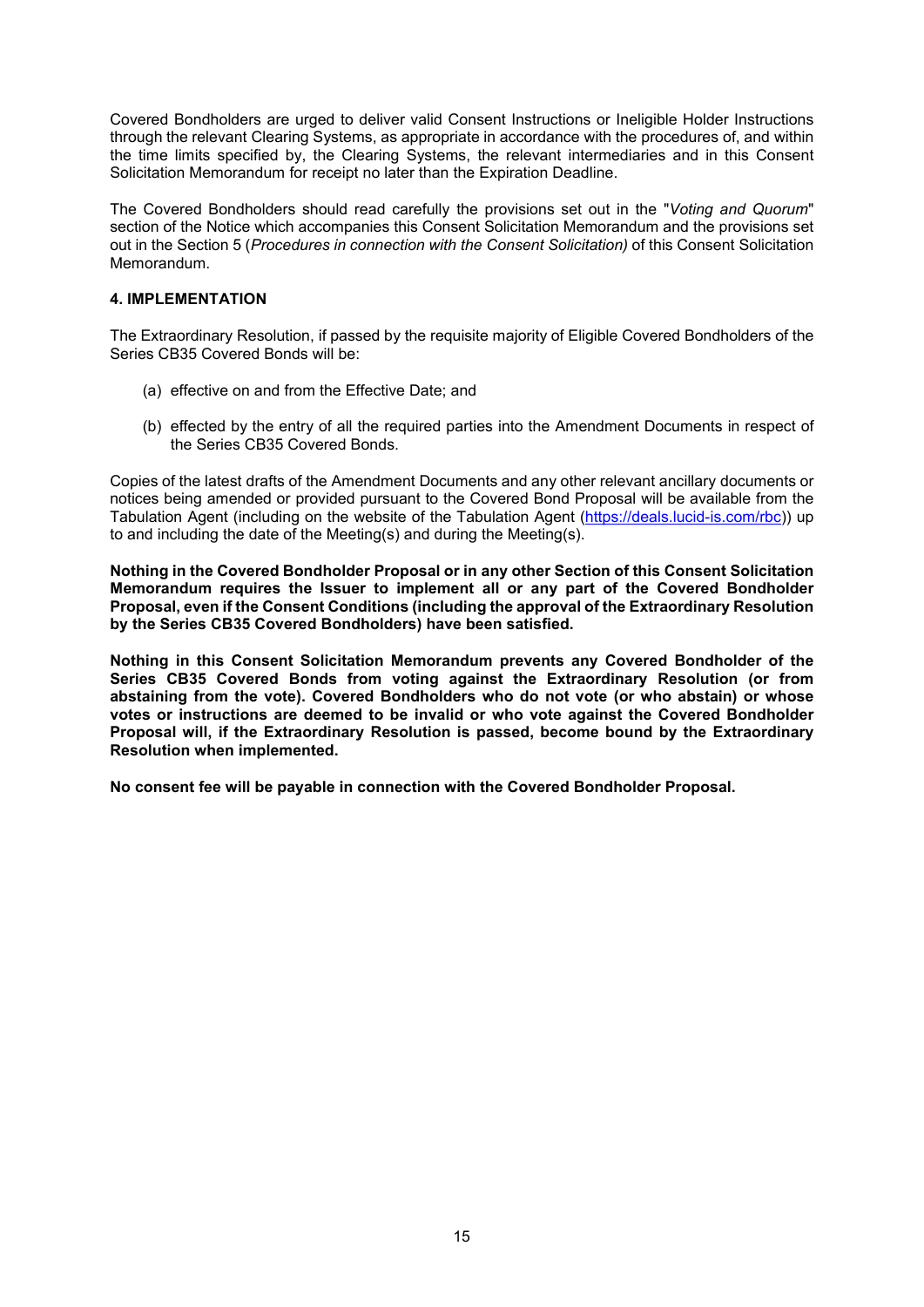#### **SECTION 4 - INDICATIVE TIMETABLE**

Set out below is an indicative timetable showing one possible outcome for the timing of the Consent Solicitation, which will depend on, among other things, timely receipt (and non-revocation) of instructions, the rights of the Issuer (where applicable) to extend, waive any condition of, amend, reopen and/or terminate the Consent Solicitation or the Covered Bondholder Proposal (other than the terms of the Extraordinary Resolution) as described in this Consent Solicitation Memorandum and the passing of the Extraordinary Resolution at the initial Meeting for the Series CB35 Covered Bonds. Accordingly, the actual timetable may differ significantly from the timetable below.

**In relation to the times and dates indicated below, the Covered Bondholders holding Covered Bonds in Euroclear Bank SA/NV (Euroclear) or Clearstream Banking, S.A. (Clearstream, Luxembourg) (each, a Clearing System) should note the particular practices and policies of the relevant Clearing System regarding their communications deadlines, which will determine the latest time at which instructions may be delivered to the relevant Clearing System (which may be earlier than the deadlines set out below) so that they are received by the Tabulation Agent within the deadline set out below.** 

The Covered Bondholders who are not direct accountholders in the Clearing Systems should read carefully the provisions set out in the "*Voting and Quorum*" section of the Notice of Covered Bondholder Meeting which accompanies this Consent Solicitation Memorandum, and the provisions set out in Section 5 (*Procedures in connection with the Consent Solicitation*) section of this Consent Solicitation Memorandum.

#### **Covered Bonds held through Euroclear or Clearstream, Luxembourg**

The Beneficial Owners of the Covered Bonds that are held in the name of a broker, dealer, bank, custodian, trust company or other nominee or custodian should contact such entity sufficiently in advance of the relevant date if they wish to submit the appropriate Consent Instructions or Ineligible Holder Instructions and procure that the Covered Bonds are blocked in accordance with the normal procedures of the relevant Clearing System and the deadlines imposed by such Clearing System.

Covered Bondholders should note that Consent Instructions or Ineligible Holder Instructions or forms of proxies given in respect of the initial Meeting shall remain valid for any adjourned Meeting unless validly revoked.

# **Initial Meeting**

#### **Date/Time Action**

**August 31, 2021**

(*At least 21 clear days before the Meeting*)

1. Notice of the Meeting to be delivered to the Clearing Systems.

Release of Notice through the regulatory news service of the London Stock Exchange.

Copies of this Consent Solicitation Memorandum to be available from the Tabulation Agent and the Covered Bondholder Information (as defined in the Notice) to be available from the Tabulation Agent ((including on the website of the Tabulation Agent (https://deals.lucid-is.com/rbc)). From this date, Covered Bondholders may arrange for Covered Bonds held by Clearstream, Luxembourg and/or Euroclear in their accounts to be blocked in such accounts and held to the order and under the control of the Issuing and Paying Agent in order to obtain forms of proxy or give valid Consent Instructions or Ineligible Holder Instructions, to the Tabulation Agent.

The Notice is deemed to be served to the Covered Bondholders on August 31, 2021.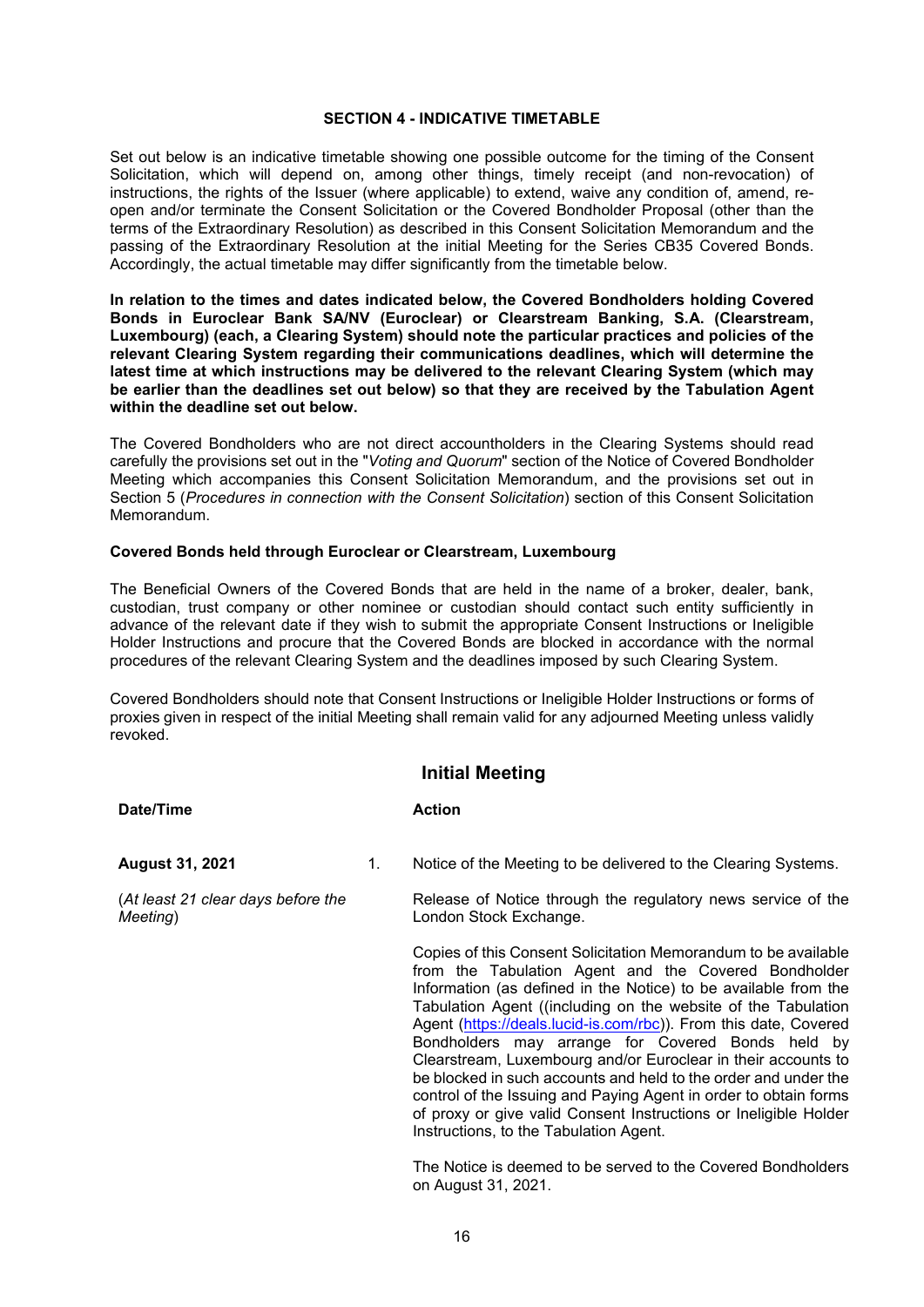**By 4:00 p.m. (London time) on September 17, 2021** *(At least 48 hours before the Meeting)* 2. 3. Expiration Deadline. Final time by which Covered Bondholders must arrange: (i) being appointed as proxy to attend (via audio or video conference) and vote at the Meeting (or to be represented at the Meeting but abstain from voting) and issuance of such form of proxy by the Issuing and Paying Agent; or (ii) receipt by the Tabulation Agent of valid Consent Instructions or Ineligible Holder Instructions in accordance with the procedures of Euroclear and / or Clearstream, Luxembourg. Final time by which Covered Bondholders must have given notice to the Tabulation Agent (via the relevant Clearing Systems) of any intended revocation of, or amendment to, Consent Instructions or Ineligible Holder Instructions previously given by them. **9:00 a.m. (London time) on September 22, 2021** 4. **COVERED BONDHOLDERS' MEETING HELD** The initial Meeting will commence at 9:00 a.m. (London time) and will be held via audio or video conference. **If the Extraordinary Resolution is passed at the initial Meeting: As soon as reasonably practicable after the Meeting** 5. Release of an announcement of the results of the Meeting and, if the Extraordinary Resolution is passed, satisfaction (or not as the case may be) of the Eligibility Condition on the regulatory news service of the London Stock Exchange. Delivery of notice of such results to Euroclear and Clearstream, Luxembourg for communication to their account holders. **At or around 1:00 p.m. (London time) on September 22, 2021 (Pricing Date)** 6. **Pricing Time and Pricing Date** Solicitation Agent to calculate the Adjusted Margin, the LIBOR vs SONIA Interpolated Basis and the Forward Start Adjustment. A pricing announcement will be sent to the Covered Bondholders as soon as practicable following the Pricing Time on the Pricing Date. Such pricing announcement will be delivered to Euroclear and Clearstream, Luxembourg for communication to their account holders, and released on the regulatory news service of the London Stock Exchange.

**December 8, 2021 (Effective Date)** 7. The modifications to the Conditions of the Series CB35 Covered Bonds described in this Consent Solicitation Memorandum will be implemented with effect on and from December 8, 2021 (the **Effective Date**).

**Please note that any Covered Bondholders wishing to participate in the Meeting or to nominate a third party to do so on their behalf will need to specify the name, telephone number, email address and passport or other identity card details of the person they wish to participate in the Meeting to the Tabulation Agent by the Expiration Deadline. Upon joining the Meeting, a Covered**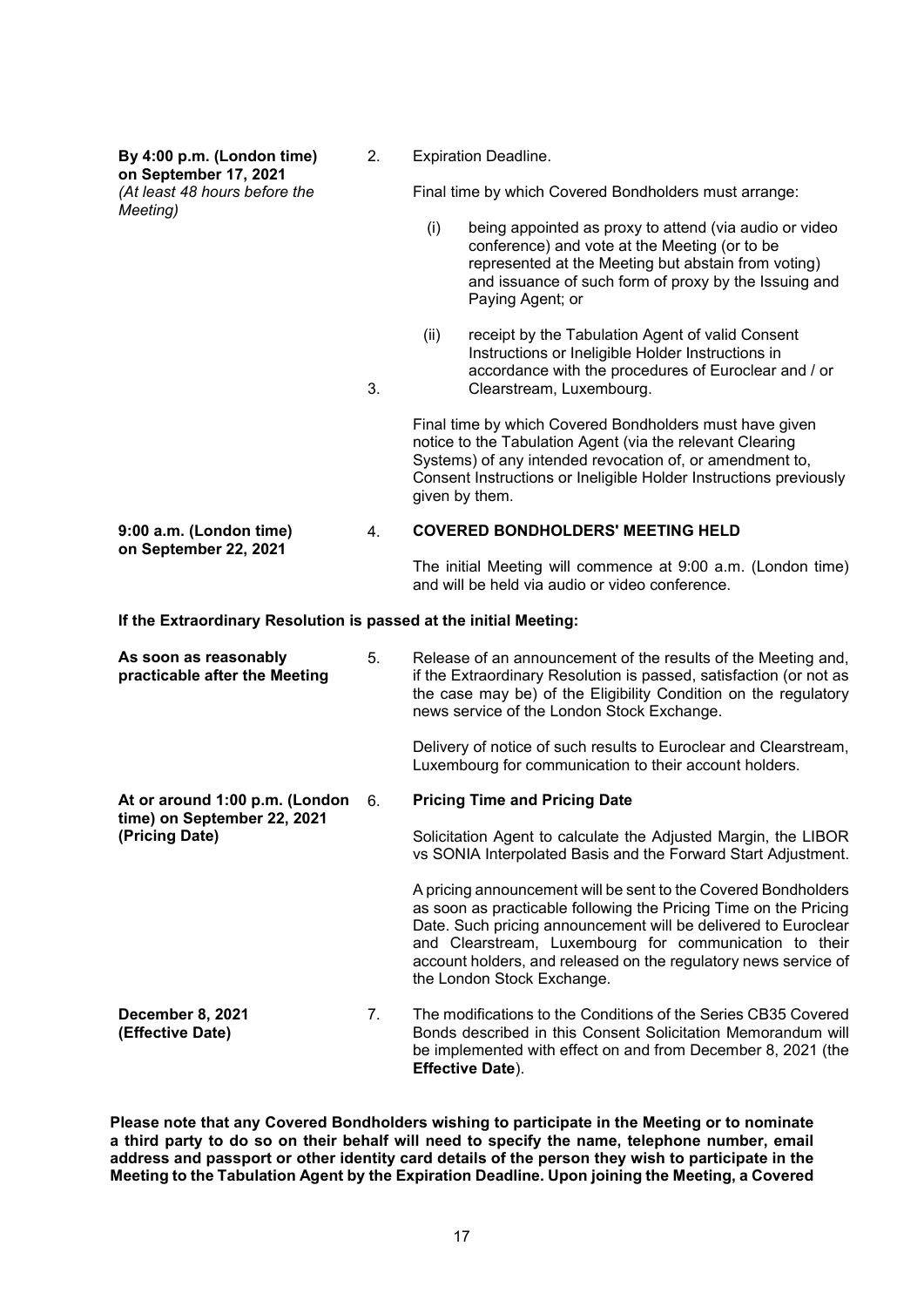**Bondholder or such third party will be required to verify his or her identify in order to access the Meeting.**

**If a quorum is not achieved at the initial Meeting or the quorum is achieved and the Extraordinary Resolution is passed but the Eligibility Condition is not satisfied, such Meeting shall be adjourned for not less than 13 clear days nor more than 42 clear days and the adjourned Meeting will be held at such time as will be notified to the Covered Bondholders in the notice of adjourned Meeting. The adjourned Meeting will be held in accordance with the terms of the Trust Deed.** 

**The Pricing Date is subject to change in the case of an adjourned Meeting.** 

**If the Extraordinary Resolution is passed at the adjourned Meeting and the Eligibility Condition is satisfied, subject as specified under Section 6 (***Amendment and Termination***) below, the modifications with respect to the Series CB35 Covered Bonds described in this Consent Solicitation Memorandum will be implemented on the Effective Date.**

**The Issuer reserves the right to, but shall not be required to, take such steps as it may determine to treat the Series CB35 Covered Bonds of any Dissenting Holder as not having been amended.**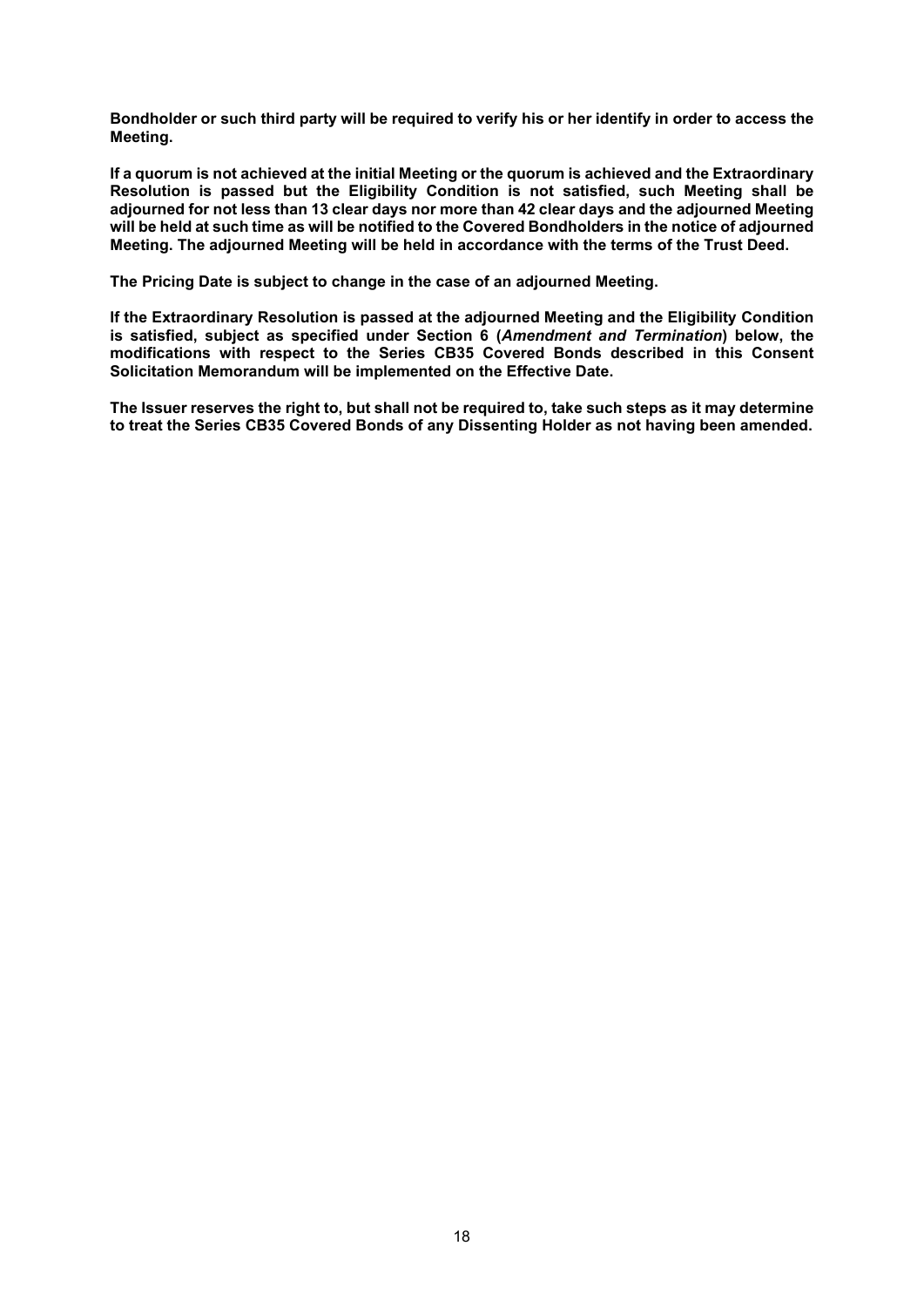# **SECTION 5 – PROCEDURES IN CONNECTION WITH THE CONSENT SOLICITATION**

#### **(1) Procedures for participating in the Consent Solicitation**

Covered Bondholders are responsible for complying with all of the procedures for participating in the Consent Solicitation. None of the Issuer, the Guarantor LP, the Solicitation Agent, the Tabulation Agent, the Bond Trustee or the Issuing and Paying Agent assumes any responsibility for informing Covered Bondholders of irregularities with respect to compliance with such procedures.

Covered Bondholders are advised to check with any Clearing System, bank, securities broker or other intermediary through which they hold Series CB35 Covered Bonds when such Clearing System or intermediary would need to receive instructions from a Covered Bondholder in order for that Covered Bondholder to be able to participate in, or revoke their instruction to participate in, the Consent Solicitation by the deadlines specified in this Consent Solicitation Memorandum.

In relation to the delivery or revocation of Consent Instructions or Ineligible Holder Instructions or forms of proxy or otherwise making arrangements for the giving of Consent Instructions or Ineligible Holder Instructions, in each case through the Clearing Systems, Covered Bondholders should note the particular practice and policy of the relevant Clearing System, including any earlier deadlines set by such Clearing System.

### **(2) Revocability of Consent Instructions**

Any Consent Instruction may be revoked by the relevant Covered Bondholder at any time prior to the Expiration Deadline but not thereafter (except in the limited circumstances outlined in Section 6 (*Amendment and Termination*)) (subject to the earlier deadlines required by the Clearing Systems and any intermediary through which Covered Bondholders hold their Series CB35 Covered Bonds).

### **(3) Procedure for voting**

The following is a summary of the arrangements which have been made for the purpose of Covered Bondholders voting in respect of the Extraordinary Resolution to be proposed at the Meeting as set out above. These arrangements satisfy the requirements of the provisions contained in the Trust Deed relating to the meetings of Covered Bondholders of the Series CB35 Covered Bonds convened for the purpose of passing the Extraordinary Resolution, and such further regulations regarding the requisitioning and/or the holding of the Meeting and attendance and voting thereat, as prescribed by the Bond Trustee from time to time, and as set out herein. Full details of these arrangements are set out in Schedule 5 (*Provisions for Meetings of Covered Bondholders*) to the Trust Deed.

All of the Series CB35 Covered Bonds are represented by a Regulation S Global Covered Bond held by a common safekeeper for Euroclear Bank SA/NV and Clearstream, Luxembourg.

Any Covered Bondholder who wishes to vote in respect of the Extraordinary Resolution (or to be represented at the Meeting but abstain from voting) should: (i) in the case of a Beneficial Owner whose Series CB35 Covered Bonds are held in book-entry form by a custodian, request such Beneficial Owner's custodian to vote on the Extraordinary Resolution (or to abstain from voting, as the case may be) in accordance with the procedures set out below, or (ii) in the case of a Covered Bondholder whose Series CB35 Covered Bonds are held in book-entry form directly in the relevant Clearing System, vote on the Extraordinary Resolution (or to abstain from voting, as the case may be) in accordance with the procedures set out below.

Covered Bondholders should note that the timings and procedures set out below reflect the requirements for Covered Bondholders' meetings set out in Schedule 5 (Provisions for meetings of Covered Bondholders) to the Trust Deed, but that the Clearing Systems and the relevant intermediaries may have their own additional requirements as to timings and procedures for voting on the Extraordinary Resolution. Accordingly, Covered Bondholders wishing to vote in respect of the Extraordinary Resolution (or to be represented at the Meeting but abstain from voting) are strongly urged either to contact their custodian (in the case of a Beneficial Owner whose Series CB35 Covered Bonds are held in book-entry form by a custodian) or the relevant Clearing System (in the case of a Covered Bondholder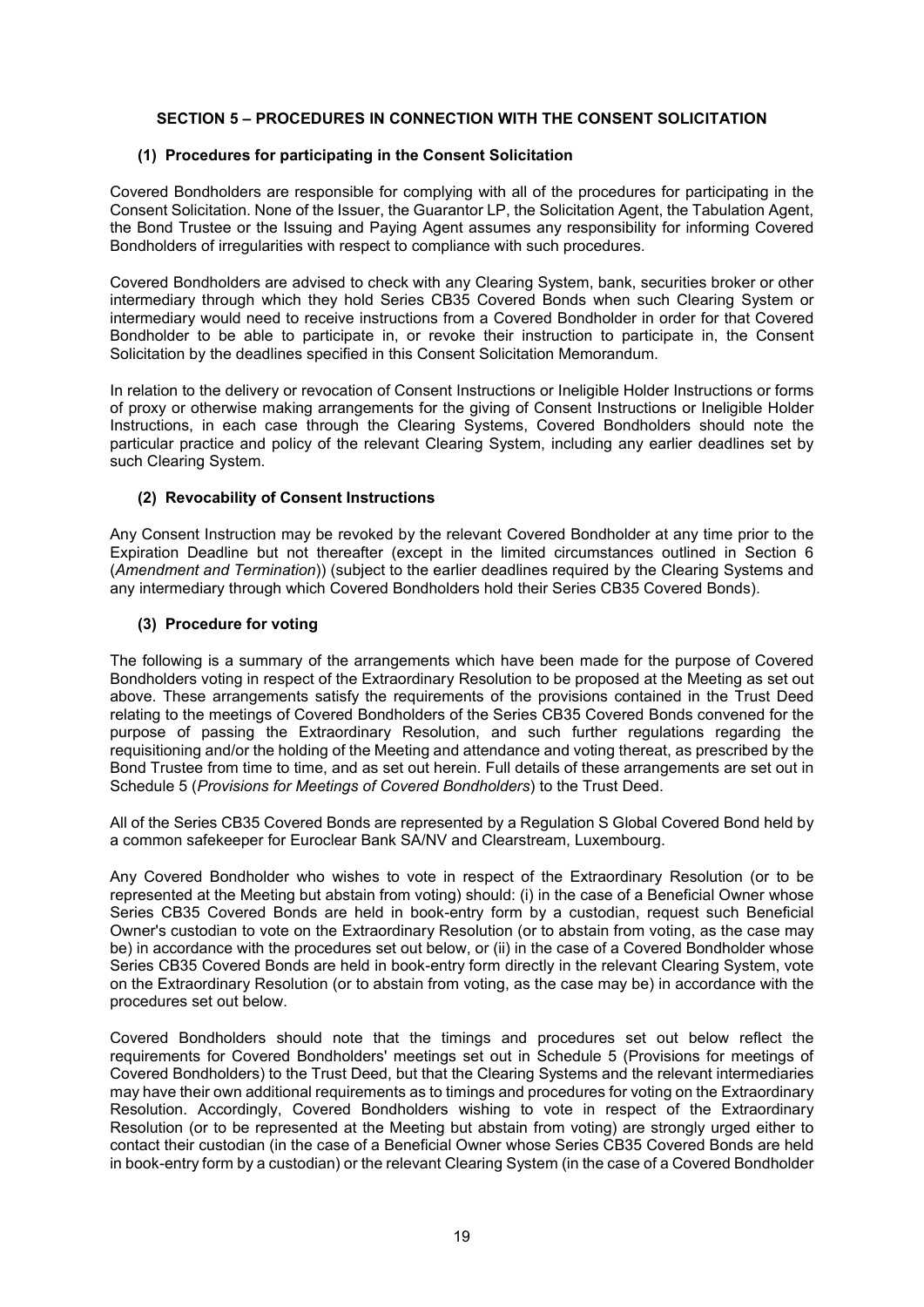whose Series CB35 Covered Bonds are held in book-entry form directly in the relevant Clearing System), as soon as possible.

# *Blocking of Covered Bonds and Restrictions on Transfers*

# **A. For Covered Bonds held through Euroclear or Clearstream, Luxembourg:**

This Section A only applies to Covered Bonds held through Euroclear or Clearstream, Luxembourg.

Each person who is the owner of a particular principal amount of Series CB35 Covered Bonds, as shown in the records of Euroclear or Clearstream, Luxembourg or their respective accountholders (an **Accountholder**) should note that they are not the legal holders of the Series CB35 Covered Bonds for the purposes of the Meeting and will only be entitled to attend (via audio or video conference) and vote (or abstain from voting, as the case may be) at the Meeting in accordance with the procedures set out below.

- 1 An Accountholder wishing to attend (via audio or video conference) and vote at the Meeting (or to be represented at the Meeting but abstain from voting) should send an electronic instruction to the relevant Clearing System to request a form of proxy from the Issuing and Paying Agent in respect of the Series CB35 Covered Bonds in which they have an interest for the purpose of attending and voting at the Meeting (or abstain from voting, as the case may be) (which will be held via audio or video conference only).
- 2 If an Accountholder wishes the votes attributable to its Series CB35 Covered Bonds (or to be represented at the Meeting but abstain from voting) to be included in a form of proxy to be issued by the Issuing and Paying Agent that appoints the Tabulation Agent as a proxy to attend (via audio or video conference) and vote at the Meeting (or abstain from voting, as the case may be), it must make arrangements for the votes or instructions relating to such Series CB35 Covered Bonds to be sent as an electronic voting instruction either in favour of or against the Extraordinary Resolution (or to abstain from voting, as the case may be), to the relevant Clearing System not later than 48 hours before the time fixed for such Meeting. As part of such electronic instructions each Covered Bondholder must also confirm whether it is an Eligible Covered Bondholder or an Ineligible Covered Bondholder for the purposes of the Consent Solicitation.
- 3 The form of proxy issued by the Issuing and Paying Agent appointing the Tabulation Agent as its proxy shall be deposited at the specified office of the Tabulation Agent (being such place approved for such purpose by the Bond Trustee) at least 24 hours before the time appointed for holding the Meeting and in default the form of proxy shall not be treated as valid unless the Chair decides otherwise before the Meeting proceeds to business. A copy of such form of proxy shall (if the Bond Trustee requires) be deposited with the Bond Trustee before the commencement of the Meeting but the Bond Trustee shall not be obliged to investigate or be concerned with the validity or the authority of the proxy appointed.
- 4 An Accountholder whose Covered Bond(s) are held at the relevant Clearing System who wishes to obtain a form of proxy or give a Consent Instruction or Ineligible Holder Instruction either in favour of or against the Extraordinary Resolution, should, not less than 48 hours before the time appointed for the holding of the Meeting and within the relevant time limit specified by the relevant Clearing System, request the relevant Clearing System to block its Covered Bond(s) in its own account and hold the same to the order or under the control of the Issuing and Paying Agent in respect of such Covered Bond(s). As part of such electronic instructions each Covered Bondholder must also confirm whether it is an Eligible Covered Bondholder or an Ineligible Covered Bondholder for the purposes of the Consent Solicitation.
- 5 An Accountholder whose Covered Bond(s) have been so blocked will thus be able to obtain a form of proxy from, or procure that a Consent Instruction or Ineligible Holder Instruction is given in accordance with the procedures of, Euroclear and/or Clearstream, Luxembourg, to the Issuing and Paying Agent. The Series CB35 Covered Bonds so blocked will be released in accordance with the procedures of Euroclear and/or Clearstream, Luxembourg, as the case may be.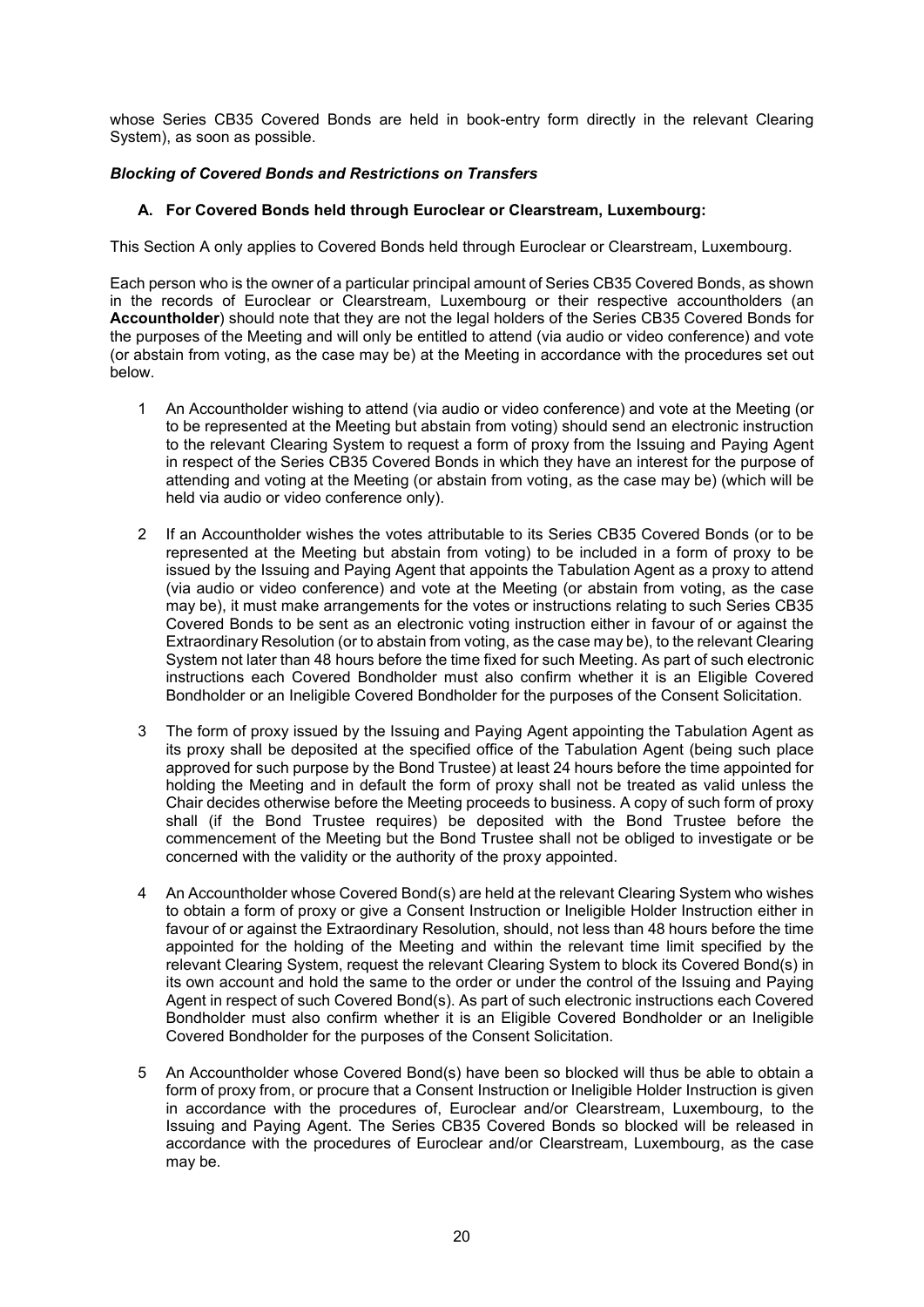### **B. General provisions relating to a Meeting:**

- 1 Covered Bondholders may vote on the proposed Extraordinary Resolution (or be represented at the Meeting but abstain from voting) by either being appointed as a proxy in the manner described above which will allow the Covered Bondholder to attend (via audio or video conference) and vote at the Meeting (or abstain from voting, as the case may be) as a proxy or arranging to deliver a Consent Instruction or Ineligible Holder Instruction through the Clearing Systems to the Tabulation Agent with respect to their Series CB35 Covered Bonds. Covered Bondholders wishing to attend the Meeting to be held via audio or video conference (rather than being represented by the Tabulation Agent) will be provided with further details about attending the Meeting.
- 2 The quorum for the initial Meeting shall be one or more persons present holding or representing Series CB35 Covered Bonds or being proxies or representatives and holding or representing in the aggregate not less than two-thirds of the aggregate Principal Amount Outstanding of the Series CB35 Covered Bonds for the time being outstanding.
- 3 If a quorum is not present within 15 minutes from the time fixed for the Meeting (or such longer period not exceeding 30 minutes as the Chair may decide), such Meeting will be adjourned for such period being not less than 13 clear days nor more than 42 clear days, and to such place as may be appointed by the Chair and approved by the Bond Trustee. In addition, in the event that the quorum required for, and the requisite majority of votes cast at, the Meeting is satisfied but the Eligibility Condition in respect of such Meeting is not satisfied, the Chair and the Bond Trustee will adjourn the Meeting for such period being not less than 13 clear days nor more than 42 clear days, and to such place as may be appointed by the Chair and approved by the Bond Trustee. At any adjourned Meeting, one or more persons present holding Series CB35 Covered Bonds or being proxies or representatives and holding or representing in aggregate not less than one-third of the aggregate Principal Amount Outstanding of the Series CB35 Covered Bonds shall (subject as provided below) form a quorum and shall have the power to pass the Extraordinary Resolution. Covered Bondholders should note that proxies appointed in respect of the Meeting shall remain valid for the adjourned Meeting unless validly revoked.
- 4 The question submitted to the Meeting shall be decided by a show of hands unless a poll is (before or on the declaration of the result of the show of hands) demanded by the Chair, the Issuer, the Guarantor LP, the Bond Trustee or by any person present holding or representing any Covered Bond or a voting certificate or being a proxy or representative (whatever the Principal Amount Outstanding of the Covered Bonds so held or represented by such person). A declaration by the Chair that a resolution has been carried or carried by a particular majority or lost or not carried by a particular majority shall be conclusive evidence of the fact without proof of the number or proportion of the votes recorded in favour of or against such resolution (or of any abstentions).
- 5 On a show of hands every person who is present (via audio or video conference) and who is a proxy or representative and who has provided evidence of their holdings of the Series CB35 Covered Bonds shall have one vote and on a poll every person who is so present shall have one vote in respect of each  $£1$  (or such other amount as the Bond Trustee may in its absolute discretion stipulate) in the Principal Amount Outstanding of the Covered Bonds in respect of which such person is the registered holder.
- 6 To be passed, the Extraordinary Resolution requires a resolution passed at a meeting of the Covered Bondholders duly convened and held in accordance with the Trust Deed by a majority consisting of not less than three-fourths of the persons voting upon a show of hands, or if a poll is duly demanded, by a majority consisting of not less than three-fourths of the votes cast (excluding abstentions).
- 7 If passed, subject to satisfaction of the Consent Conditions relating to that Extraordinary Resolution, such Extraordinary Resolution will be binding on all Covered Bondholders whether or not they are present at the Meeting and whether or not voting.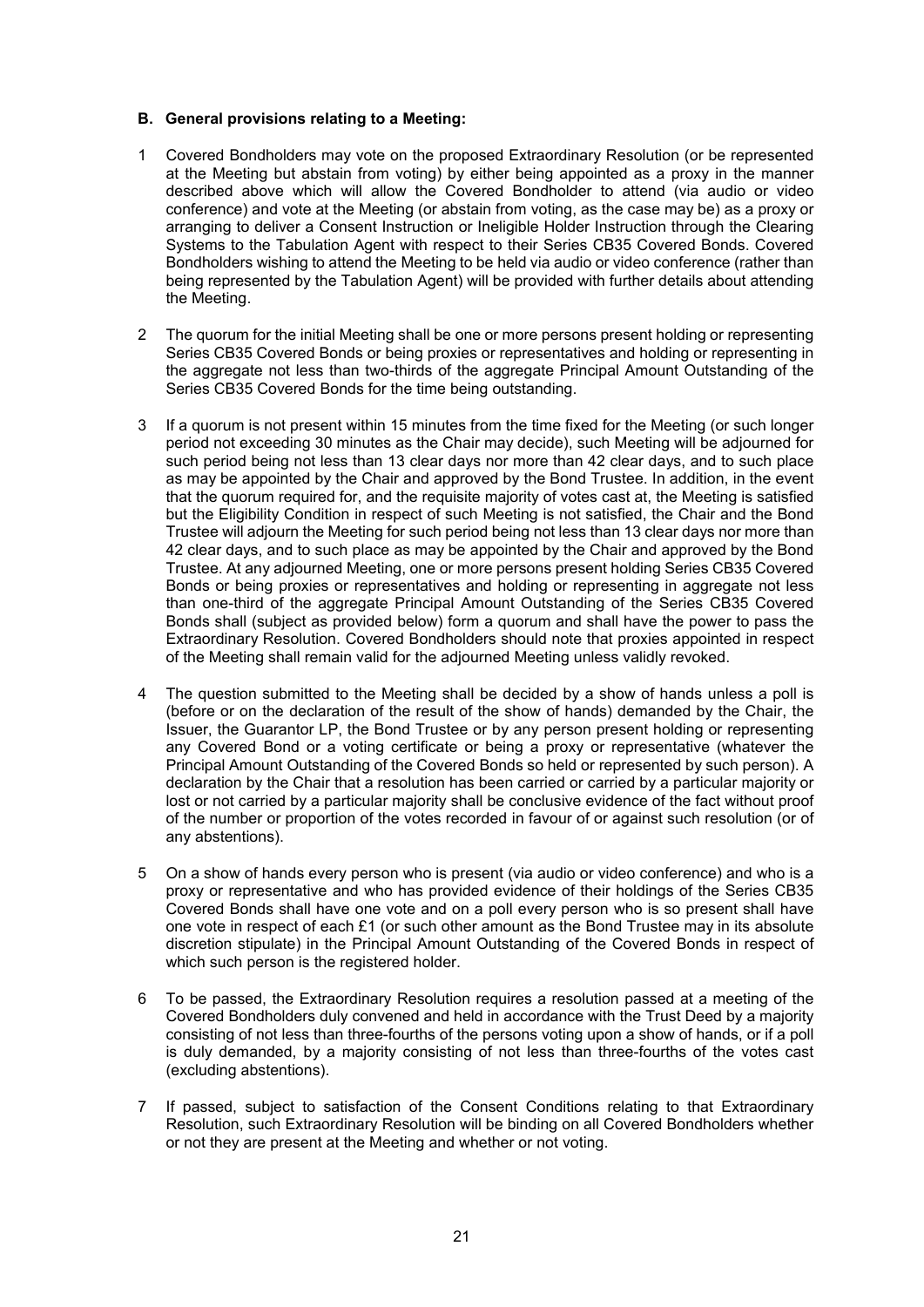8 The implementation of the Extraordinary Resolution is conditional on satisfaction of the Consent Conditions.

# **(4) Ineligible Covered Bondholders**

In respect of any Series CB35 Covered Bonds held through Euroclear or Clearstream, Luxembourg, the submission of Ineligible Holder Instructions will be deemed to have occurred upon receipt by the Tabulation Agent from Euroclear or Clearstream, Luxembourg, as applicable, of a valid instruction by an Ineligible Covered Bondholder (an **Ineligible Holder Instruction**) submitted in accordance with the requirements of Euroclear or Clearstream, Luxembourg, as applicable. Each such Ineligible Holder Instruction must specify, among other things, the aggregate principal amount of the Series CB35 Covered Bonds to which such Ineligible Holder Instruction relates, the securities account number at Euroclear or Clearstream, Luxembourg, as applicable, in which the Series CB35 Covered Bonds are held and whether the Ineligible Covered Bondholder wishes to instruct the Issuing and Paying Agent to appoint one or more representatives of the Tabulation Agent to attend (via audio or video conference) the Meeting (and, if applicable, any adjourned Meeting) and vote in favour of or against the Extraordinary Resolution (or to abstain from voting, as the case may be). The receipt of such Ineligible Holder Instruction by Euroclear or Clearstream, Luxembourg, as applicable, will be acknowledged in accordance with the standard practices of Euroclear or Clearstream, Luxembourg, as applicable, and will result in the blocking of the Series CB35 Covered Bonds in the relevant Ineligible Covered Bondholder's account with Euroclear or Clearstream, Luxembourg, as applicable, so that no transfers may be effected in relation to the Series CB35 Covered Bonds until the earlier of (i) the date on which the relevant Ineligible Holder Instruction is validly revoked (including their automatic revocation on the termination of the Consent Solicitation) and (ii) the conclusion of the Meeting (or, if applicable, any adjourned Meeting).

Only Direct Participants (as defined in Section 8 (*Definitions*)) may submit Ineligible Holder Instructions. Each Beneficial Owner of the Series CB35 Covered Bonds who is an Ineligible Covered Bondholder and is not a Direct Participant, must arrange for the Direct Participant through which Beneficial Owner of the Series CB35 Covered Bonds who is an Ineligible Covered Bondholder holds its Series CB35 Covered Bonds to submit an Ineligible Holder Instruction on its behalf to Euroclear or Clearstream, Luxembourg, as applicable, before the deadlines specified by the relevant Clearing System.

In addition to the acknowledgements, representations, warranties and undertakings set out in paragraph (6) below, by delivering, or arranging for the delivery on its behalf, of an Ineligible Holder Instruction in accordance with the procedures described below, a Covered Bondholder shall agree, undertake, acknowledge and represent to the Issuer, the Guarantor LP, the Tabulation Agent, the Solicitation Agent, the Bond Trustee, and the Issuing and Paying Agent at (i) the time of submission of such Ineligible Holder Instruction, (ii) the Expiration Deadline and (iii) the time of the relevant initial Meeting and at the time of any adjourned Meeting that it is an Ineligible Covered Bondholder.

Each Ineligible Covered Bondholder submitting an Ineligible Holder Instruction in accordance with its terms shall be deemed to have agreed to indemnify the Issuer, the Guarantor LP, the Solicitation Agent, the Tabulation Agent, the Issuing and Paying Agent, the Bond Trustee, the Security Trustee and any of their respective affiliates, directors, officers, employees or agents against all and any losses, costs, fees, claims, liabilities, expenses, charges, actions or demands which any of them may incur or which may be made against any of them as a result of any breach of any of the terms of, or any of the representations, warranties and/or undertakings given pursuant to, such vote or instruction by such Covered Bondholder.

# **(5) Requirements of U.S. Securities Laws**

If an Extraordinary Resolution is passed and implemented in respect of the Series CB35 Covered Bonds, the Amended and Restated Series CB35 Final Terms relating to the Series CB35 Covered Bonds will contain a statement that, until the expiry of the period of 40 days after the date of the Amended and Restated Series CB35 Final Terms, sales of the Series CB35 Covered Bonds may not be made in the United States or to U.S. persons unless made outside the United States pursuant to Rules 903 and 904 of Regulation S of the Securities Act.

# **(6) Acknowledgements, Representations, Warranties and Undertakings**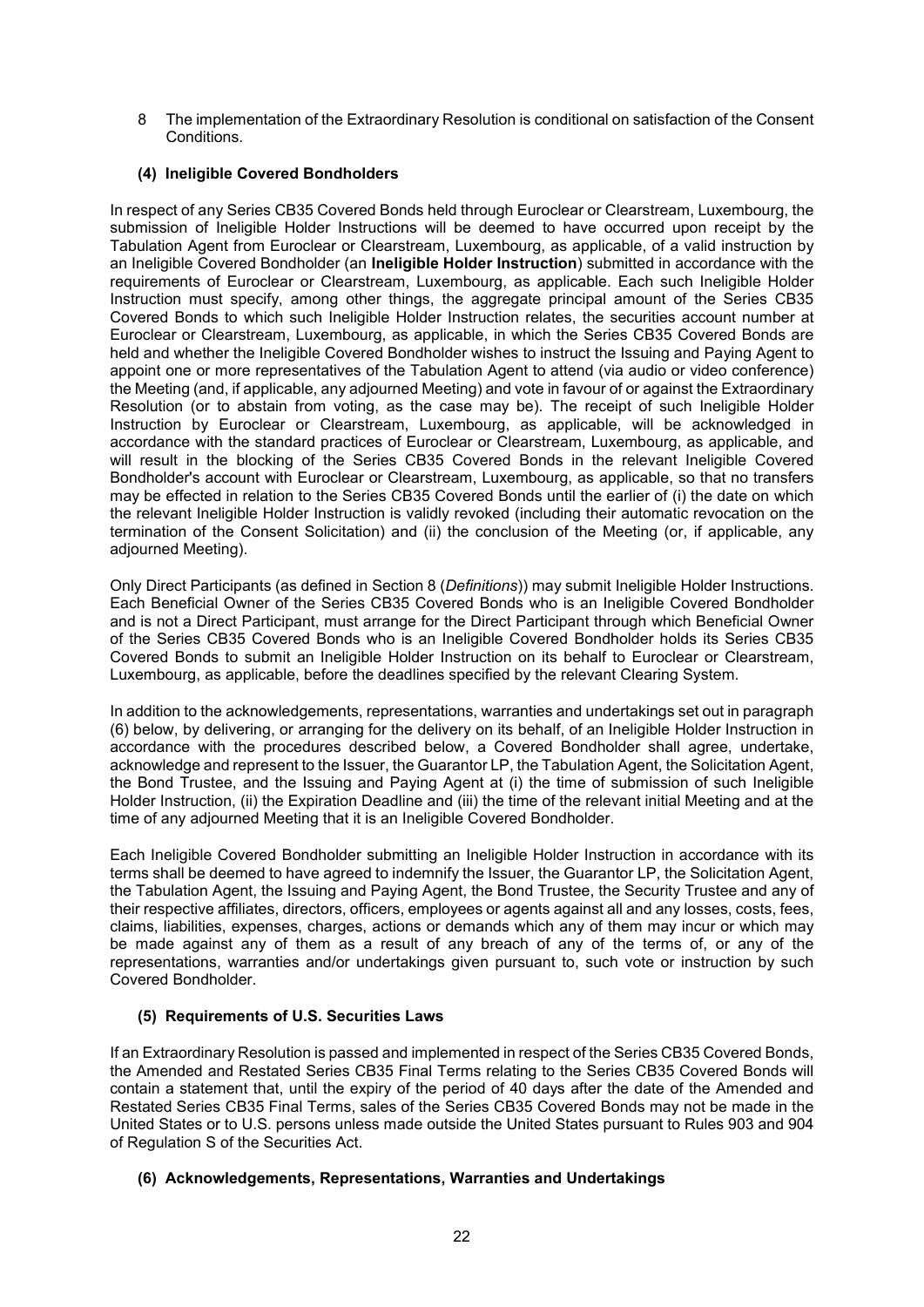Each Covered Bondholder, the relevant person who is for the time being shown in the records of Euroclear or Clearstream, Luxembourg (in each case, on behalf of any relevant Beneficial Owner) and each proxy and sub-proxy who attends (via audio or video conference) (whether abstaining from voting or not) and/or votes at the Meeting including by any submission of a Consent Instruction acknowledges, represents, warrants and undertakes to the Issuer, the Bond Trustee, the Guarantor LP, the Issuing and Paying Agent, the Solicitation Agent and the Tabulation Agent at (i) the time of submission of such Consent Instruction or Ineligible Holder Instruction (as applicable), (ii) the Expiration Deadline and (iii) the time of the Meeting and the time of any adjourned Meeting (and if a Covered Bondholder is unable to make any such agreement or acknowledgement or give any such representation, warranty or undertaking, such Covered Bondholder or Direct Participant should contact the Tabulation Agent immediately) that:

- (a) It has received, reviewed, agrees to be bound by and accepts the terms, conditions and other considerations of this Consent Solicitation Memorandum and the Covered Bondholder Proposal.
- (b) It is assuming all the risks inherent in participating in the Consent Solicitation and has undertaken all the appropriate analyses of the implications of the Consent Solicitation without reliance on the Issuer, the Guarantor LP, the Bond Trustee, the Issuing and Paying Agent, the Solicitation Agent or the Tabulation Agent.
- (c) It has observed the laws of all relevant jurisdictions, obtained all requisite governmental, exchange control or other required consents, complied with all requisite formalities and paid any issue, transfer or other taxes or requisite payments due from it in each respect in connection with any vote in relation to the Extraordinary Resolution or any abstention instruction, in any jurisdiction and that it has not taken or omitted to take any action in breach of the representations or which will or may result in the Issuer, the Guarantor LP, the Solicitation Agent, the Tabulation Agent or any other person acting in breach of the legal or regulatory requirements of any such jurisdiction in connection with any votes in favour of the Covered Bondholder Proposal.
- (d) It has full power and authority to vote in the Meeting (or, if applicable, any adjourned Meeting) (or to give any instructions in relation thereto).
- (e) The Consent Instruction or Ineligible Holder Instruction is made on the terms and conditions set out in this Consent Solicitation Memorandum and therein.
- (f) The Consent Instruction or Ineligible Holder Instruction is being submitted in compliance with the applicable laws or regulations of the jurisdiction in which the Covered Bondholder is located or in which it is resident or located and no registration, approval or filing with any regulatory authority of such jurisdiction is required in connection with the Consent Instruction or Ineligible Holder Instruction.
- (g) By blocking Covered Bonds in the relevant Clearing System, it will be deemed to consent to the relevant Clearing System providing details concerning its identity to the Tabulation Agent (and for the Tabulation Agent to provide such details to the Issuer, the Bond Trustee, the Guarantor LP, the Issuing and Paying Agent, the Solicitation Agent and their respective legal advisers).
- (h) Any consents delivered by it in respect of the Extraordinary Resolution are made upon the terms and subject to the conditions of the Consent Solicitation and by delivery of a Consent Instruction or Ineligible Holder Instruction in favour of the Extraordinary Resolution. It acknowledges that the submission of a valid Consent Instruction or Ineligible Holder Instruction in favour of the Extraordinary Resolution to the relevant Clearing System in accordance with the standard procedures of the relevant Clearing System and/or the Tabulation Agent, as applicable, constitutes its written consent to the Extraordinary Resolution implementing the Covered Bondholder Proposal and instruction to the Issuing and Paying Agent to issue a form of proxy appointing the Tabulation Agent as proxy to attend (via audio or video conference), and to cast the votes corresponding to the Series CB35 Covered Bonds (or to abstain from voting as applicable) which are the subject of the Consent Instruction or Ineligible Holder Instruction in favour of the Extraordinary Resolution implementing the Covered Bondholder Proposal at the Meeting in relation to the Covered Bonds. It acknowledges that the submission of a valid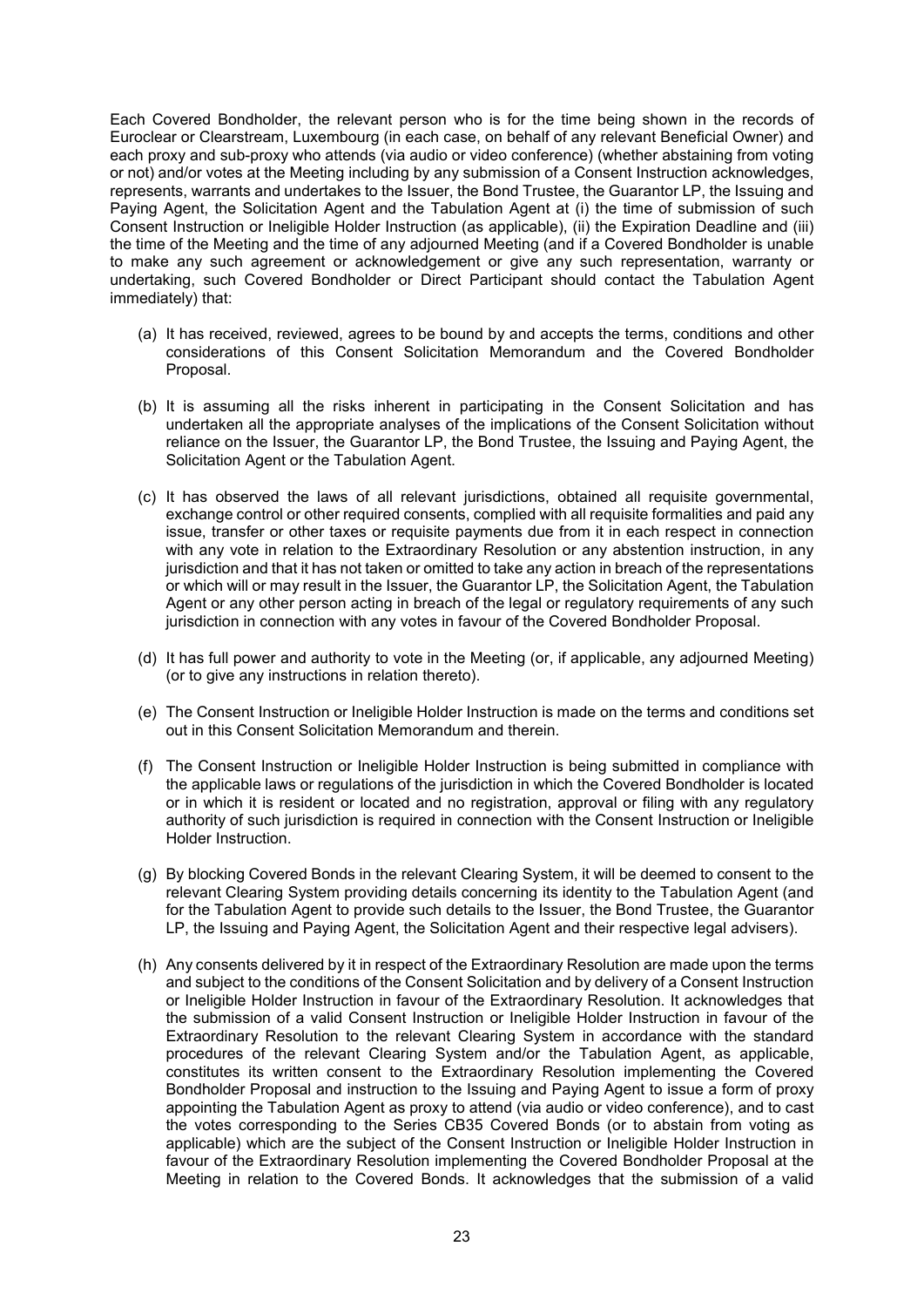Consent Instruction or Ineligible Holder Instruction against the Extraordinary Resolution to the relevant Clearing System in accordance with the standard procedures of the relevant Clearing System and/or the Tabulation Agent, as applicable, constitutes an instruction to the Issuing and Paying Agent to issue a Consent Instruction or Ineligible Holder Instruction appointing the Tabulation Agent as its proxy to attend (via audio or video conference), and to cast the votes corresponding to the Series CB35 Covered Bonds (or to abstain from voting as applicable) which are the subject of the Consent Instruction or Ineligible Holder Instruction against the Extraordinary Resolution implementing the Covered Bondholder Proposal at the Meeting.

- (i) It agrees to ratify and confirm each and every act or thing that may be done or effected by the Issuer, the Guarantor LP, the Tabulation Agent, the Solicitation Agent, the Issuing and Paying Agent, the Bond Trustee or any of their respective directors or any person nominated by the Issuer or the Guarantor LP in the proper exercise of his or her powers and/or authority hereunder.
- (j) It agrees to do all such acts and things as shall be necessary and execute any additional documents deemed by the Issuer, the Guarantor LP, the Bond Trustee, the Issuing and Paying Agent, the Tabulation Agent and the Solicitation Agent to be desirable, in each case to perfect any of the authorities expressed to be given hereunder.
- (k) It will, upon request, execute and deliver any additional documents and/or do such other things deemed by the Issuer, the Guarantor LP, the Bond Trustee, the Issuing and Paying Agent, the Tabulation Agent and the Solicitation Agent to be necessary or desirable to effect delivery of the consents related to the Series CB35 Covered Bonds or to evidence such power and authority.
- (l) It holds and will hold, until the earlier of (i) the date on which its Consent Instruction or Ineligible Holder Instruction is validly revoked (including the automatic revocation of such Consent Instruction or Ineligible Holder Instruction on the termination of the Consent Solicitation), in accordance with the terms of the Consent Solicitation and (ii) conclusion of the Meeting or (if applicable) any adjourned Meeting, as the case may be, the Series CB35 Covered Bonds the subject of the Consent Instruction or Ineligible Holder Instruction, in the relevant Clearing System and, if it holds its Series CB35 Covered Bonds through Euroclear, or Clearstream, Luxembourg in accordance with the requirements of the relevant Clearing System and by the deadline required by the relevant Clearing System, it has submitted, or has caused to be submitted, a Consent Instruction or Ineligible Holder Instruction to the relevant Clearing System, as the case may be, to authorise the blocking of such Series CB35 Covered Bonds with effect on and from the date thereof so that no transfers of such Series CB35 Covered Bonds may be effected until the occurrence of any of the events listed in (i) or (ii) above.
- (m) It acknowledges that none of the Issuer, the Bond Trustee, the Solicitation Agent, the Tabulation Agent, the Issuing and Paying Agent and/or the Guarantor LP or any of their respective affiliates, directors, officers, employees or agents has made any recommendation as to whether to vote on the Extraordinary Resolution (or to abstain from voting, as the case may be) and it represents that it has made its own decision with regard to voting on the Extraordinary Resolution (or any abstention, as the case may be) based on any independent legal, financial, tax or other advice that it has deemed necessary to seek.
- (n) It acknowledges that all authority conferred or agreed to be conferred pursuant to these acknowledgements, representations, warranties and undertakings and every obligation of the Covered Bondholder offering to vote on the Extraordinary Resolution (or to abstain from voting, as the case may be) shall to the extent permitted by applicable law be binding upon the successors, assigns, heirs, executors, trustees in bankruptcy and legal representatives of the Covered Bondholder voting on the Extraordinary Resolution and shall not be affected by, and shall survive, the death or incapacity of the Covered Bondholder voting on the Extraordinary Resolution, as the case may be.
- (o) It is not a person from whom it is unlawful to seek approval of the Covered Bondholder Proposal.
- (p) It is not a Sanctions Restricted Person.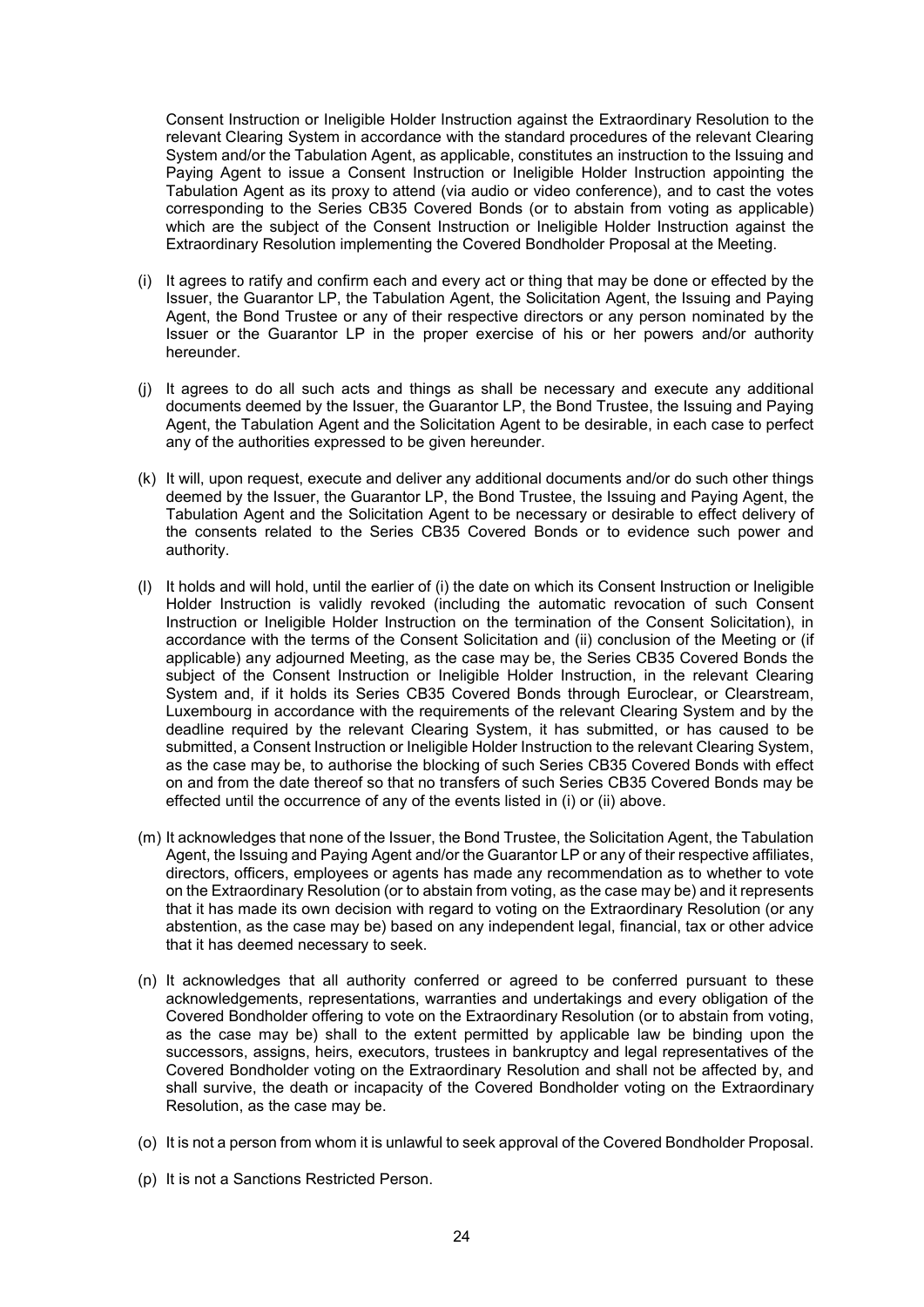- (q) It is an Eligible Covered Bondholder (in case of a Consent Instruction) or an Ineligible Covered Bondholder (in case of an Ineligible Holder Instruction).
- (r) No information has been provided to it by the Issuer, the Guarantor LP, the Bond Trustee, the Solicitation Agent or the Tabulation Agent, or any of their respective directors or employees, with regard to the tax consequences for Covered Bondholders arising from the participation in the Consent Solicitation or the implementation of the Extraordinary Resolution, and it acknowledges that it is solely liable for any taxes and similar or related payments imposed on it under the laws of any applicable jurisdiction as a result of its participation in the Consent Solicitation, and agrees that it will not and does not have any right of recourse (whether by way of reimbursement, indemnity or otherwise) against the Issuer, the Guarantor LP, the Bond Trustee, the Solicitation Agent, the Tabulation Agent, the Agents or any of their respective directors or employees, or any other person in respect of such taxes and payments.
- (s) The Series CB35 Covered Bonds, and the guarantees thereof, have not been and will not be registered under the Securities Act, or the securities laws of any state or other jurisdiction of the United States, and may not be offered or sold in the United States or to, or for the account or benefit of, U.S. persons, unless an exemption from the registration requirements of the Securities Act is available (terms used in this and the following paragraph that are, unless otherwise specified, defined in Regulation S are used as defined in Regulation S).
- (t) It is not a U.S. person (as defined in Regulation S under the Securities Act) and is not acting for the account or benefit of any U.S. person, and it is not located or resident in the United States.
- (u) The terms and conditions of the Consent Solicitation shall be deemed to be incorporated in, and form a part of, the Consent Instruction or Ineligible Holder Instruction which shall be read and construed accordingly and that the information given by or on behalf of such Covered Bondholder in the Consent Instruction or Ineligible Holder Instruction is true and will be true in all respects at the time of the Meeting (or any adjourned Meeting).
- (v) It acknowledges that the Solicitation Agent may (but is not obliged to) submit Consent Instructions for its own account as well as on behalf of other Beneficial Owners of the Covered **Bonds**

The representation set out at paragraph (p) above is only sought and given other than on the day of submission of a Consent Instruction to the extent that to do so would not result in a violation of Regulation (EC) No 2271/1996 of 22 November 1996, as amended, supplemented or updated from time to time (the **EU Blocking Regulation**) as it forms part of United Kingdom domestic law by virtue of the EUWA and/or any associated and applicable national law, instrument or regulation similar to the EU Blocking Regulation which may be implemented in the United Kingdom.

In addition, by submitting a Consent Instruction as described above, each Covered Bondholder shall be deemed to agree, and acknowledge, represent, warrant and undertake, that, in the event the Extraordinary Resolution is passed and from the Effective Date until the expiry of the period of 40 days after the later of (A) the date on which the Extraordinary Resolution is passed and (B) the date the amendments made pursuant to the Amended and Restated Series CB35 Final Terms become effective, sales may not be made in the United States or to U.S. persons unless made outside the United States pursuant to Rule 903 and 904 of Regulation S of the Securities Act, such agreements, acknowledgements, representations, warranties and undertakings in each case being made to the Issuer, the Guarantor LP, the Tabulation Agent and the Solicitation Agent at (i) the time of submission of such Consent Instruction, (ii) the Expiration Deadline and (iii) the time of the Meeting and the time of any adjourned Meeting.

#### **If the Covered Bondholder is unable to give any of the representations and warranties described above, such Covered Bondholder should contact the Tabulation Agent.**

# **(7) Additional terms of the Consent Solicitation**

(a) Each Covered Bondholder submitting a Consent Instruction or Ineligible Holder Instruction in accordance with its terms shall be deemed to have agreed to indemnify the Issuer, the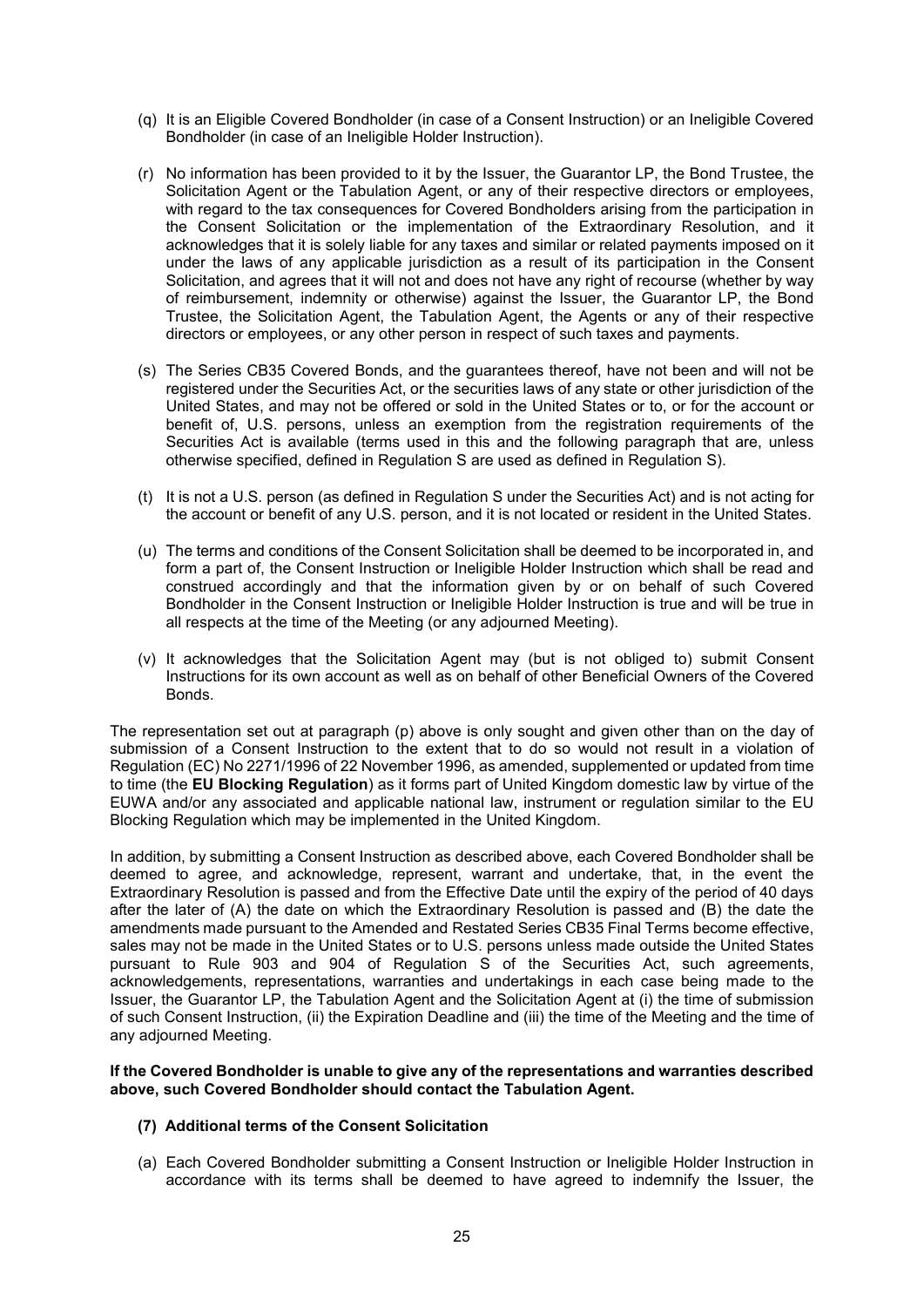Guarantor LP, the Solicitation Agent, the Tabulation Agent, the Issuing and Paying Agent, the Bond Trustee and any of their respective affiliates, directors, officers, employees or agents against all and any losses, costs, fees, claims, liabilities, expenses, charges, actions or demands which any of them may incur or which may be made against any of them as a result of any breach of any of the terms of, or any of the representations, warranties and/or undertakings given pursuant to, such vote or instruction by such Covered Bondholder.

(b) If any Consent Instructions or Ineligible Holder Instructions or other communication (whether electronic or otherwise) addressed to the Issuer, the Bond Trustee, the Solicitation Agent, the Issuing and Paying Agent or the Tabulation Agent is communicated on behalf of a Covered Bondholder (by an attorney-in-fact, custodian, bond trustee, administrator, director or officer of a corporation or any other person acting in a fiduciary or representative capacity) that fact must be indicated in the relevant communication, and a power of attorney or other form of authority, in a form satisfactory to the Issuer, must be delivered to the Issuer, the Bond Trustee, the Solicitation Agent, the Issuing and Paying Agent or the Tabulation Agent (as applicable) by the Expiration Deadline. Failure to submit such evidence as aforesaid may result in rejection of the acceptance. Neither the Issuer nor any of the Bond Trustee, the Solicitation Agent, the Issuing and Paying Agent or the Tabulation Agent shall have any responsibility to check the genuineness of any such power of attorney or other form of authority so delivered and may conclusively rely on, and shall be protected in acting in reliance upon, any such power of attorney or other form of authority.

#### **(8) Responsibility for delivery of Consent Instruction or Ineligible Holder Instruction**

- (a) None of the Issuer, the Guarantor LP, the Solicitation Agent, the Bond Trustee, the Issuing and Paying Agent or the Tabulation Agent will be responsible for the communication of the Consent Instruction or Ineligible Holder Instruction by:
	- Beneficial Owners to the Covered Bondholder through which they hold their Series CB35 Covered Bonds;
	- the Covered Bondholder to the relevant Clearing System and/or the Tabulation Agent, as applicable; or
	- the Clearing Systems.
- (b) If a Beneficial Owner holds its Series CB35 Covered Bonds through another Covered Bondholder, such Beneficial Owner should contact that Covered Bondholder to discuss the manner in which transmission of the Consent Instruction or Ineligible Holder Instruction may be made on its behalf.
- (c) If the Covered Bondholder through which a Beneficial Owner holds its Series CB35 Covered Bonds is unable to submit a Consent Instruction or Ineligible Holder Instruction on its behalf, such Beneficial Owner should contact the Tabulation Agent for assistance.
- (d) Covered Bondholders and Beneficial Owners are solely responsible for arranging the timely delivery of their Consent Instruction or Ineligible Holder Instructions.
- (e) If a Beneficial Owner submits Consent Instructions or Ineligible Holder Instructions in respect of its Series CB35 Covered Bonds through another Covered Bondholder, such Beneficial Owner should consult with that Covered Bondholder as to whether it will charge any service fees in connection with the participation in the Consent Solicitation.

### **(9) Revocation Rights**

(a) Beneficial Owners who are not also Covered Bondholders are advised to check with the bank, securities broker or any other intermediary through which they hold their Series CB35 Covered Bonds whether such intermediary would require receiving instructions to participate in, or withdraw their instruction to participate in, the Consent Solicitation prior to the deadlines set out in this Consent Solicitation Memorandum (also refer to "*Procedure for voting*" above).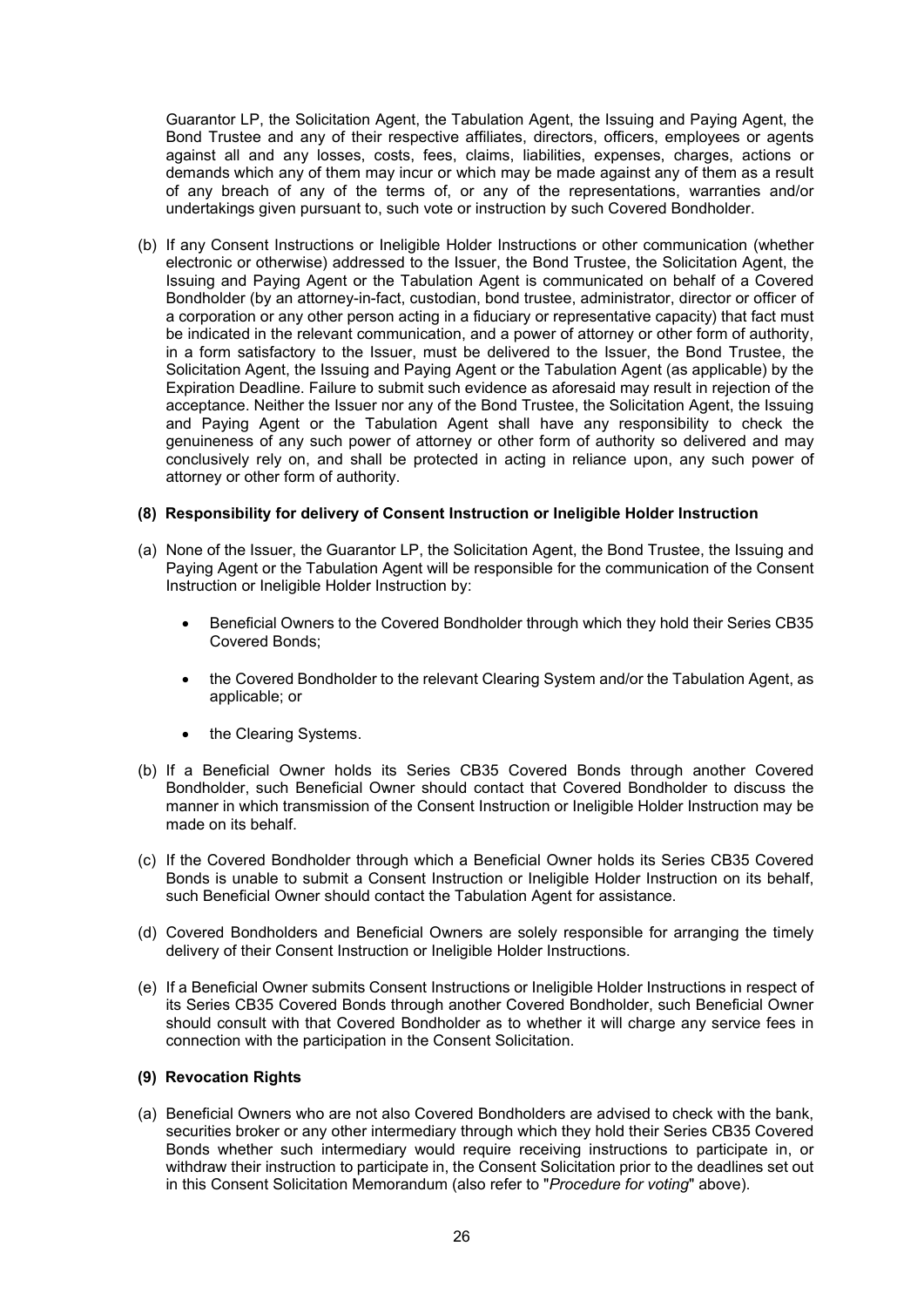- (b) Covered Bondholders may revoke Consent Instructions or Ineligible Holder Instructions at any time prior to the Expiration Deadline but not thereafter (except in the limited circumstances outlined in Section 6 (*Amendment and Termination*)) (subject to the earlier deadlines required by the Clearing Systems and any intermediary through which Covered Bondholders hold their Series CB35 Covered Bonds).
- (c) In the case of an adjourned Meeting, the Expiration Deadline will be notified to the Covered Bondholders in the notice of the adjourned Meeting and will not be less than 48 hours before the adjourned Meeting. Any Consent Instruction may be revoked by the relevant Covered Bondholders at any time prior to, but not after, such Expiration Deadline for the adjourned Meeting, but only if the revocation is made in accordance with the provisions of the Trust Deed (subject to the earlier deadlines required by the Clearing Systems and any intermediary through which the Covered Bondholders hold their Covered Bonds).
- (d) Covered Bondholders wishing to exercise any such rights of revocation should do so in accordance with the provisions of the Trust Deed and the procedures of the relevant Clearing System. Beneficial Owners of the Covered Bonds that are held through an intermediary are advised to check with such entity the deadline for it to receive instructions to revoke Consent Instructions in order to meet the above deadlines. For the avoidance of doubt, any Covered Bondholder who does not exercise any such right of revocation in the circumstances and in the manner specified above shall be deemed to have waived such right of revocation and its original Consent Instruction will remain effective.
- (e) The exercise of any such right of revocation in respect of a Consent Instruction will be effective for the purposes of revoking the instruction given by the relevant Covered Bondholder for the appointment of the Tabulation Agent by the Issuing and Paying Agent as the relevant proxy to vote at the Meeting on such Covered Bondholder's behalf only if a valid revocation instruction is received by the Tabulation Agent no later than the Expiration Deadline or (if applicable) 48 hours before the relevant adjourned Meeting.

# **(10) Tax Consequences**

In view of the number of different jurisdictions where tax laws may apply to a Covered Bondholder, this Consent Solicitation Memorandum does not discuss the tax consequences for Covered Bondholders arising from the Consent Solicitation or the Extraordinary Resolution and their implementation. Covered Bondholders are urged to consult their own professional advisers regarding the possible tax consequences of these transactions under the laws of the jurisdictions that apply to them, as well as the possible tax consequences of holding the Series CB35 Covered Bonds after they are modified pursuant to the Extraordinary Resolution (which could differ, potentially materially, from the tax consequences of holding the Series CB35 Covered Bonds before they are modified). Covered Bondholders are liable for their own taxes and have no recourse to the Issuer, the Guarantor LP, the Solicitation Agent, the Bond Trustee, Tabulation Agent or any Agent with respect to any taxes arising in connection with the Consent Solicitation and/or the implementation of the Extraordinary Resolution.

# **(11) Irregularities**

All questions as to the validity, form and eligibility (including the time of receipt) of any Consent Instructions or Ineligible Holder Instructions or revocation or revision thereof or delivery of Consent Instructions or Ineligible Holder Instructions will be determined by the Issuer in its sole discretion, which determination will be final and binding. The Issuer reserves the absolute right to reject any and all Consent Instructions or Ineligible Holder Instructions not in a form which is, in the opinion of the Issuer, lawful. The Issuer also reserves the absolute right to waive defects in Consent Instructions or Ineligible Holder Instructions with regard to any Series CB35 Covered Bonds. None of the Issuer, the Guarantor LP, the Solicitation Agent, the Bond Trustee, the Security Trustee, the Issuing and Paying Agent or the Tabulation Agent shall be under any duty to give notice to Covered Bondholders or Beneficial Owners of any irregularities in Consent Instructions or Ineligible Holder Instructions; nor shall any of them incur any liability for failure to give notification of any material amendments to the terms and conditions of the Consent Solicitation.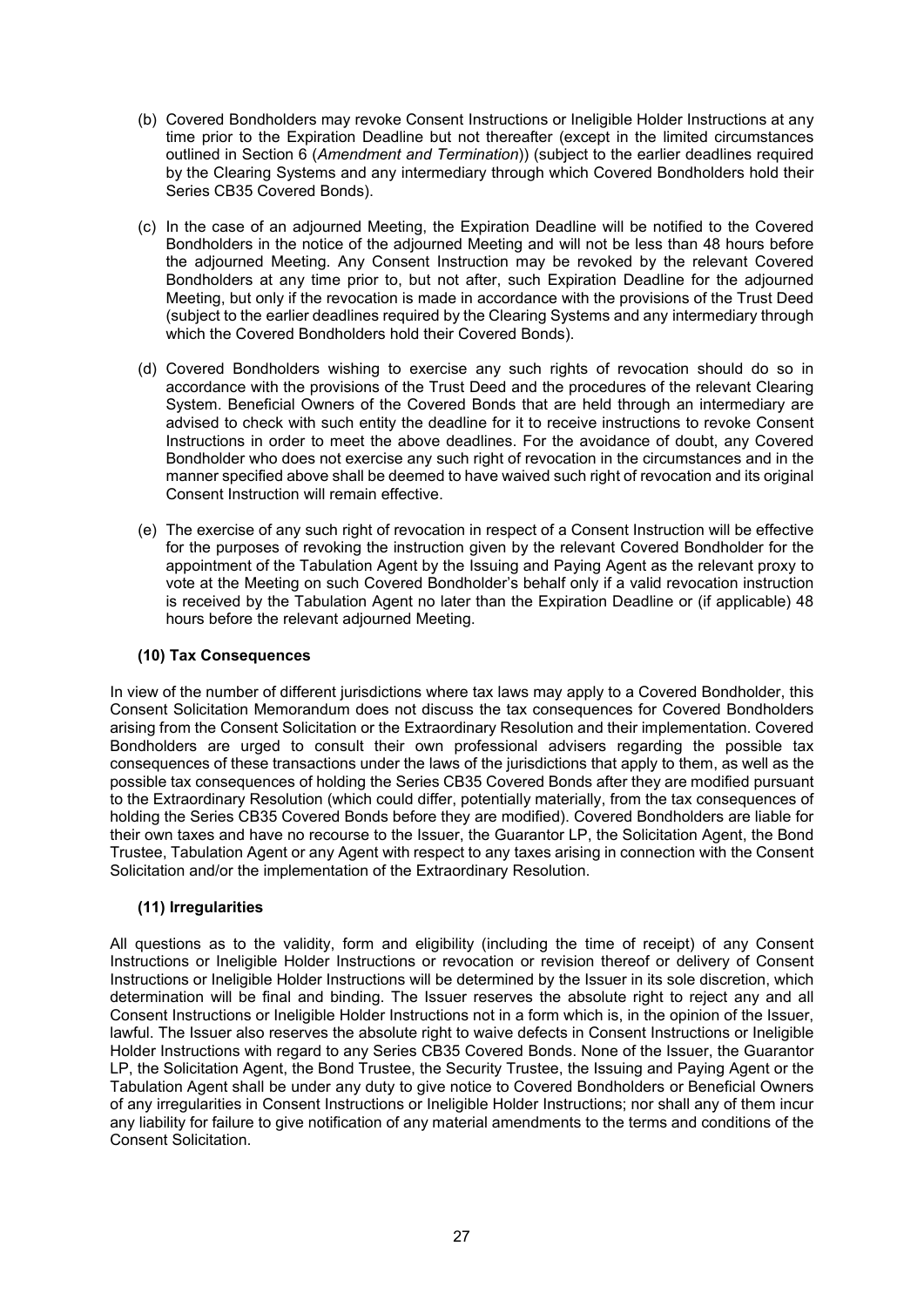#### **(12) Participation by the Issuer, the Guarantor LP, Solicitation Agent, the Bond Trustee, the Issuing and Paying Agent and the Tabulation Agent**

The Issuer, the Guarantor LP, the Solicitation Agent, the Bond Trustee, the Issuing and Paying Agent and the Tabulation Agent are entitled to have or hold positions in the Series CB35 Covered Bonds either for their own account or for the account, directly or indirectly, of third parties and may make or continue to make a market in, or subject to the provisions of the Trust Deed vote (or abstain) in respect of, or act as principal in any transactions in, or relating to, or otherwise act in relation to, the Series CB35 Covered Bonds and may or may not, subject to the provisions of the Trust Deed, submit or deliver valid Consent Instructions or Ineligible Holder Instructions in respect of such Series CB35 Covered Bonds. The Issuer, the Guarantor LP, the Solicitation Agent, the Bond Trustee, the Issuing and Paying Agent and the Tabulation Agent are entitled to continue to hold or dispose of, in any manner it may elect, any Series CB35 Covered Bonds that it may hold as at the date of this Consent Solicitation Memorandum or, from such date, to acquire further Series CB35 Covered Bonds, subject to applicable law and may or may not, subject to the provisions of the Trust Deed, submit or deliver valid Consent Instructions or Ineligible Holder Instructions in respect of such Series CB35 Covered Bonds. For the avoidance of doubt, any Series CB35 Covered Bonds held by or on behalf of the Issuer or the Guarantor LP, in each case as Beneficial Owner shall (unless and until ceasing to be so held) be deemed not to be outstanding. No such submission or non-submission by the Issuer, the Guarantor LP, the Solicitation Agent, the Solicitation Agent, the Bond Trustee, the Issuing and Paying Agent or the Tabulation Agent should be taken by any Series CB35 Covered Bondholder or any other person as any recommendation or otherwise by any of the Issuer, the Bond Trustee, the Solicitation Agent, the Tabulation Agent, the Issuing and Paying Agent and the Guarantor LP, as the case may be, as to the merits of participating or not participating in the Consent Solicitation.

# **(13) Announcements**

If the Issuer is required to make an announcement relating to matters in connection with the Consent Solicitation, any such announcement will be made in accordance with all applicable rules and regulations via (a) notice to the Clearing Systems for communication to Covered Bondholders and (b) an announcement released on the regulatory news service of the London Stock Exchange.

Copies of all announcements, notices and press releases can also be obtained from the Tabulation Agent, the contact details for which appear on the last page of this Consent Solicitation Memorandum. Covered Bondholders are urged to contact the Tabulation Agent for the relevant announcements during the course of the Consent Solicitation. In addition, Covered Bondholders may contact the Solicitation Agent for information using the contact details on the last page of this Consent Solicitation Memorandum.

# **(14) All Covered Bondholders of the Series CB35 are bound by the Extraordinary Resolution, if implemented**

Covered Bondholders should note that if the Extraordinary Resolution is passed and is implemented as a result of the Eligibility Condition being satisfied it will be binding on all Covered Bondholders of the Series CB35 Covered Bonds, whether or not they chose to participate in the Consent Solicitation or otherwise vote (or abstain) at the Meeting. There are not currently any U.S. Registered Covered Bonds outstanding and so the rights under the Trust Indenture Act specified in the Trust Deed and summarised in the Conditions of the Series CB35 Covered Bonds (including, but not limited to, any Bondholder Reserved Matter) do not apply in respect of the Series CB35 Covered Bonds. As such, the amendments to the Series CB35 Covered Bonds, if approved by Extraordinary Resolution and implemented, are expected to apply to all Covered Bondholders. Without limiting the foregoing, the Issuer reserves the right to, but shall not be required to, take such steps as it may determine to treat the Series CB35 Covered Bonds of any Dissenting Holder as not having been amended.

# **(15) Risk Factors**

# **Blocking of Covered Bonds held through Euroclear and/or Clearstream, Luxembourg**

Following the submission of Consent Instructions or Ineligible Holder Instructions through Euroclear and/or Clearstream, Luxembourg, the Series CB35 Covered Bonds which are the subject of such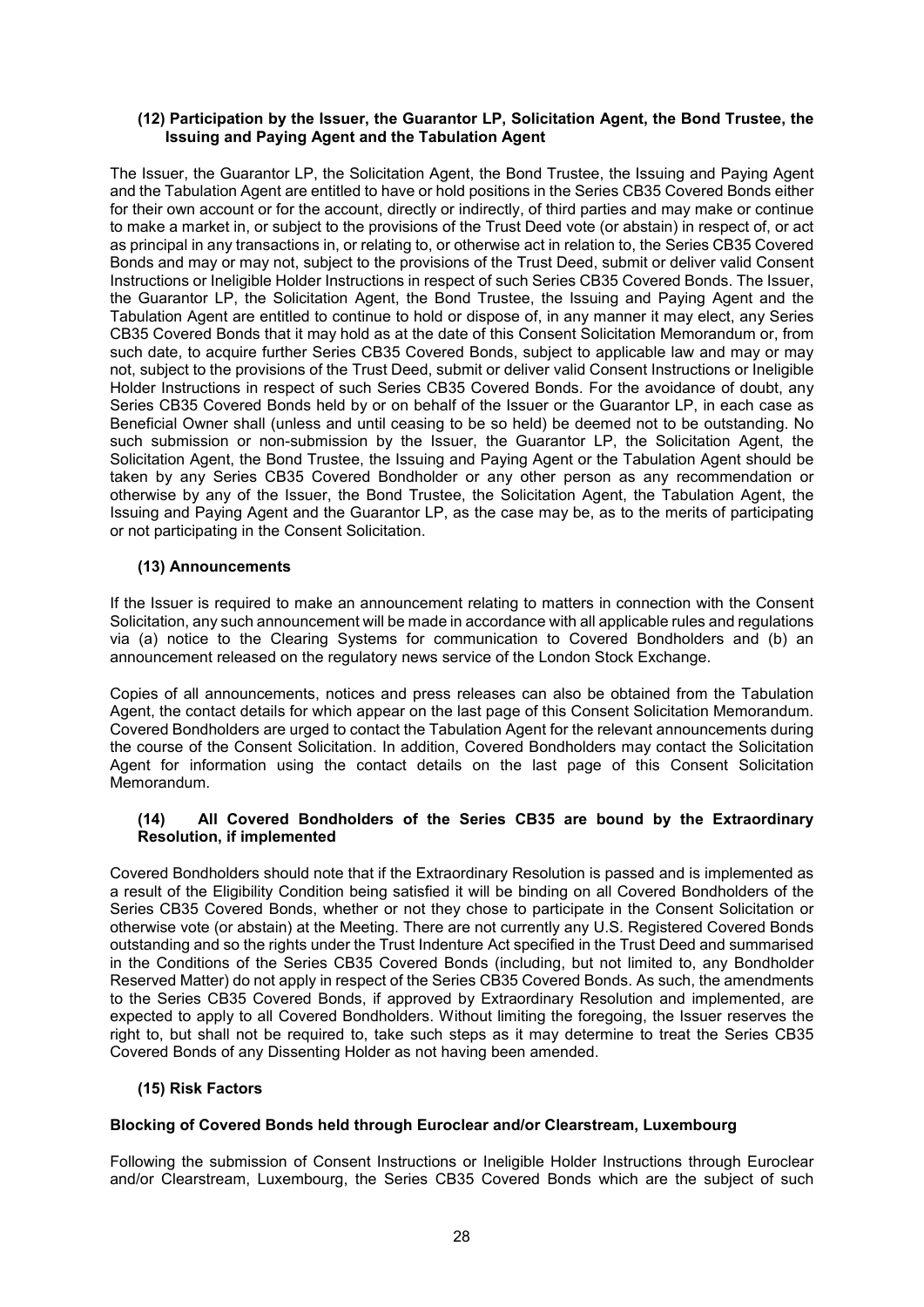instructions will be blocked from trading by the relevant Clearing System until the earlier of the conclusion of the Meeting in relation to the Series CB35 Covered Bonds and the date upon which the Covered Bondholder is or becomes entitled to revoke, and does revoke, its vote or instruction, in the circumstances set out under the heading "*Revocation Rights*" above. Following the expiry of the Expiration Deadline, the Covered Bondholder will only be able to revoke its Consent Instructions or Ineligible Holder Instructions of the relevant Extraordinary Resolution in the limited circumstances set out under the heading "*Revocation Rights*" above.

### **Responsibility for complying with the procedures of the Consent Solicitation**

Covered Bondholders are solely responsible for complying with all of the procedures for submitting Consent Instructions or Ineligible Holder Instructions. None of the Issuer, the Guarantor LP, the Solicitation Agent, the Issuing and Paying Agent, the Bond Trustee or the Tabulation Agent assumes any responsibility for informing Covered Bondholders of irregularities with respect to Consent Instructions or Ineligible Holder Instructions.

# **No assurance that the Covered Bondholder Proposal will be implemented**

Until the Extraordinary Resolution is passed and the Eligibility Condition is satisfied, and the Amendment Documents are executed, and subject to there having been no prior termination of the Consent Solicitation by the Issuer, no assurance can be given that the Covered Bondholder Proposal will be implemented in respect of the Series CB35 Covered Bonds even if the Consent Conditions (including the approval of the Extraordinary Resolution by the Series CB35 Covered Bondholders) have been satisfied. The Issuer may terminate the Consent Solicitation in accordance with the provisions for such termination set out in Section 6 (*Amendment and Termination*).

#### **The market continues to develop in relation to SONIA as a reference rate for floating rate Covered Bonds**

If the Extraordinary Resolution is passed and implemented, from and including the Effective Date the Interest Rate for the Covered Bonds will be determined on the basis of Compounded Daily SONIA (as set out in Annex A to this Consent Solicitation Memorandum). Compounded Daily SONIA differs from GBP LIBOR in a number of material respects, including (without limitation) that Compounded Daily SONIA is a backwards-looking, compounded, risk-free overnight rate, whereas GBP LIBOR is expressed on the basis of a forward-looking term and includes a credit risk-element based on inter-bank lending. As such, investors should be aware that GBP LIBOR and SONIA may behave materially differently as interest reference rates for the Covered Bonds. The use of SONIA as a reference rate is subject to change and development, both in terms of the substance of the calculation and in the development and adoption of market infrastructure for the issuance and trading of debt securities referencing SONIA.

Accordingly, Covered Bondholders should be aware that the market continues to develop in relation to SONIA as a reference rate in the capital markets and its adoption as an alternative to GBP LIBOR. In the context of backwards-looking SONIA rates, market participants and relevant working groups are, as of the date of this Consent Solicitation Memorandum, assessing the differences between compounded rates and weighted average rates, and such groups (including ICE Benchmark Administration Limited and Refinitiv) have developed, and other groups (such as FTSE Russell) are continuing to develop, forward-looking 'term' SONIA reference rates (which seek to measure the market's forward expectation of an average SONIA rate over a designated term) by reference, primarily, to SONIA Overnight Index Swap quotes provided in interdealer central limit order books and, where such data is unavailable, subject to a waterfall of alternative data). The adoption of SONIA might, accordingly, see component inputs into swap rates or other composite rates transferring from GBP LIBOR or another reference rate to SONIA.

The market or a significant part thereof may adopt an application of SONIA that differs significantly from that set out in the Conditions of the Series CB35 Covered Bonds that reference a SONIA rate. Furthermore, the Issuer may in the future issue Covered Bonds referencing SONIA that differ materially in terms of interest determination when compared with the Series CB35 Covered Bonds. Equally in such circumstances, it may be difficult for the Guarantor LP to find any future required replacement Swap Provider to properly hedge its interest rate exposure on the Series CB35 Covered Bonds should a Swap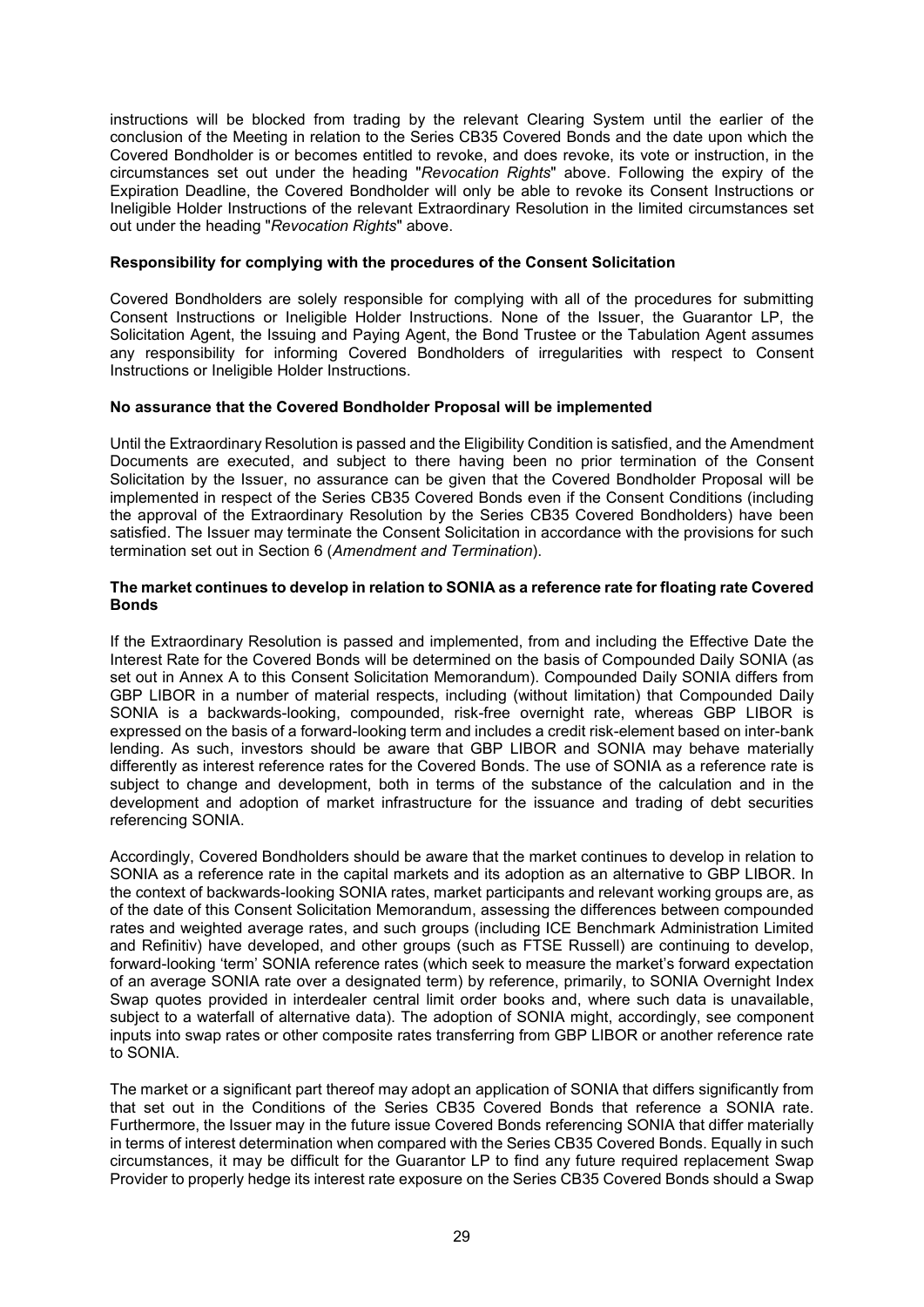Provider need to be replaced and the Series CB35 Covered Bonds uses an application of SONIA that differs from products then prepared to be hedged by such Swap Providers. The development of Compounded Daily SONIA as an interest reference rate for the covered bond market, as well as continued development of the SONIA-based rate for such markets and the market infrastructure for adopting such rate, could result in reduced liquidity or increased volatility or could otherwise affect the marketability or market price of the Series CB35 Covered Bonds.

Furthermore, the Rate of Interest on Covered Bonds which reference Compounded Daily SONIA will only be determined immediately or shortly prior to the relevant Interest Payment Date. It may be difficult for investors in the Series CB35 Covered Bonds which reference Compounded Daily SONIA to estimate reliably the amount of interest which will be payable on Series CB35 Covered Bonds, and some investors may be unable or unwilling to trade the Series CB35 Covered Bonds without changes to their information technology systems, both of which factors could adversely impact the liquidity of the Series CB35 Covered Bonds. Further, in contrast to LIBOR-based Covered Bonds, if the Covered Bonds referencing Compounded Daily SONIA become due and payable as a result of an event of default under Condition 7, or are otherwise redeemed early on a date other than an Interest Payment Date, the rate of interest payable for the final Interest Period in respect of the Covered Bonds shall only be determined immediately or shortly prior to the date on which the Covered Bonds become due and payable.

In addition, the manner of adoption or application of SONIA reference rates in the covered bond markets may differ materially compared with the application and adoption of SONIA in other markets, such as the derivatives and loan markets. Covered Bondholders should carefully consider how any mismatch between the adoption of SONIA reference rates across these markets may impact any hedging or other financial arrangements which they may put in place in connection with the acquisition, holding or disposal of the Series CB35 Covered Bonds referencing Compounded Daily SONIA.

As SONIA is published by the Bank of England based on data from other sources, the Issuer has no control over their determination, calculation or publication. There can be no guarantee that SONIA will not be discontinued or fundamentally altered in a manner that is materially adverse to the interests of investors in the Series CB35 Covered Bonds. If the manner in which SONIA is calculated is changed, that change may result in a reduction of the amount of interest payable on the Series CB35 Covered Bonds and the trading prices of the Series CB35 Covered Bonds.

Furthermore, to the extent a rate for Compounded Daily SONIA is not published, the applicable rate to be used to calculate the Interest Rate on the Series CB35 Covered Bonds referencing such rate will be determined using the fallback provisions set out in Annex A to this Consent Solicitation Memorandum. Any of these fallback provisions may result in interest payments that are lower than, or do not otherwise correlate over time with, the payments that would have been made on the Covered Bonds if Compounded Daily SONIA had been so published in its current form.

Accordingly, Covered Bonds that reference SONIA entail significant risks not associated with similar investments in conventional debt securities.

# **(16) Governing Law and Jurisdiction**

The terms of the Consent Solicitation, including without limitation each Consent Instruction or Ineligible Holder Instruction shall be governed by and construed in accordance with the laws of the Province of Ontario and the federal laws of Canada applicable therein. By submitting a Consent Instruction or Ineligible Holder Instruction, a Covered Bondholder (and, if applicable, any beneficial owner of the Series CB35 Covered Bonds who holds such Series CB35 Covered Bonds through another Covered Bondholder) irrevocably and unconditionally agrees for the benefit of the Issuer, the Guarantor LP, the Solicitation Agent, the Bond Trustee, the Issuing and Paying Agent and the Tabulation Agent that the courts of Ontario are to have jurisdiction to settle any disputes which may arise out of or in connection with the Consent Solicitation or any of the documents referred to in this Consent Solicitation Memorandum and that, accordingly, any suit, action or proceedings arising out of or in connection with the foregoing may be brought in such courts.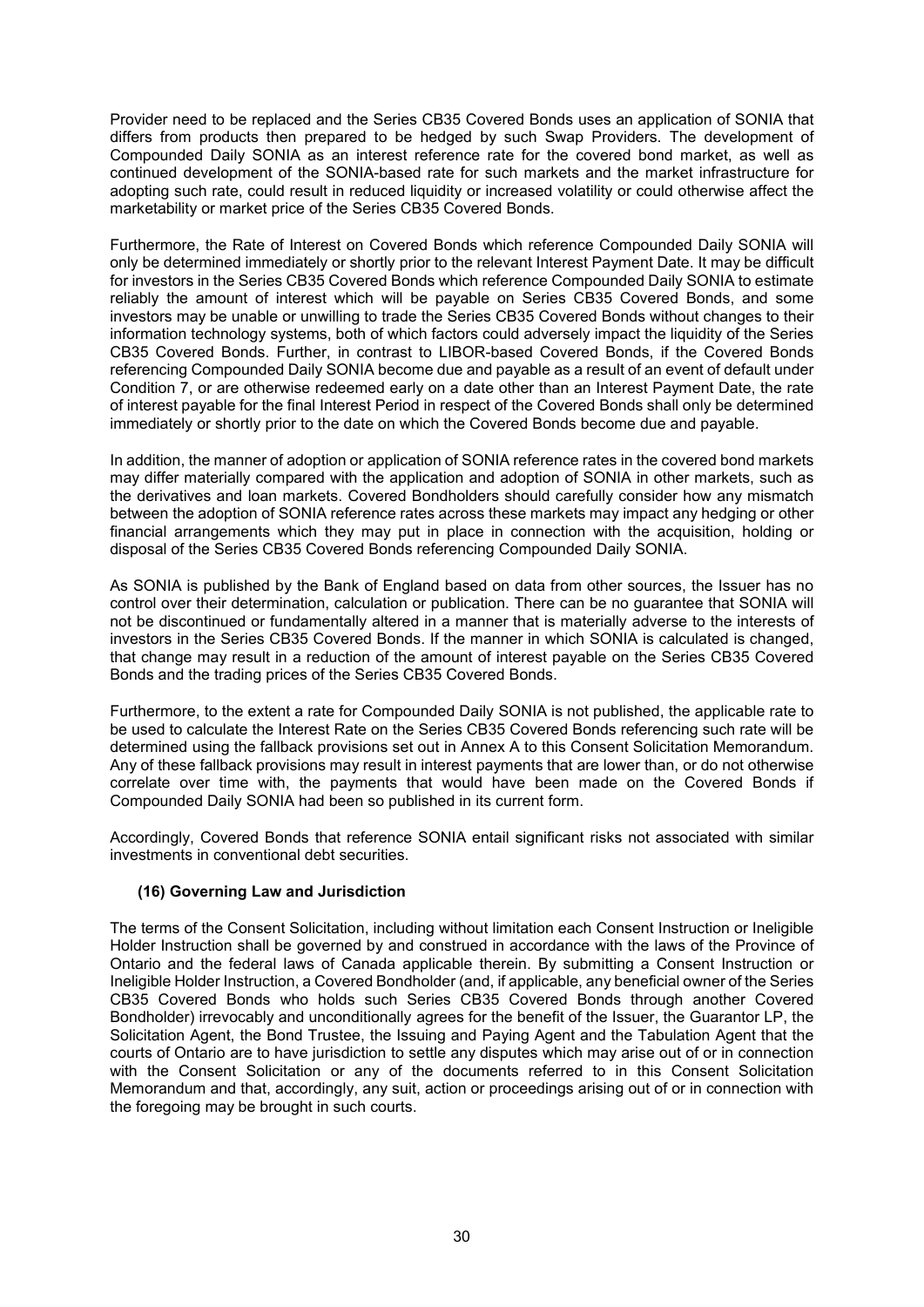# **(17) Miscellaneous**

Covered Bondholders who need assistance with respect to the procedures for participating in the Consent Solicitation should contact the Tabulation Agent, the contact details for whom appear on the back cover of this Consent Solicitation Memorandum.

No consent fee will be payable in connection with this Consent Solicitation.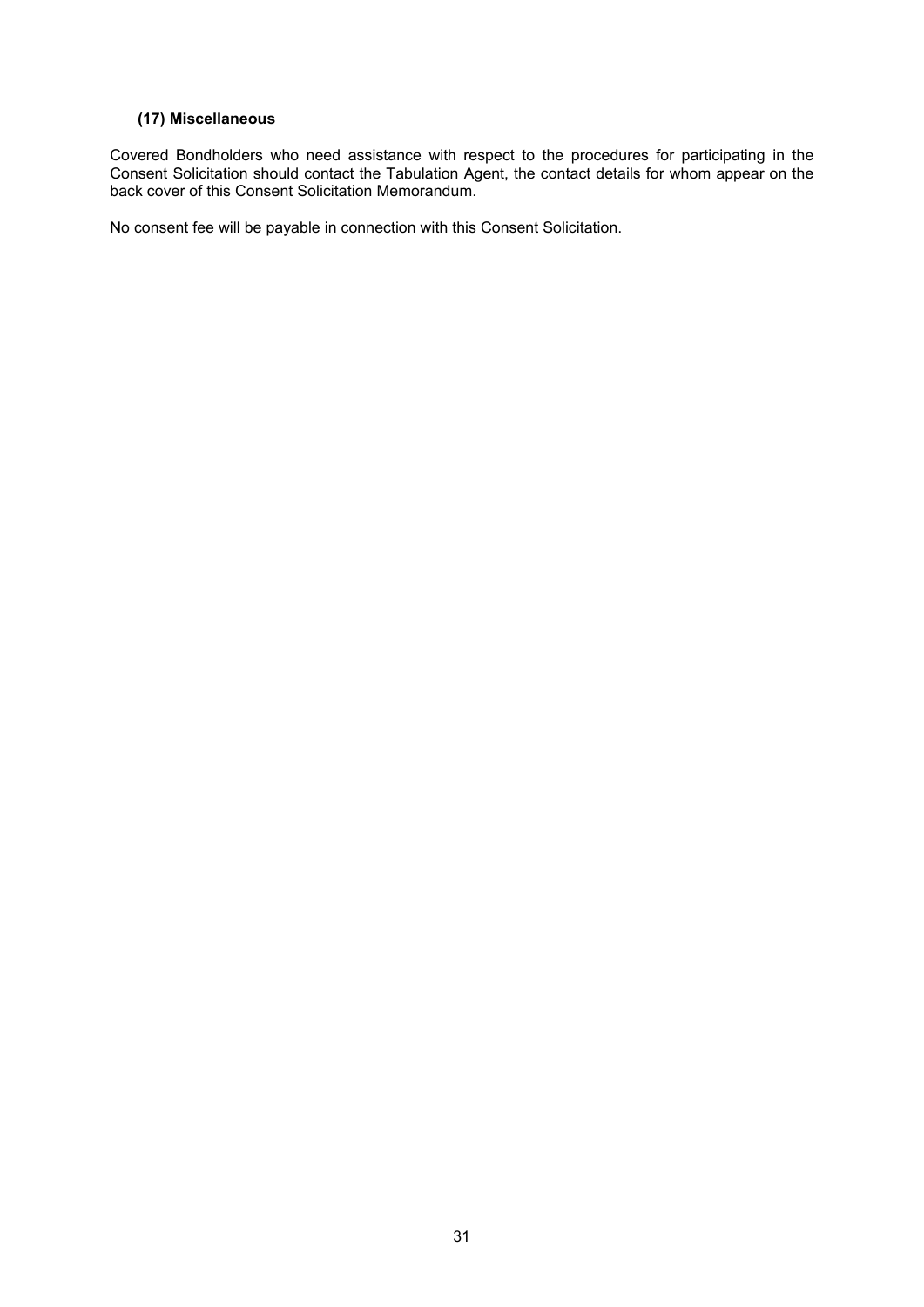#### **SECTION 6 – AMENDMENT AND TERMINATION**

# **Amendment and Termination**

Notwithstanding any other provision of the Consent Solicitation, the Issuer may, subject to applicable laws and the Meeting Provisions, at its option and in its sole discretion:

- (a) terminate the Consent Solicitation at any time (including after any Extraordinary Resolution has been passed but prior to the Effective Date) (including with respect to Consent Instructions submitted in respect of the Consent Solicitation before the time of such termination) and not implement the Proposed Amendments in respect of the Series CB35 Covered Bonds pursuant to the Consent Solicitation; and
- (b) otherwise amend or modify at any time the terms of the Consent Solicitation (other than the terms of the Extraordinary Resolution) in any respect (including, but not limited to, by waiving, where possible, any conditions to completion of the Consent Solicitation).

In the event the Consent Solicitation is terminated, if not already held, the Meeting will still be held and, as specified in the paragraph below, the Extraordinary Resolution will still be considered and voted on at the Meeting. However, on such termination of the Consent Solicitation, all such Consent Instructions relating to the Consent Solicitation will be deemed to be revoked automatically.

If, following the termination of the Consent Solicitation, the Extraordinary Resolution is subsequently passed at the Meeting (or any adjourned Meeting), it will nevertheless be ineffective (as implementation of the Extraordinary Resolution is conditional on the Consent Solicitation not having been terminated).

In the event the Consent Solicitation is terminated, the Series CB35 Covered Bonds in respect of which Consent Instructions had been submitted prior to the time of such termination will be unblocked promptly in the relevant account in the Clearing Systems.

The Issuer will promptly give written notice of any extension, amendment, termination or waiver to the Tabulation Agent, followed by an announcement thereof to Covered Bondholders as promptly as practicable, to the extent required by this Consent Solicitation Memorandum or by law. See "*Procedures in connection with the Consent Solicitation – Announcements*".

The Bond Trustee may, in its sole discretion, concur with the Issuer in accepting any votes or instructions tendered after the Expiration Deadline provided that the Issuer and/or the Tabulation Agent has confirmed that it is practicable to verify and count such late votes or instructions in time for the Meeting.

# **Revocation Rights**

Any Consent Instruction may be revoked by the relevant Covered Bondholder at any time prior to the Expiration Deadline but not thereafter (except in the limited circumstances outlined in Section 6 (*Amendment and Termination*)) (subject to the earlier deadlines required by the Clearing Systems and any intermediary through which Covered Bondholders hold their Series CB35 Covered Bonds).

In the event of an adjourned Meeting, if the Issuer (following the Expiration Deadline) amends the Consent Solicitation in any way that, in the opinion of the Issuer (in consultation with the Solicitation Agent), is materially prejudicial to the interests of Covered Bondholders that have already submitted Consent Instructions before the announcement of such amendment (which announcement shall include a statement that, in the opinion of the Issuer, such amendment is materially prejudicial to such Covered Bondholders), then such Consent Instructions may be revoked at any time from the date and time of such announcement until no earlier than 4.00 p.m. (London time) on the second Business Day immediately following such announcement.

Covered Bondholders wishing to exercise any such rights of revocation should do so in accordance with the procedures of Section 5 (Proc*edures in Connection with the Consent Solicitation*) and the relevant Clearing System. Beneficial Owners of Series CB35 Covered Bonds that are held through an intermediary are advised to check with such entity the deadline for it to receive instructions to revoke Consent Instructions in order to meet the above deadlines. For the avoidance of doubt, any Covered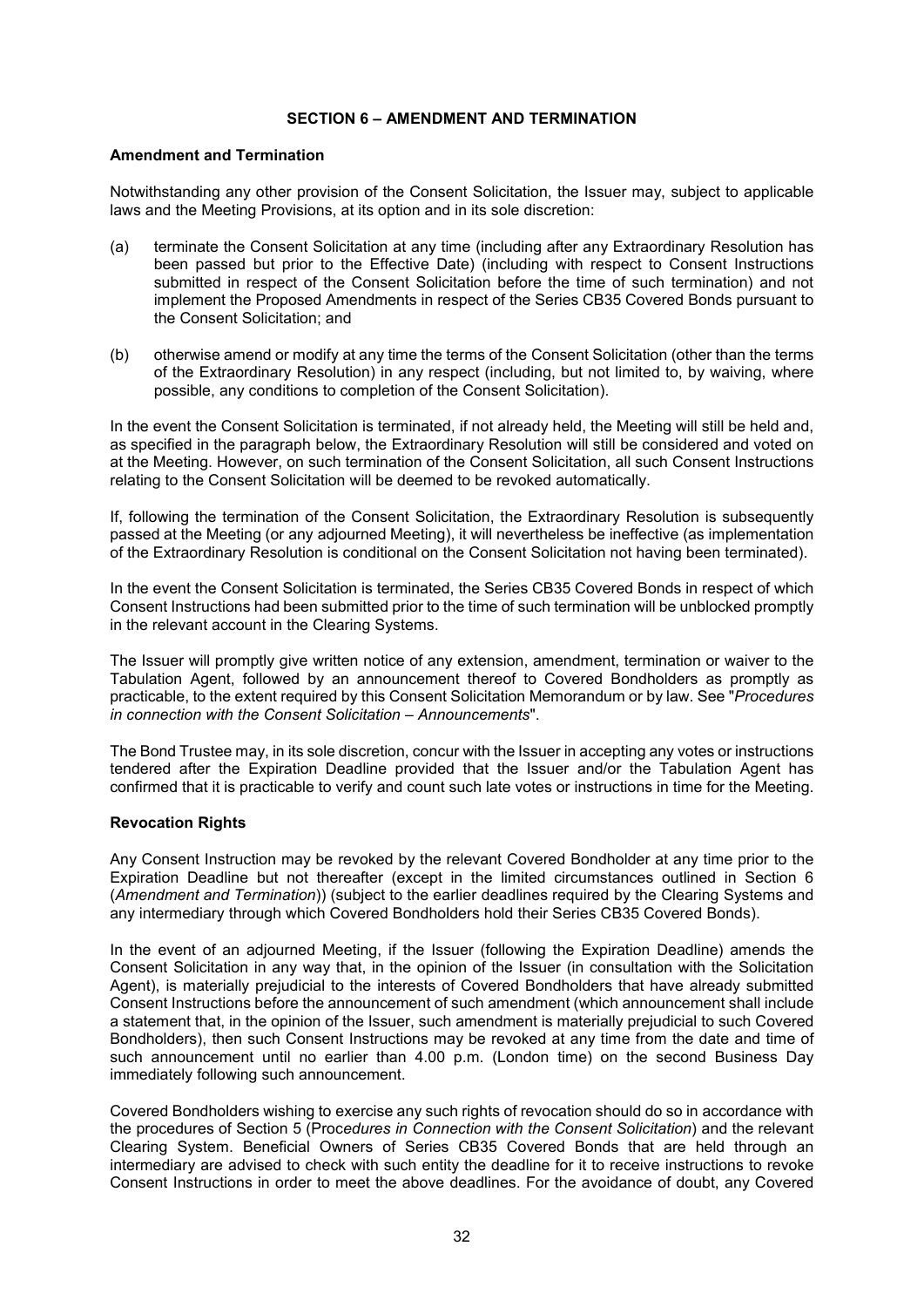Bondholder who does not exercise any such right of revocation in the circumstances and in the manner specified above shall be deemed to have waived such right of revocation and its original Consent Instruction will remain effective.

The exercise of any such right of revocation in respect of a Consent Instruction will be effective for the purposes of revoking the instruction given by the Covered Bondholder for the appointment of one or more representatives of the Tabulation Agent by the Issuing and Paying Agent as the relevant Covered Bondholder's proxy to vote at the Meeting (or to abstain from voting, as the case may be) on the Covered Bondholder's behalf only if a valid revocation instruction is received by the Tabulation Agent no later than the Expiration Deadline or (if applicable) 48 hours before any adjourned Meeting.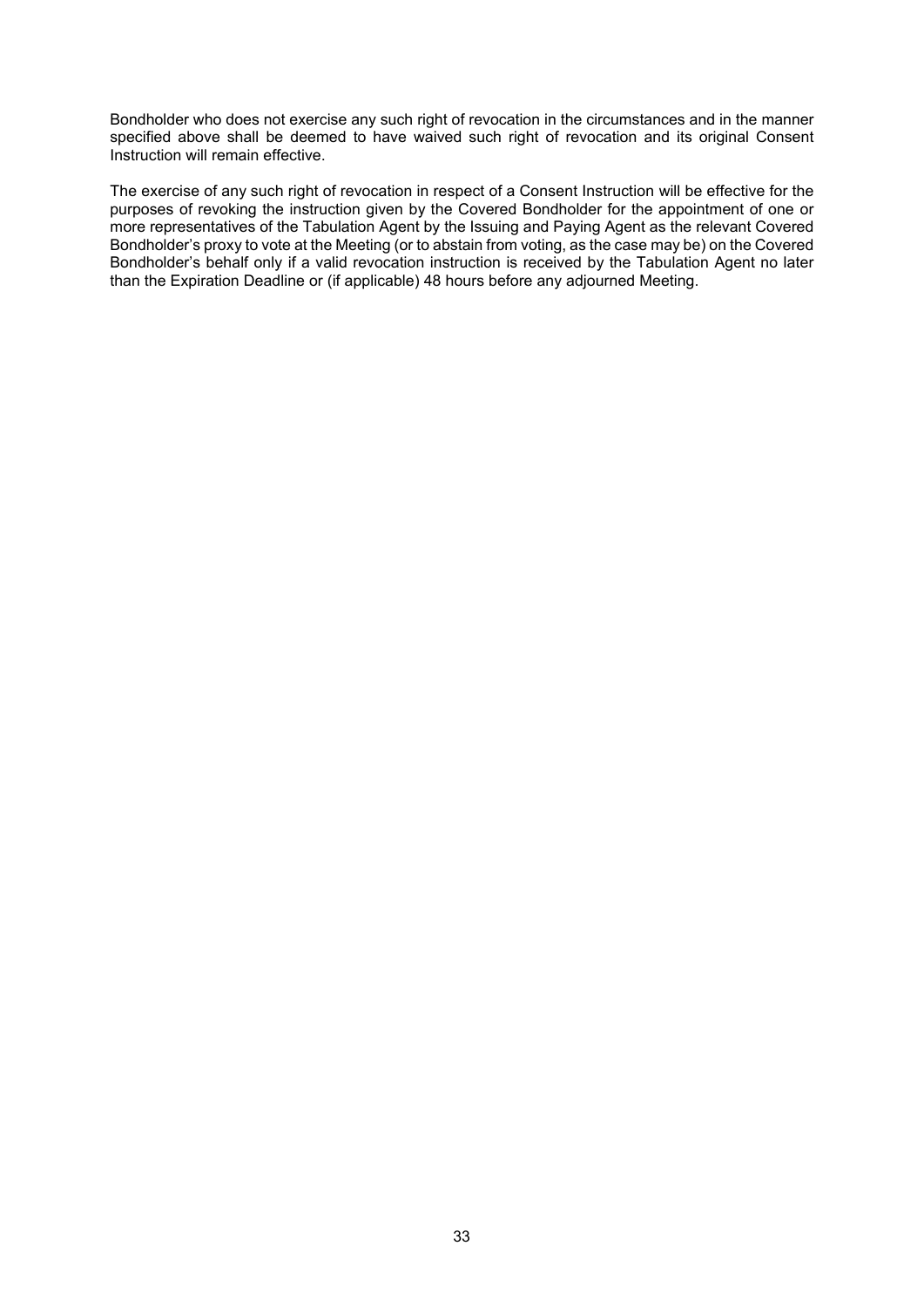### **SECTION 7 - SOLICITATION AGENT AND TABULATION AGENT**

### *Solicitation Agent*

RBC Europe Limited is acting as the Solicitation Agent for the Consent Solicitation. The Issuer has entered into a Solicitation Agency Agreement with the Solicitation Agent which contains certain provisions regarding expense reimbursement and indemnity arrangements relating to the Consent Solicitation.

The Solicitation Agent may, in the ordinary course of its business, make markets in debt securities of the Issuer, including the Series CB35 Covered Bonds, for its own account and for the accounts of its customers. As a result, from time to time, the Solicitation Agent may own certain of the Issuer's debt securities, including the Series CB35 Covered Bonds.

Each Solicitation Agent may (i) submit Consent Instructions for its own account and (ii) submit Consent Instructions or attend (via audio or video conference) and vote at the Meeting (or abstain from voting, as the case may be) or make other arrangements to be represented or to vote (or abstain) at the Meeting on behalf of other Covered Bondholders.

### *Tabulation Agent*

The Issuer has retained Lucid Issuer Services Limited to act as Tabulation Agent for the Consent Solicitation relating to the Series CB35 Covered Bonds. The Tabulation Agent will assist Covered Bondholders that require assistance in connection with the Consent Solicitation. The Issuer has agreed to pay the Tabulation Agent a customary fee for its services in connection with the Consent Solicitation, and has also agreed to reimburse the Tabulation Agent for certain expenses relating to the Consent Solicitation.

The Tabulation Agent is the agent of the Issuer and owes no duty to any Covered Bondholder.

#### *General*

The Solicitation Agent and the Tabulation Agent, and their respective affiliates, may contact Covered Bondholders regarding the Consent Solicitation and may request brokerage houses, custodians, nominees, fiduciaries and others to forward this Consent Solicitation Memorandum, the Notice and related materials to Beneficial Owners of the Series CB35 Covered Bonds.

None of the Solicitation Agent, the Tabulation Agent, the Bond Trustee, the Issuing and Paying Agent or any of their respective directors, employees and affiliates assumes any responsibility for the accuracy or completeness of the information concerning the Consent Solicitation, the Extraordinary Resolution, the Issuer, the Guarantor LP or the Series CB35 Covered Bonds in this Consent Solicitation Memorandum or for any failure by the Issuer or the Guarantor LP to disclose events that may have occurred and may affect the significance or accuracy of such information and the terms of any amendment to the Consent Solicitation.

None of the Issuer, the Guarantor LP, the Bond Trustee, the Solicitation Agent, the Tabulation Agent, the Agents or any director, officer, employee, agent or affiliate of any such person is acting for any Covered Bondholder, or will be responsible to any Covered Bondholder for providing any protections which would be afforded to its clients or for providing advice in relation to the Consent Solicitation or the Extraordinary Resolution, and accordingly none of the Issuer, the Guarantor LP, the Solicitation Agent, the Tabulation Agent, the Agents or any director, officer, employee, agent or affiliate of any such person, makes any recommendation whether Covered Bondholders should participate in the Consent Solicitation or otherwise participate at the Meeting.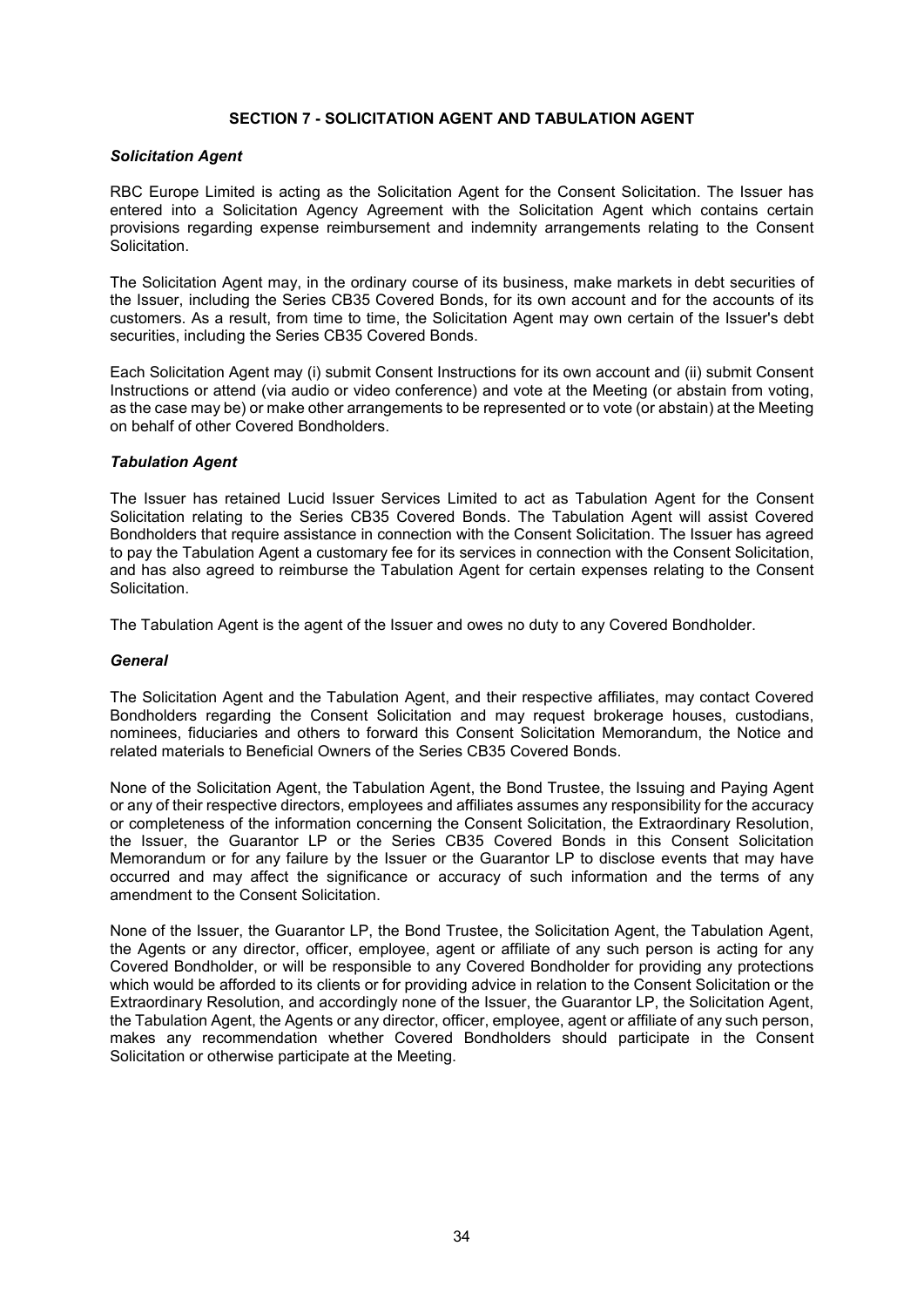### **SECTION 8 – DEFINITIONS**

*Capitalised terms used but not defined in this Consent Solicitation Memorandum shall, unless the context otherwise requires, have the meanings set out in the Amended and Restated Master Definitions and Construction Agreement. In addition, the following terms shall have the following meanings:*

| <b>24 hours</b>                                                                                           | Means a period of 24 hours including all or part of a day upon which<br>banks are open for business in both the place where the relevant<br>meeting is to be held and in each of the places where the Paying<br>Agents have their specified offices (disregarding for this purposes<br>the day upon which such meeting is to be held) and such period<br>shall be extended by one period or, to the extent necessary, more<br>periods of 24 hours until there is included as aforesaid all or part of<br>a day upon which banks are open for business in all of the places<br>as aforesaid.       |  |
|-----------------------------------------------------------------------------------------------------------|---------------------------------------------------------------------------------------------------------------------------------------------------------------------------------------------------------------------------------------------------------------------------------------------------------------------------------------------------------------------------------------------------------------------------------------------------------------------------------------------------------------------------------------------------------------------------------------------------|--|
| 48 hours                                                                                                  | Means a period of 48 hours including all or part of two days upon<br>which banks are open for business in both the place where the<br>relevant meeting is to be held and in each of the places where the<br>Paying Agents have their specified offices (disregarding for this<br>purposes the day upon which such meeting is to be held) and such<br>period shall be extended by one period or, to the extent necessary,<br>more periods of 24 hours until there is included as aforesaid all or<br>part of two days upon which banks are open for business in all of<br>the places as aforesaid. |  |
| <b>Agents</b>                                                                                             | Means each of the Issuing and Paying Agent, the Registrar, the<br>Exchange Agent, the Transfer Agents and the Calculation Agent.                                                                                                                                                                                                                                                                                                                                                                                                                                                                  |  |
| Amended<br><b>Restated</b><br>and<br><b>Definitions</b><br>Master<br>and<br><b>Construction Agreement</b> | Means the Amended and Restated Master Definitions and<br>Construction Agreement, by and among, Royal Bank of Canada,<br>Bond<br>Guarantor<br>RBC.<br>Covered<br>Limited<br>Partnership,<br>Computershare Trust Company of Canada, 6848320 Canada Inc.,<br>RBC Covered Bond GP Inc., and PricewaterhouseCoopers LLP,<br>dated September 8, 2017                                                                                                                                                                                                                                                    |  |
| Amended<br>and<br><b>Restated</b><br>Series CB35 Covered Bond<br><b>Swap Confirmation</b>                 | Means the amended and restated confirmation referencing<br>Compounded Daily SONIA amending and restating the Existing<br>Covered Bond Swap Confirmation to be entered into between the<br>Guarantor LP and the Covered Bond Swap Provider pursuant to<br>the Series CB35 Covered Bond Swap Agreement if the<br>Extraordinary Resolution is passed and the Eligibility Condition<br>relating to the Extraordinary Resolution is satisfied.                                                                                                                                                         |  |
| Amended<br>and<br><b>Restated</b><br><b>Series CB35 Final Terms</b>                                       | Means in respect of the Series CB35 Covered Bonds, the amended<br>and restated Final Terms document the Issuer intends to execute<br>if the Extraordinary Resolution is passed and the Eligibility<br>Condition relating to the Extraordinary Resolution is satisfied in<br>order to implement the relevant changes to the Conditions of the<br>Series CB35 Covered Bonds.                                                                                                                                                                                                                        |  |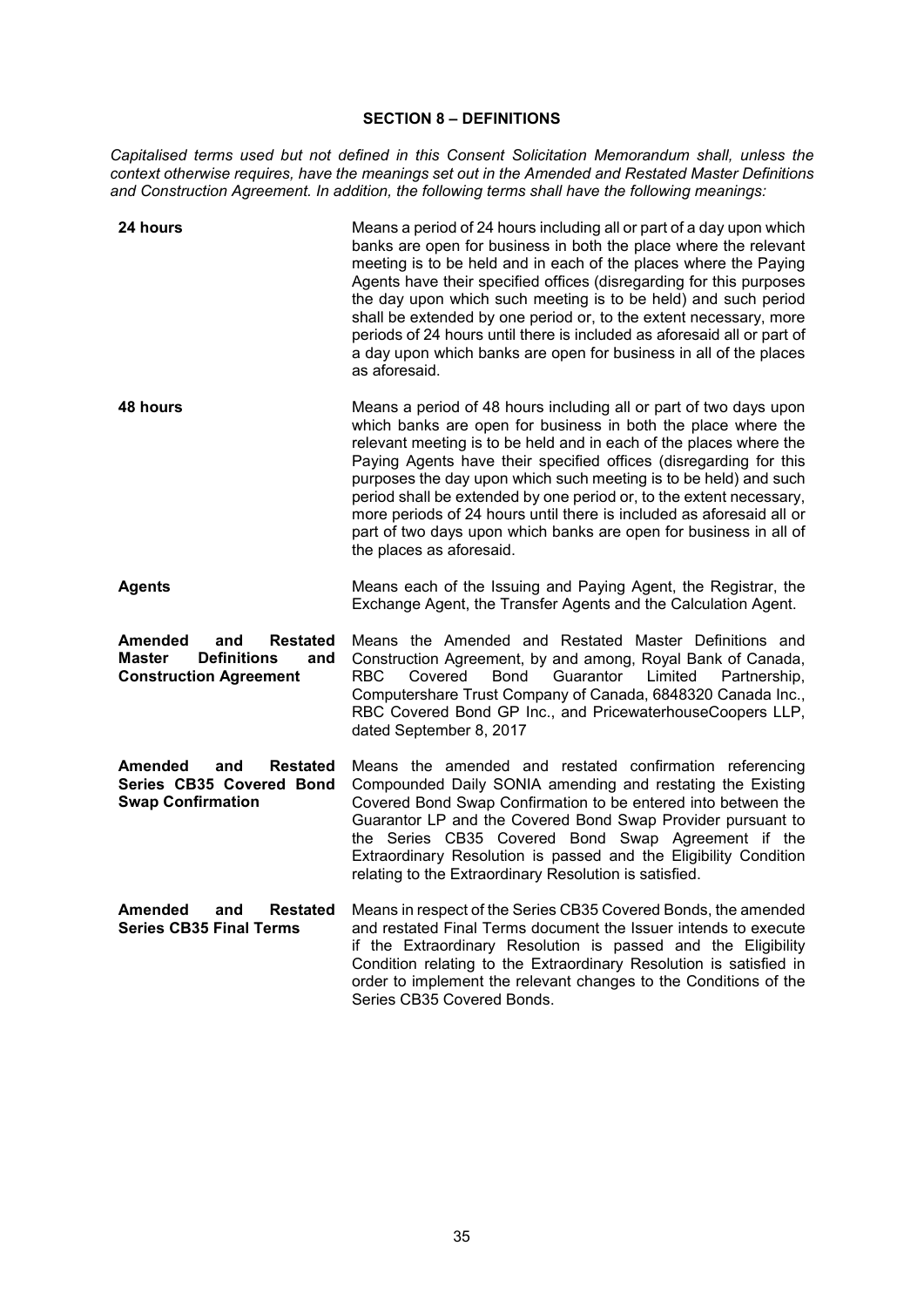| <b>Amendment Documents</b>     | Means:                                                                                                                                                                                                                                                                                                                                                                                                                                                                                                                             |  |
|--------------------------------|------------------------------------------------------------------------------------------------------------------------------------------------------------------------------------------------------------------------------------------------------------------------------------------------------------------------------------------------------------------------------------------------------------------------------------------------------------------------------------------------------------------------------------|--|
|                                | (a)<br>the Supplemental Trust Deed;                                                                                                                                                                                                                                                                                                                                                                                                                                                                                                |  |
|                                | the Amended and Restated Series CB35 Final Terms; and<br>(b)                                                                                                                                                                                                                                                                                                                                                                                                                                                                       |  |
|                                | the Amended and Restated Series CB35 Covered Bond<br>(c)<br>Swap Confirmation.                                                                                                                                                                                                                                                                                                                                                                                                                                                     |  |
| <b>Beneficial Owner</b>        | Means a person who is the owner of a particular principal amount<br>of the Series CB35 Covered Bonds and who holds such Series<br>CB35 Covered Bonds either as shown in the records of the relevant<br>Clearing System or in the records of any Covered Bondholder or in<br>the records of any broker, dealer, commercial bank, trust company<br>or other nominee or custodian who holds Series CB35 Covered<br>Bonds on such person's behalf and whose holding is shown in the<br>records of a Covered Bondholder, as applicable. |  |
| <b>Bond Trustee</b>            | Computershare Trust Company of Canada, acting through its<br>offices located at 100 University Avenue, 11th Floor, Toronto,<br>Ontario, Canada M5J 2Y1.                                                                                                                                                                                                                                                                                                                                                                            |  |
| <b>Business Day</b>            | Means a day which is a TARGET2 Business Day and a day (other<br>than a Saturday or Sunday) on which commercial banks and<br>foreign exchange markets are open for general business (including<br>dealings in foreign exchange and foreign currency deposits) and<br>settle payments in Toronto and London.                                                                                                                                                                                                                         |  |
| <b>Clearing Systems</b>        | Means Euroclear or Clearstream, Luxembourg, where the context<br>permits and each, a Clearing System.                                                                                                                                                                                                                                                                                                                                                                                                                              |  |
| <b>Clearstream, Luxembourg</b> | Means Clearstream Banking, S.A.                                                                                                                                                                                                                                                                                                                                                                                                                                                                                                    |  |
| <b>COBS</b>                    | Means the FCA Handbook Conduct of Business Sourcebook.                                                                                                                                                                                                                                                                                                                                                                                                                                                                             |  |
| Compounded<br>Daily SONIA      | Means the rate of return of a daily compound interest investment<br>determined as set out in Annex A to this Consent Solicitation<br>Memorandum.                                                                                                                                                                                                                                                                                                                                                                                   |  |
| <b>Conditions</b>              | In respect of each Series, the terms and conditions set out in<br>Schedule 1 to the Trust Deed, as modified and supplemented by<br>the Final Terms applicable to such Series, as any of the same may<br>from time to time have been modified in accordance with the Trust<br>Deed.                                                                                                                                                                                                                                                 |  |
| <b>Consent Conditions</b>      | The conditions to the implementation of the Consent Solicitation<br>and the Extraordinary Resolution.                                                                                                                                                                                                                                                                                                                                                                                                                              |  |
|                                | The implementation of the Consent Solicitation and the related<br>Extraordinary Resolution will be conditional on:                                                                                                                                                                                                                                                                                                                                                                                                                 |  |
|                                | (a)<br>the passing of the Extraordinary Resolution; and                                                                                                                                                                                                                                                                                                                                                                                                                                                                            |  |
|                                | the Eligibility Condition being satisfied,<br>(b)                                                                                                                                                                                                                                                                                                                                                                                                                                                                                  |  |
|                                | (together, the Consent Conditions).                                                                                                                                                                                                                                                                                                                                                                                                                                                                                                |  |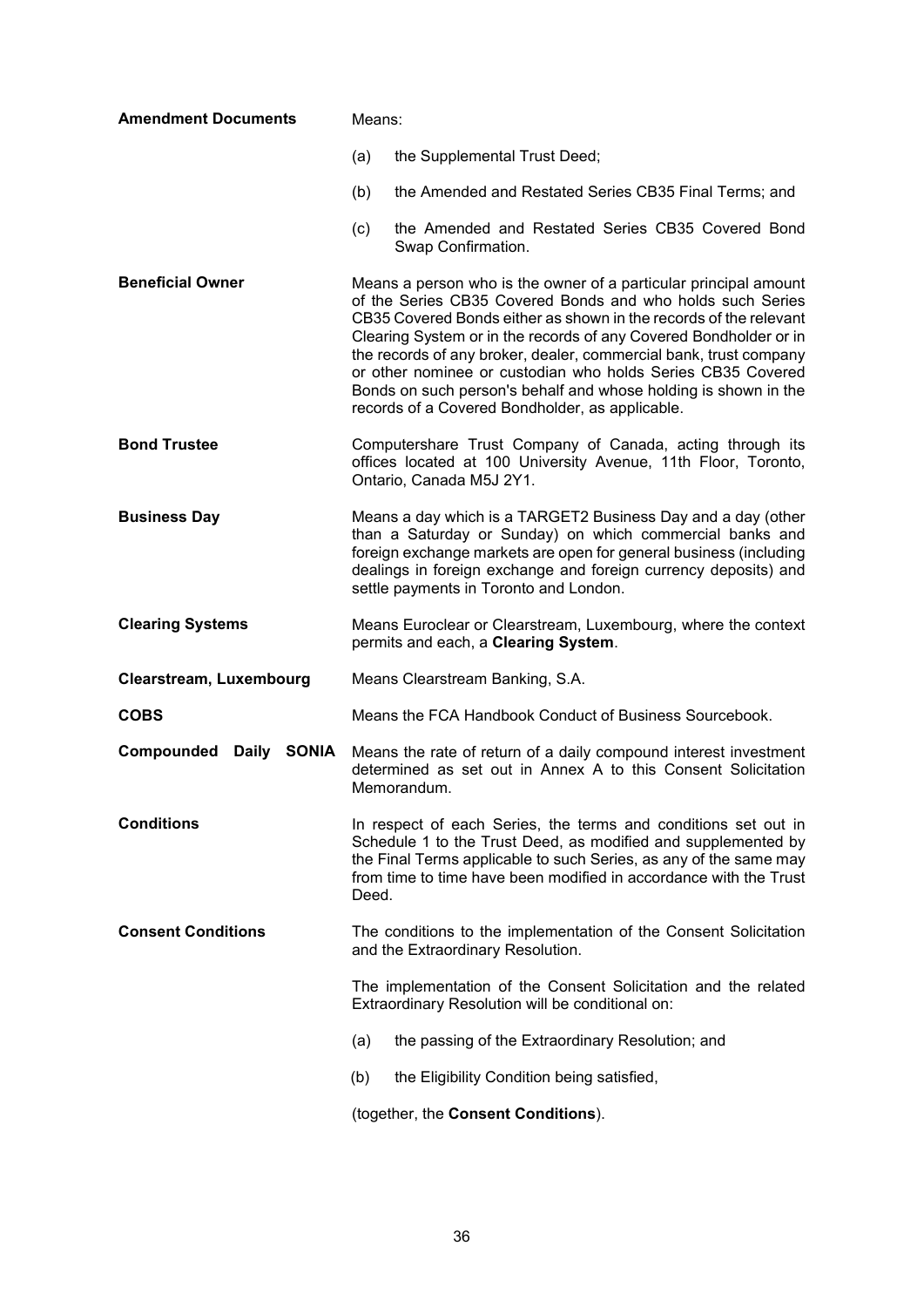| <b>Consent Solicitation</b>                              | Means in respect of the Series CB35 Covered Bonds the<br>solicitation of consents from the Covered Bondholders to the<br>Covered Bondholder Proposal, which is described in this Consent<br>Solicitation Memorandum.                                                                                                                                                                                                                                                                                                                                                                                                                                                                     |
|----------------------------------------------------------|------------------------------------------------------------------------------------------------------------------------------------------------------------------------------------------------------------------------------------------------------------------------------------------------------------------------------------------------------------------------------------------------------------------------------------------------------------------------------------------------------------------------------------------------------------------------------------------------------------------------------------------------------------------------------------------|
| <b>Consents</b>                                          | Means consents from Eligible Covered Bondholders to vote in<br>favour of the Extraordinary Resolution in respect of the Series<br>CB35 Covered Bonds approving the Covered Bondholder<br>Proposal.                                                                                                                                                                                                                                                                                                                                                                                                                                                                                       |
| Covered<br><b>Bondholder</b><br>or<br><b>Holder</b>      | Means the holders for the time being of the Covered Bonds.                                                                                                                                                                                                                                                                                                                                                                                                                                                                                                                                                                                                                               |
| <b>Covered Bonds</b>                                     | Means the Series CB35 Covered Bonds.                                                                                                                                                                                                                                                                                                                                                                                                                                                                                                                                                                                                                                                     |
| <b>Direct Participant</b>                                | Means each person who is shown in the records of the Clearing<br>Systems as a holder of the Series CB35 Covered Bonds.                                                                                                                                                                                                                                                                                                                                                                                                                                                                                                                                                                   |
| <b>Dissenting Holder</b>                                 | Means a Covered Bondholder that votes against the Extraordinary<br>Resolution and, for the avoidance of doubt, does not include<br>Covered Bondholders that vote for, give Consent Instructions or<br>Ineligible Holder Instructions to abstain from voting, or attend the<br>Meeting (via audio or video conference) and abstain from voting.                                                                                                                                                                                                                                                                                                                                           |
| <b>Effective Date</b>                                    | Means December 8, 2021.                                                                                                                                                                                                                                                                                                                                                                                                                                                                                                                                                                                                                                                                  |
| <b>Eligibility Condition</b>                             | In respect of Series CB35 Covered Bonds, the condition to the<br>implementation of the Extraordinary Resolution, if passed, that the<br>quorum required for, and the requisite majority of votes cast at, the<br>Meeting are satisfied by Eligible Covered Bondholders irrespective<br>of any participation at the Meeting by Ineligible Covered<br>Bondholders (including, if applicable, the satisfaction of such<br>condition at an adjourned Meeting).                                                                                                                                                                                                                               |
| <b>Eligible Covered Bondholder</b>                       | Each Covered Bondholder who is (a) located and resident outside<br>the United States and not a U.S. person (as defined in Regulation<br>S under the Securities Act); (b) an eligible counterparty or a<br>professional client (each as defined in COBS and UK MiFIR,<br>respectively) and, if applicable and acting on a non-discretionary<br>basis, who is acting on behalf of a Beneficial Owner that is also an<br>eligible counterparty or a professional client, in each case in<br>respect of the Series CB35 Covered Bonds; and (c) otherwise a<br>person to whom the Consent Solicitation can be lawfully made and<br>that may lawfully participate in the Consent Solicitation. |
| <b>Euroclear</b>                                         | Euroclear Bank SA/NV                                                                                                                                                                                                                                                                                                                                                                                                                                                                                                                                                                                                                                                                     |
| <b>Existing Covered Bond Swap</b><br><b>Confirmation</b> | Means the confirmation of the transaction entered into pursuant to<br>the Series CB35 Covered Bond Swap Agreement, with a trade date<br>of December 8, 2017, relating to the Series CB35 Covered Bonds.                                                                                                                                                                                                                                                                                                                                                                                                                                                                                  |
| <b>Extraordinary Resolution</b>                          | Means in respect of the Series CB35 Covered Bonds, the<br>Extraordinary Resolution to approve, inter alia, the Covered<br>Bondholder Proposal in respect of the Series CB35 Covered Bonds<br>to be proposed and considered at the Meeting.                                                                                                                                                                                                                                                                                                                                                                                                                                               |
| <b>Final Terms</b>                                       | Means in respect of the Series CB35 Covered Bonds, the final<br>terms document executed by the Issuer at the time of issue of the                                                                                                                                                                                                                                                                                                                                                                                                                                                                                                                                                        |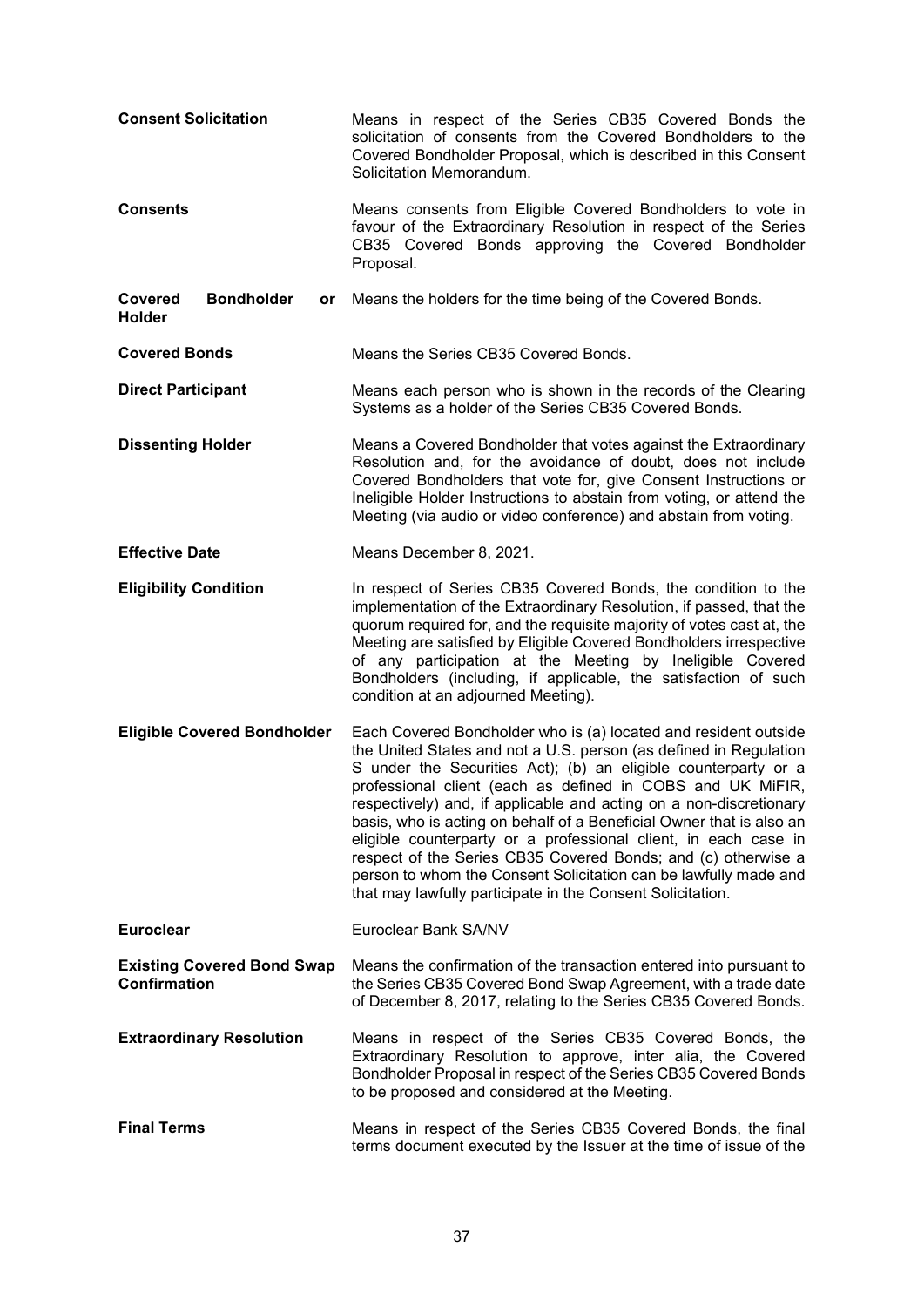|                                                    |                                                                                                                                                                       | Series CB35 Covered Bonds, which modifies or supplements the<br>Conditions.                                                                                                                                                                                                                                                                                                                                                                                                                                                                                  |  |
|----------------------------------------------------|-----------------------------------------------------------------------------------------------------------------------------------------------------------------------|--------------------------------------------------------------------------------------------------------------------------------------------------------------------------------------------------------------------------------------------------------------------------------------------------------------------------------------------------------------------------------------------------------------------------------------------------------------------------------------------------------------------------------------------------------------|--|
| <b>Guarantor LP</b>                                |                                                                                                                                                                       | Means RBC Covered Bond Guarantor Limited Partnership.                                                                                                                                                                                                                                                                                                                                                                                                                                                                                                        |  |
| Ineligible<br><b>Bondholder</b>                    |                                                                                                                                                                       | Covered A Covered Bondholder who is not an Eligible Covered Bondholder.                                                                                                                                                                                                                                                                                                                                                                                                                                                                                      |  |
| <b>Issuing and Paying Agent</b>                    |                                                                                                                                                                       | Means The Bank of New York Mellon, acting through its London<br>Branch at 1 Canada Square, London, E14 5AL, United Kingdom.                                                                                                                                                                                                                                                                                                                                                                                                                                  |  |
| <b>LIBOR vs SONIA Interpolated</b><br><b>Basis</b> |                                                                                                                                                                       | Means the interpolation methodology set out in Annex B to this<br><b>Consent Solicitation Memorandum.</b>                                                                                                                                                                                                                                                                                                                                                                                                                                                    |  |
| <b>Meeting</b>                                     |                                                                                                                                                                       | Means in respect of the Series CB35 Covered Bonds, the meeting<br>of Covered Bondholders convened by the Notice, to be held (via<br>audio or video conference) on September 22, 2021 at the time<br>specified in the Notice, and to consider and, if thought fit, pass the<br>Resolution.<br>this<br>Solicitation<br>Extraordinary<br>In.<br>Consent<br>Memorandum references to a Meeting shall include reference to<br>any adjournment of the Meeting so far as the context permits. The<br>Meeting will not be convened at a physical location.           |  |
| <b>Meeting Provisions</b>                          |                                                                                                                                                                       | Means in respect of the Series CB35 Covered Bonds, the<br>provisions for meetings of Covered Bondholders set out in<br>Schedule 5 to the Trust Deed.                                                                                                                                                                                                                                                                                                                                                                                                         |  |
| <b>MiFID II</b>                                    |                                                                                                                                                                       | Means Directive 2014/65/EU (as amended or superseded).                                                                                                                                                                                                                                                                                                                                                                                                                                                                                                       |  |
| <b>Notice</b>                                      |                                                                                                                                                                       | Means the notice dated August 31, 2021 convening the Meeting<br>and / or the Notice convening the adjourned Meeting, where<br>applicable.                                                                                                                                                                                                                                                                                                                                                                                                                    |  |
| <b>Pricing Date</b>                                |                                                                                                                                                                       | Means September 22, 2021 or, in the event of an adjourned<br>Meeting, means the date specified in the notice of the adjourned<br>Meeting.                                                                                                                                                                                                                                                                                                                                                                                                                    |  |
| <b>Proposed Amendments</b>                         |                                                                                                                                                                       | Means the proposed modifications to the Conditions of the Series<br>CB35 Covered Bonds (as set out in the Trust Deed and completed<br>by the Final Terms for the Series CB35 Covered Bonds) to convert<br>the Interest Basis applicable to the Series CB35 Covered Bonds<br>from "GBP LIBOR" to "Compounded Daily SONIA" and to<br>implement corresponding changes to the Trust Deed, Final Terms<br>and the Series CB35 Covered Bond Swap Agreement, as further<br>described under Section 1 (Background - Amendments to the<br>Series CB35 Covered Bonds). |  |
| Registrar                                          | The Bank of New York Mellon (Luxembourg) S.A., acting through<br>its office at Vertigo Building - Polaris, 2-4 rue Eugène Ruppert, L-<br>2453 Luxembourg, Luxembourg. |                                                                                                                                                                                                                                                                                                                                                                                                                                                                                                                                                              |  |
| <b>Regulation S</b>                                |                                                                                                                                                                       | Means Regulation S under the Securities Act.                                                                                                                                                                                                                                                                                                                                                                                                                                                                                                                 |  |
| <b>Sanctions Authority</b>                         |                                                                                                                                                                       | Means each of:                                                                                                                                                                                                                                                                                                                                                                                                                                                                                                                                               |  |
|                                                    |                                                                                                                                                                       | the United States government;<br>(a)                                                                                                                                                                                                                                                                                                                                                                                                                                                                                                                         |  |
|                                                    |                                                                                                                                                                       | the United Nations;<br>(b)                                                                                                                                                                                                                                                                                                                                                                                                                                                                                                                                   |  |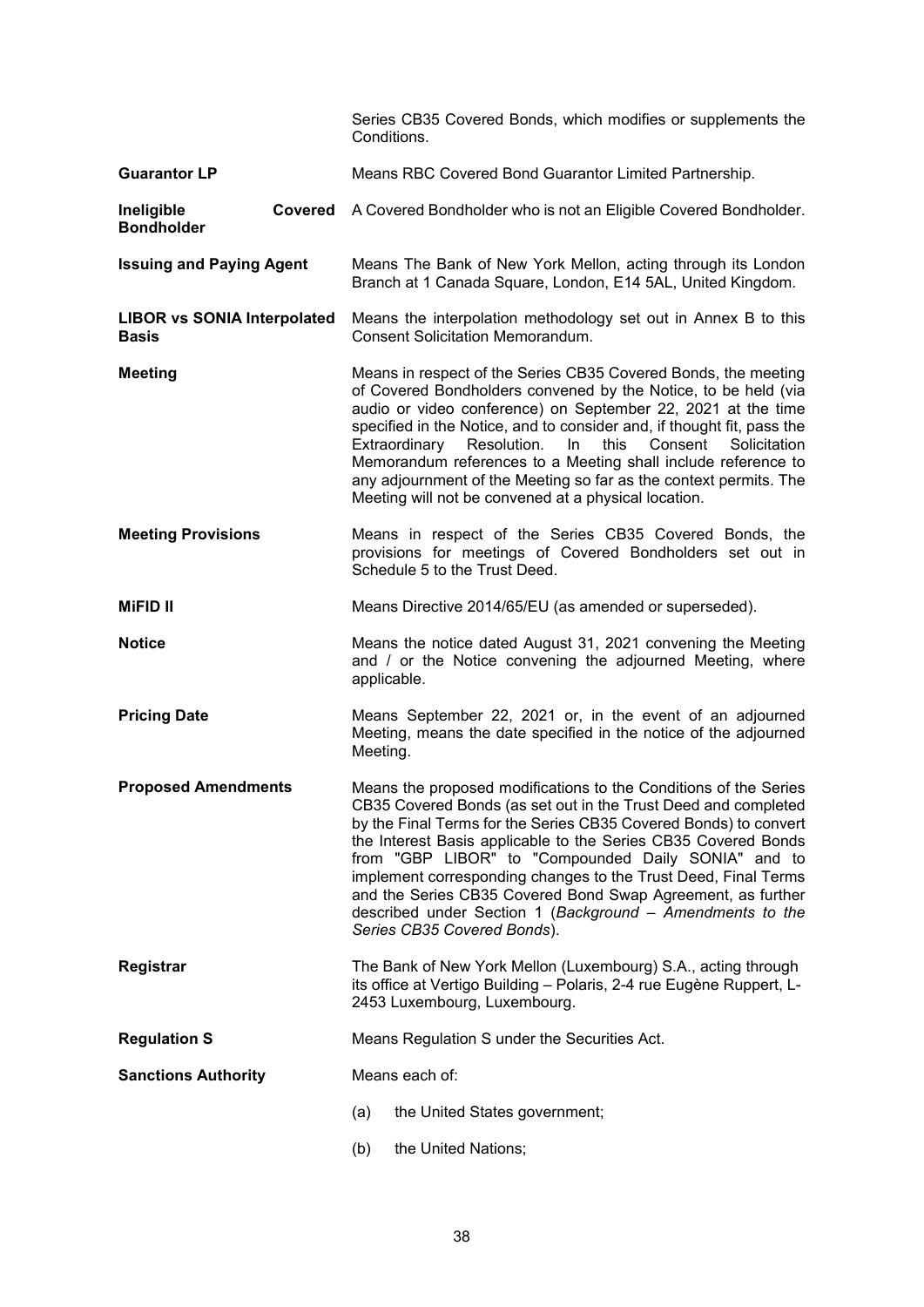- (c) the European Union (or any of its member states);
- (d) the United Kingdom;
- (e) Canada;
- (f) any other equivalent governmental or regulatory authority, institution or agency which administers economic, financial or trade sanctions; and
- (g) the respective governmental institutions and agencies of any of the foregoing including, without limitation, the Office of Foreign Assets Control of the US Department of the Treasury, the United States Department of State, the United States Department of Commerce and Her Majesty's Treasury.

**Sanctions Restricted Person** Means each person or entity (a **Person**):

- (a) that is, or is directly or indirectly owned or controlled by a Person that is, described or designated in (i) the most current "Specially Designated Nationals and Blocked Persons" list (which as of the date hereof can be found at: https://www.treasury.gov/ofac/downloads/sdnlist.pdf) or (ii) the Foreign Sanctions Evaders List (which as of the date hereof can be found at: https://www.treasury.gov/ofac/downloads/fse/fselist.pdf) or (iii) the most current "Consolidated list of persons, groups and entities subject to EU financial sanctions" (which as of the date hereof can be found at: https://data.europa.eu/data/datasets/consolidated-list-ofpersons-groups-and-entities-subject-to-eu-financialsanctions); or
- (b) that is otherwise the subject of any sanctions administered or enforced by any Sanctions Authority, other than solely by virtue of their inclusion in: (i) the most current "Sectoral Sanctions Identifications" list (which as of the date hereof can be found at: https://www.treasury.gov/ofac/downloads/ssi/ssilist.pdf) (the **SSI List**), (ii) Annexes 3, 4, 5 and 6 of Council Regulation No. 833/2014, as amended by Council Regulation No. 960/2014 and Council Regulation (EU) No 1290/2014 and Council Regulation (EU) No 2015/1797 (the **EU Annexes**), or (iii) any other list maintained by a Sanctions Authority, with similar effect to the SSI List or the EU Annexes.

| <b>Securities Act</b>                             | Means the United States Securities Act of 1933, as amended.                                                                                                                            |
|---------------------------------------------------|----------------------------------------------------------------------------------------------------------------------------------------------------------------------------------------|
| <b>Series CB35 Covered Bonds</b>                  | Means the GBP650,000,000 Floating Rate Covered Bonds due<br>December 8, 2022 (ISIN: XS1733227554) of the Issuer.                                                                       |
| Series CB35 Covered Bond<br><b>Swap Agreement</b> | Means the Covered Bond Swap Agreement relating to the Series<br>CB35 Covered Bonds dated December 8, 2017, between the<br>Guarantor LP and the Covered Bond Swap Provider, as amended. |
| <b>Solicitation Agent</b>                         | Means RBC Europe Limited, acting in their capacity as Solicitation<br>Agent for the Consent Solicitation.                                                                              |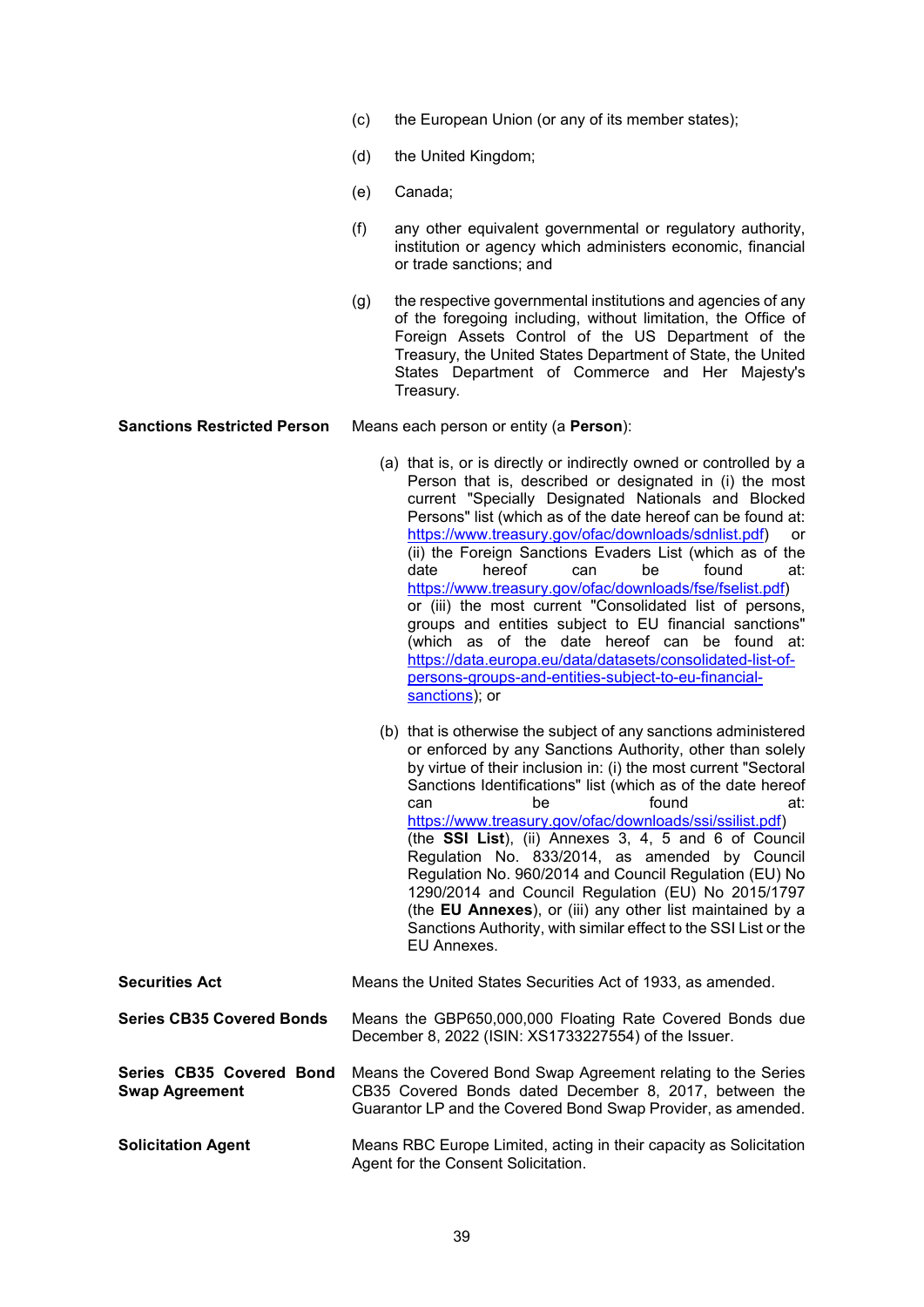| <b>Supplemental Trust Deed</b>                     | Means the deed supplemental to the Trust Deed to be entered into<br>between the Issuer and the Bond Trustee following the conclusion<br>of the Meeting, in the event that the Consent Conditions are<br>satisfied. |
|----------------------------------------------------|--------------------------------------------------------------------------------------------------------------------------------------------------------------------------------------------------------------------|
| <b>Tabulation Agent</b>                            | Means Lucid Issuer Services Limited.                                                                                                                                                                               |
| UK MIFIR                                           | Regulation (EU) No 600/2014 as it forms part of domestic law by<br>virtue of the European Union (Withdrawal) Act 2018.                                                                                             |
| <b>UK MIFIR Product</b><br><b>Governance Rules</b> | product governance rules under the FCA's Product<br>The<br>Intervention and Product Governance Sourcebook.                                                                                                         |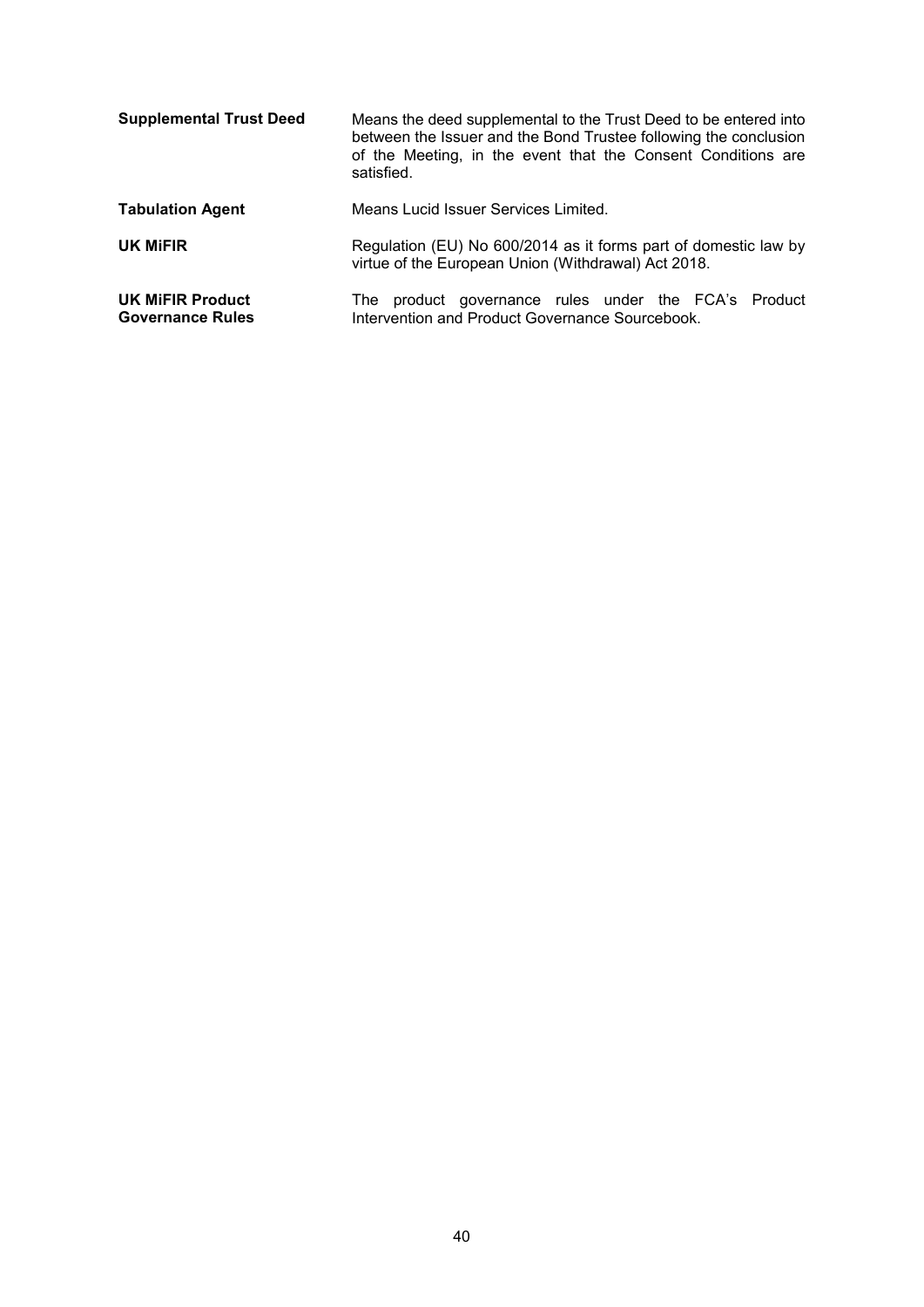#### **ANNEX A COMPOUNDED DAILY SONIA**

#### (a) *Screen Rate Determination for Covered Bonds referencing Compounded Daily SONIA*

Where Screen Rate Determination is specified as applicable in the applicable Final Terms and the Reference Rate is specified in the applicable Final Terms as being "**Compounded Daily SONIA**", the Rate of Interest for each Interest Period will, as provided below, be Compounded Daily SONIA for such Interest Period plus or minus (as indicated in the applicable Final Terms) the Margin, if any, all determined by the Calculation Agent. Compounded Daily SONIA will be calculated in accordance with the lag observation method (the "**Observation Lookback Convention**").

"**Compounded Daily SONIA**" means, with respect to an Interest Period, the rate of return of a daily compound interest investment (with the daily Sterling overnight reference rate as reference rate for the calculation of interest) and will be calculated by the Calculation Agent on the relevant Interest Determination Date, as follows, and the resulting percentage will be rounded if necessary to the fourth decimal place, with 0.00005 per cent. being rounded upwards:

*Observation Lookback Convention:*

$$
\left[\prod_{i=1}^{d_o} \left(1+\frac{SONIA_{i-pLBD}\times n_i}{365}\right)-1\right]\times \frac{365}{d}
$$

where:

"**d**" is the number of calendar days in the relevant Interest Period;

"d<sub>o</sub>" is the number of London Banking Days in the relevant Interest Period;

"**i**" is a series of whole numbers from one to  $d_0$  each representing the relevant London Banking Day in chronological order from, and including, the first London Banking Day in the relevant Interest Period;

"**London Banking Day**" or "**LBD**" means any day on which commercial banks are open for general business (including dealing in foreign exchange and foreign currency deposits) in London, UK;

"**ni**", for any London Banking Day "i" in the Interest Period, means the number of calendar days from and including such London Banking Day "i" up to but excluding the earlier of (i) the following London Banking Day or (ii) the last day of the relevant Interest Period or, in respect of the final Interest Period, the Final Maturity Date or the Extended Due for Payment Date, as the case may be;

"**Observation Lookback Period**" is as specified in the applicable Final Terms;

"**p**" is the number of London Banking Days included in the Observation Lookback Period;

"**Relevant Screen Page**" means the page, section or other part of a particular information service (including, without limitation, Reuters service ("**Reuters**")) specified as the "Relevant Screen Page" in the applicable Final Terms, or such other successor or replacement page, section or other part in that information service (or any page, section or other part of a successor information service), in each case, as may be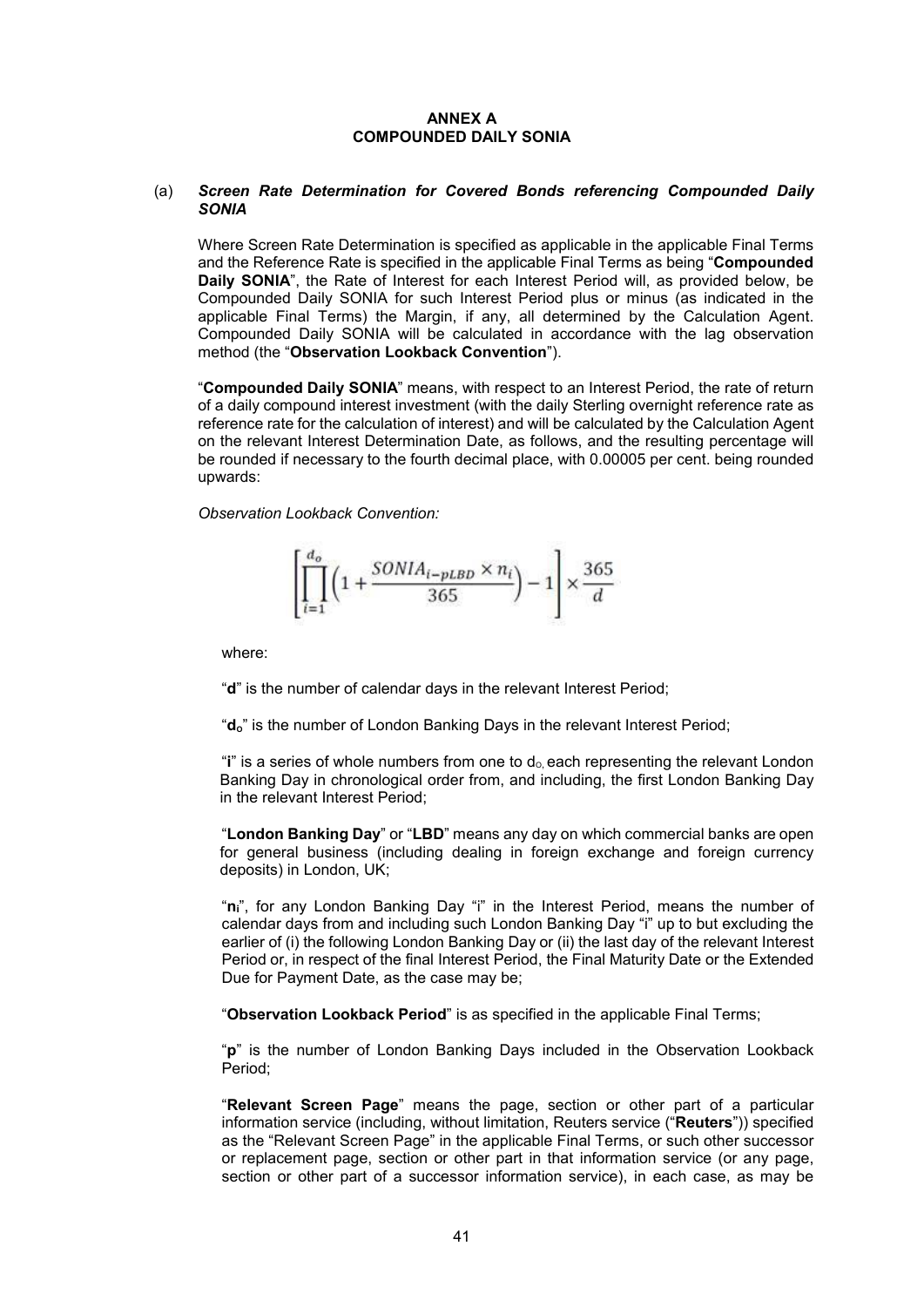nominated by the person providing or sponsoring the information appearing there for the purpose of displaying rates or prices comparable to the Reference Rate;

"**SONIAi-pLBD**" means, in respect of any London Banking Day "i" in the relevant Interest Period, the SONIA reference rate for the London Banking Day falling "p" London Banking Days prior to the relevant London Banking Day "i"; and

"**SONIA reference rate**", in respect of any London Banking Day, is a reference rate equal to the daily Sterling Overnight Index Average ("**SONIA**") rate for such London Banking Day as provided by the administrator of SONIA to authorised distributors and as then published on the Relevant Screen Page or, if the Relevant Screen Page is unavailable, as otherwise published by such authorised distributors, in each case on the London Banking Day immediately following such London Banking Day.

If, subject to the Base Rate Modification terms in (b) below, in respect of any London Banking Day, the Calculation Agent (or such other party responsible for the calculation of the Rate of Interest, as specified in the applicable Final Terms) determines that the SONIA reference rate is not available on the Relevant Screen Page and has not otherwise been published by the relevant authorised distributors, then the SONIA reference rate in respect of such London Banking Day shall be: (a) (i) the Bank of England's Bank Rate (the "**Bank Rate**") prevailing at 5:00 p.m. (or, if earlier, close of business) on such London Banking Day; plus (ii) the mean of the spread of the SONIA reference rate to the Bank Rate over the previous five London Banking Days in respect of which a SONIA reference rate has been published, excluding the highest spread (or, if there is more than one highest spread, one only of those highest spreads) and lowest spread (or, if there is more than one lowest spread, one only of those lowest spreads) to the Bank Rate, or (b) if the Bank Rate is not available on the relevant London Banking Day, the most recent SONIA reference rate in respect of a London Banking Day.

Notwithstanding the paragraph above, and without prejudice to the Base Rate Modification terms in (b) below, in the event the Bank of England publishes guidance as to (i) how the SONIA rate is to be determined or (ii) any rate that is to replace the SONIA reference rate, the Calculation Agent (or such other party responsible for the calculation of the Rate of Interest, as specified in the applicable Final Terms) shall, subject to receiving written instructions from the Issuer and to the extent that it is reasonably practicable, follow such guidance in order to determine the SONIA rate for any London Banking Day "i" for the purpose of the relevant Series of Covered Bonds for so long as the SONIA rate is not available and has not been published by the authorised distributors.

If the relevant Series of Covered Bonds become due and payable in accordance with Condition 7, the final Interest Determination Date shall, notwithstanding any Interest Determination Date specified in the applicable Final Terms, be deemed to be the date on which such Covered Bonds become due and payable, and the Rate of Interest on such Covered Bonds shall, for so long as such Covered Bonds remain outstanding, be that determined on such date and as if (solely for the purpose of such interest determination) the relevant Interest Period had been shortened accordingly.

#### *(b) Base Rate Modification*

The Guarantor LP and the Issuer may agree, and the Bond Trustee shall agree, without the consent of the holders of the Covered Bonds or Couponholders of any Series and without the consent of the other Secured Creditors other than any Secured Creditor that is party to the relevant documents (and for this purpose the Bond Trustee may disregard whether any such modification relates to a Series Reserved Matter), to any modification (other than in respect of a Series Reserved Matter, provided that a Base Rate Modification (as defined below) will not constitute a Series Reserved Matter) to the Conditions and/or any Transaction Document (including, for the avoidance of doubt but without limitation, the Covered Bond Swap Agreement in relation to the relevant Series of Covered Bonds and subject to the consent only of the Secured Creditors (x) party to the relevant Transaction Document being amended or (y) whose ranking in any Priorities of Payments is affected)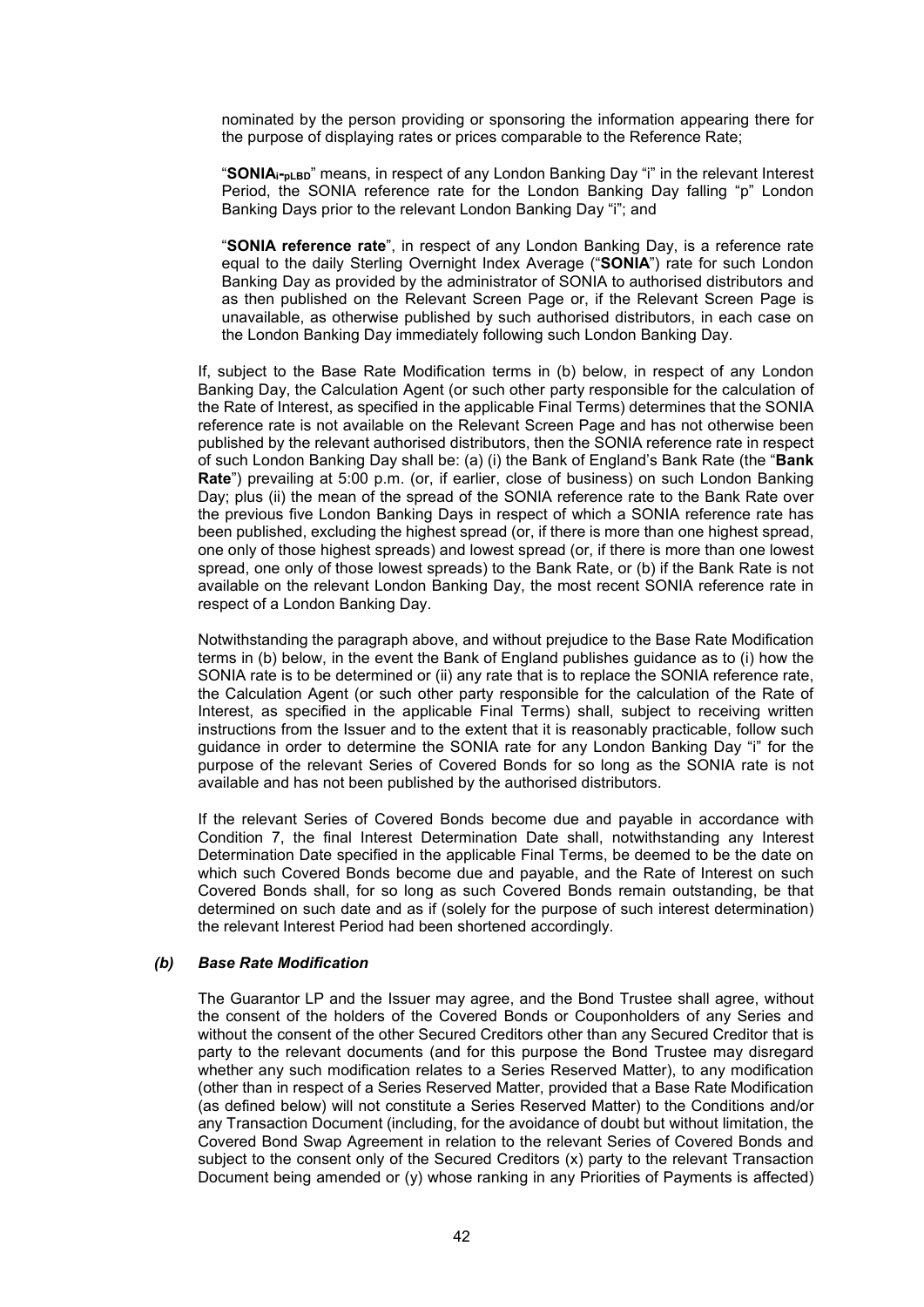that the Issuer considers necessary for the purpose of changing the base rate in respect of the Covered Bonds from a Reference Rate to an alternative base rate (any such rate, an "**Alternative Base Rate**") and making such other amendments as are necessary or advisable in the reasonable judgment of the Issuer to facilitate such change (a "**Base Rate Modification**"), provided that in each case:

- (i) the Issuer certifies to the Bond Trustee, the Issuing and Paying Agent and the Calculation Agent in writing (such certificate, a "**Base Rate Modification Certificate**") that:
	- (A) such Base Rate Modification is being undertaken due to:
		- (I) a material disruption to the relevant Reference Rate, an adverse change in the methodology of calculating the relevant Reference Rate or the relevant Reference Rate ceasing to exist or be published;
		- (II) the insolvency or cessation of business of the administrator of the Reference Rate (in circumstances where no successor administrator has been appointed);
		- (III) a public statement by the administrator of the relevant Reference Rate that it will cease publishing such Reference Rate permanently or indefinitely (in circumstances where no successor administrator for the Reference Rate has been appointed that will continue publication of the relevant Reference Rate) and such cessation is reasonably expected by the Issuer to occur prior to the Final Maturity Date or the Extended Due for Payment Date, as applicable;
		- (IV) a public statement by the supervisor of the administrator of the relevant Reference Rate that such Reference Rate has been or will be permanently or indefinitely discontinued or will be changed in an adverse manner and such cessation is reasonably expected by the Issuer to occur prior to the Final Maturity Date or the Extended Due for Payment Date, as applicable;
		- (V) a public statement by the supervisor of the administrator of the relevant Reference Rate that means such Reference Rate may no longer be used, is no longer representative of relevant underlying market(s) or that its use is or will be subject to restrictions or adverse consequences;
		- (VI) it has become unlawful for any Paying Agent, the Calculation Agent or the Issuer to calculate any payments due to be made to any holders of the Covered Bonds or Couponholders of any Series using the relevant Reference Rate; or
		- (VII) the reasonable expectation of the Issuer that any of the events specified in sub-paragraphs (I), (II), (III), (IV), (V) or (VI) will occur or exist within six months of the proposed effective date of such Base Rate Modification,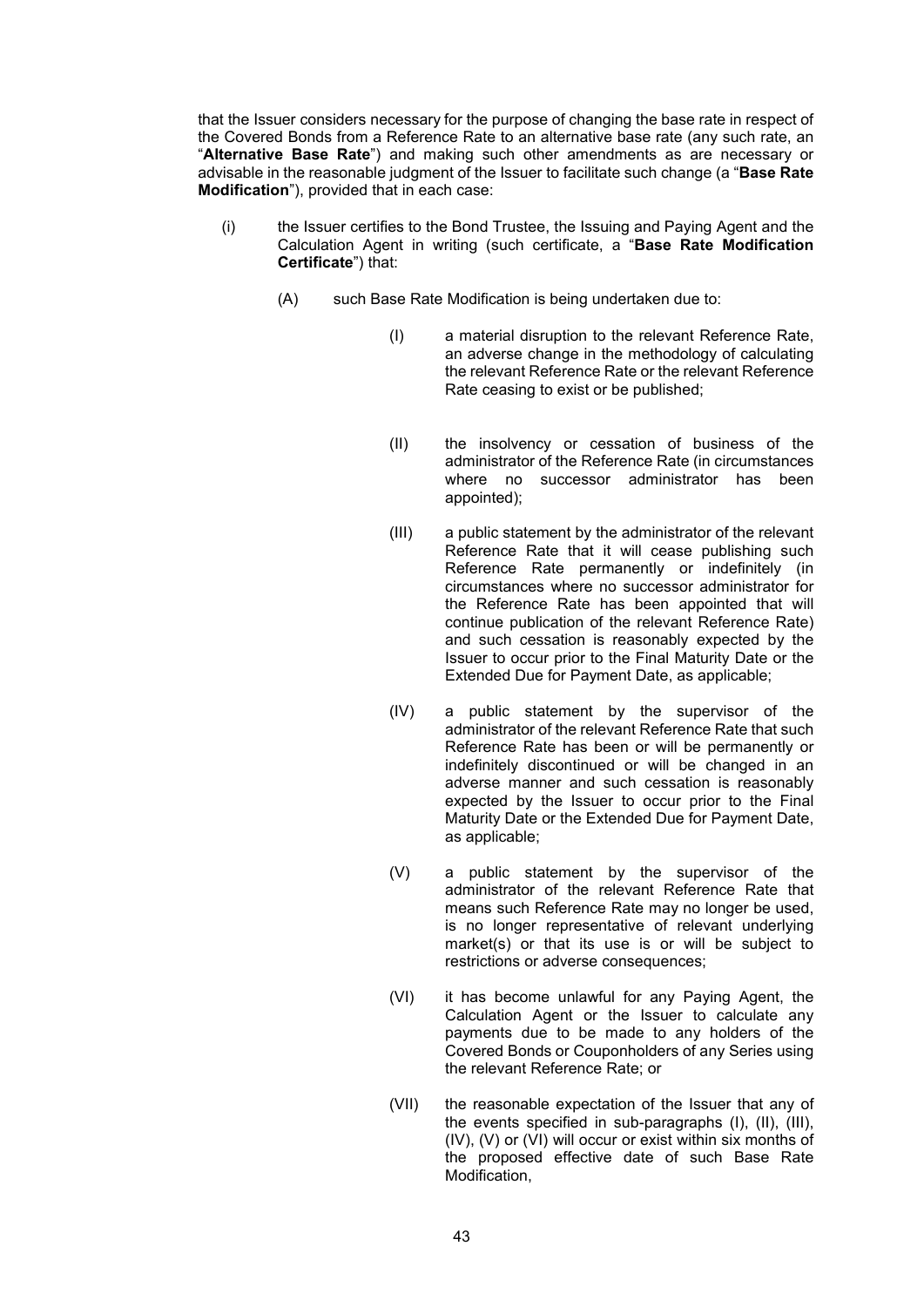- (B) the modifications proposed are required solely for the purpose of applying the Alternative Base Rate and making consequential modifications to any Transaction Document which are, as reasonably determined by the Issuer as necessary or advisable in its reasonable judgement, and the modifications have been drafted solely to such effect; and
- $(C)$  the consent of each Secured Creditor  $(x)$  which is party to the relevant Transaction Document being amended, or (y) whose ranking in any Priorities of Payments is affected has been obtained (evidence of which shall be provided by the Issuer to the Bond Trustee with the Base Rate Modification Certificate) and, subject to subparagraph (vii) immediately below, no other consents are required to be obtained in relation to the Base Rate Modification, provided, for the avoidance of doubt, that the Calculation Agent, the Issuing and Paying Agent or any other Paying Agent, as Secured Creditors, shall not be obliged to agree to any modifications to any Transaction Documents for purposes of applying the Alternative Base Rate, which, in the sole opinion of such Calculation Agent, the Issuing and Paying Agent or any other Paying Agent, as the case may be, would impose more onerous obligations upon it or expose it to any additional duties, responsibilities or liabilities or reduce or amend the protective provisions afforded to any such person in the Agency Agreement; and
- (ii) such Alternative Base Rate is:
	- (A) a base rate published, endorsed, approved or recognised by the Bank of England, the Federal Reserve Bank of New York, the Bank of Canada or the ECB or the central bank, reserve bank, monetary authority or similar institution for the currency to which the Reference Rate relates, any regulator in the United States, the UK or the European Union or the country whose currency relates to the relevant Reference Rate or any stock exchange on which the Covered Bonds are listed or any relevant committee or other body established, sponsored or approved by any of the foregoing); or
	- (B) a base rate utilised in a material number of publicly-listed publiclyoffered or benchmark new issues of floating rate covered bonds or floating rate senior unsecured notes prior to the effective date of such Base Rate Modification (for these purposes, 5 such issues shall be considered material); or
	- (C) a base rate utilised in a publicly-listed publicly-offered or benchmark new issue of floating rate covered bonds where the issuer (or, in the case of asset backed securities, the originator of the relevant assets) is the Issuer or a Subsidiary of the Issuer;
- (iii) at least 30 days' prior written notice of any Base Rate Modification has been given to the Bond Trustee;
- (iv) the Base Rate Modification Certificate is provided to the Bond Trustee at the time the Bond Trustee is notified of the Base Rate Modification and on the effective date of such Base Rate Modification;
- (v) with respect to each Rating Agency, a Rating Agency Confirmation (as defined in Condition 20) has been obtained;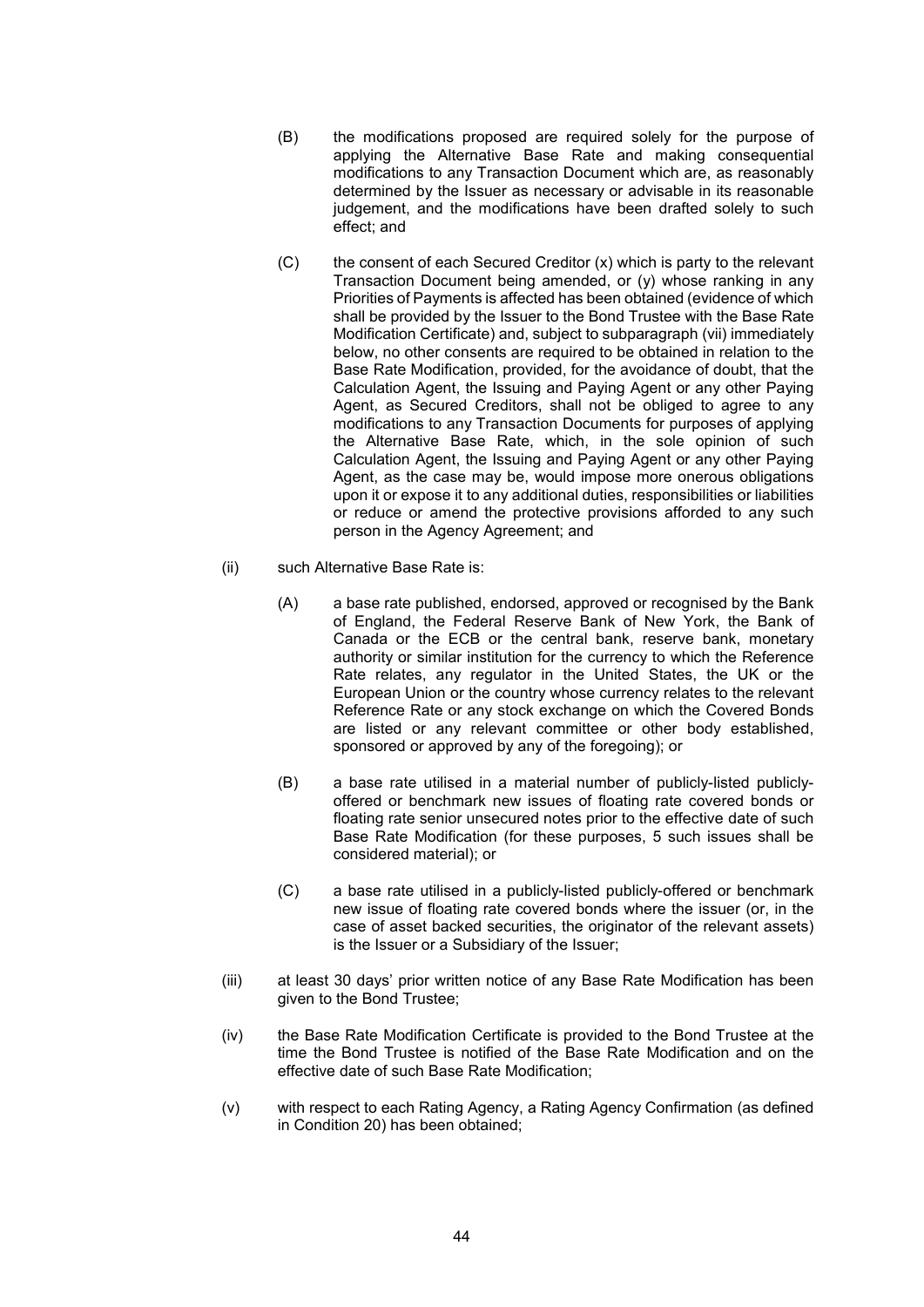- (vi) the Issuer pays (or arranges for the payment of) all fees, costs and expenses (including legal fees) properly incurred by the Bond Trustee in connection with such Base Rate Modification;
- (vii) the Issuer has provided at least 30 days' notice to the Covered Bondholders of the relevant Series of Covered Bonds of the Base Rate Modification in accordance with Condition 14 and by publication on Bloomberg on the "Company News" screen relating to the Covered Bonds (in each case specifying the date and time by which Covered Bondholders must respond), and Covered Bondholders representing at least 10 per cent. of the aggregate Principal Amount Outstanding of the relevant Series of Covered Bonds then outstanding have not notified the Issuer or the Issuing and Paying Agent in accordance with the then current practice of any applicable Clearing System through which such Covered Bonds may be held by the time specified in such notice that such Covered Bondholders do not consent to the Base Rate Modification.

If Covered Bondholders representing at least 10 per cent. of the aggregate Principal Amount Outstanding of the relevant Series of Covered Bonds then outstanding have notified the Issuer or the Issuing and Paying Agent in accordance with the then current practice of any applicable Clearing System through which the Covered Bonds may be held or in the manner specified in the next following paragraph where there is no applicable Clearing System by the time specified in such notice that such Covered Bondholders do not consent to the Base Rate Modification, then the Base Rate Modification will not be made unless an Extraordinary Resolution of the Covered Bondholders of the relevant Series then outstanding is passed in favour of the Base Rate Modification in accordance with this paragraph.

Where there is no applicable Clearing System, Covered Bondholders may object in writing to a Base Rate Modification by notifying the Issuer or the Issuing and Paying Agent but any such objection in writing must be accompanied by evidence to the Bond Trustee's satisfaction (having regard to prevailing market practices) of the relevant Covered Bondholder's holding of the Covered Bonds.

For the avoidance of doubt, the Issuer may give effect to an Alternative Base Rate on more than one occasion provided that the conditions set out in respect of a Base Rate Modification in this paragraph are satisfied.

Without prejudice to the obligations of the Issuer under this paragraph in respect of a Base Rate Modification, the Reference Rate and the fallback provisions provided for in paragraph (a) (*Screen Rate Determination for Covered Bonds referencing Compounded Daily SONIA*) above will continue to apply unless and until the Bond Trustee has received the Base Rate Modification Certificate in accordance with this paragraph. For the avoidance of doubt, the terms of this paragraph in respect of a Base Rate Modification shall apply to the determination of the Interest Rate on the relevant Interest Determination Date only, and the Rate of Interest applicable to any subsequent Interest Period(s) is subject to the operation of, and to adjustment as provided in, this paragraph in respect of a Base Rate Modification.

When implementing any Base Rate Modification; (A) the Bond Trustee shall not consider the interests of the Covered Bondholders, any other Secured Creditor or any other person and shall act and rely solely and without investigation or liability on any Base Rate Modification Certificate or other certificate or evidence provided to it by the Issuer and shall not be liable to the Covered Bondholders, any other Secured Creditor or any other person for so acting or relying, irrespective of whether any such modification is or may be materially prejudicial to the interests of any such person; and (B) the Bond Trustee shall not be obliged to agree to any modification which, in the sole opinion of the Bond Trustee, would have the effect of (i) exposing the Bond Trustee to any liability against which it has not been indemnified and/or secured and/or pre-funded to its satisfaction or (ii) increasing the obligations or duties, or decreasing the rights,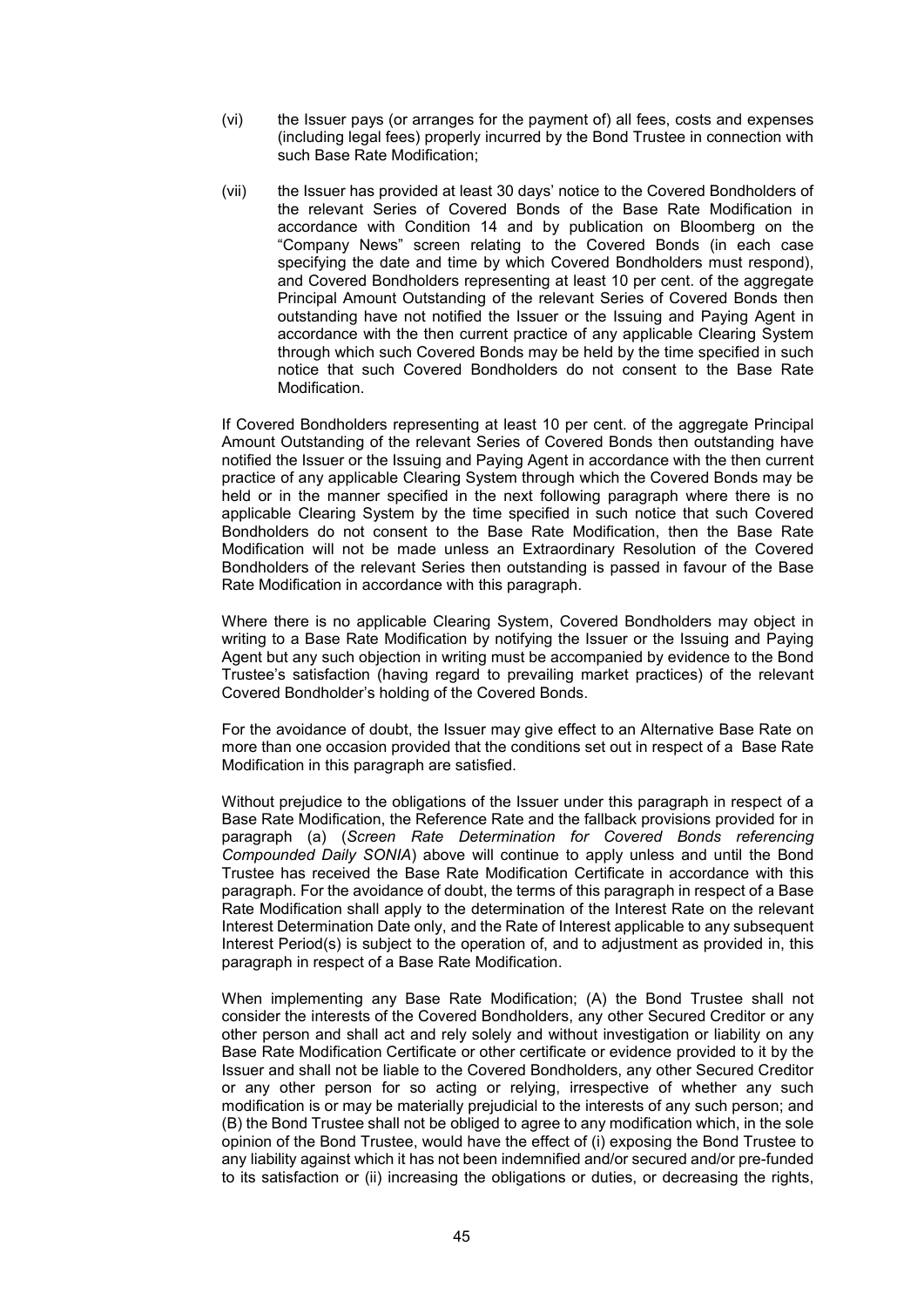powers, authorisations, discretions, indemnification or protections, of the Bond Trustee in the Transaction Documents and/or the Conditions.

### *(c) Miscellaneous*

"**Series Reserved Matter**" in relation to Covered Bonds of a Series means: (i) reduction or cancellation of the amount payable or, where applicable, modification of the method of calculating the amount payable (other than, for the avoidance of doubt, a Base Rate Modification) or modification of the date of payment or, where applicable, modification of the method of calculating the date of payment in respect of any principal or interest in respect of the Covered Bonds; (ii) alteration of the currency in which payments under the Covered Bonds, Receipts and Coupons are to be made; (iii) alteration of the majority required to pass an Extraordinary Resolution; (iv) any amendment to the Covered Bond Guarantee or the Security Agreement (except in a manner determined by the Bond Trustee not to be materially prejudicial to the interests of the holders of the Covered Bonds of any Series); (v) except in accordance with Condition 13, the sanctioning of any such scheme or proposal for the exchange or sale of the Covered Bonds for or the conversion of the Covered Bonds into, or the cancellation of the Covered Bonds in consideration of, shares, stock, covered bonds, bonds, debentures, debenture stock and/or other obligations and/or securities of the Issuer or any other company formed or to be formed, or for or into or in consideration of cash, or partly for or into or in consideration of such shares, stock, bonds, covered bonds, debentures, debenture stock and/or other obligations and/or securities as described above and partly for or into or in consideration of cash and for the appointment of some person with power on behalf of the holders of the Covered Bonds to execute an instrument of transfer of the Registered Covered Bonds held by them in favour of the persons with or to whom the Covered Bonds are to be exchanged or sold respectively; and (vi) alteration of specific sections of the Trust Deed relating to quorum and procedure for meetings of holders of Covered Bonds.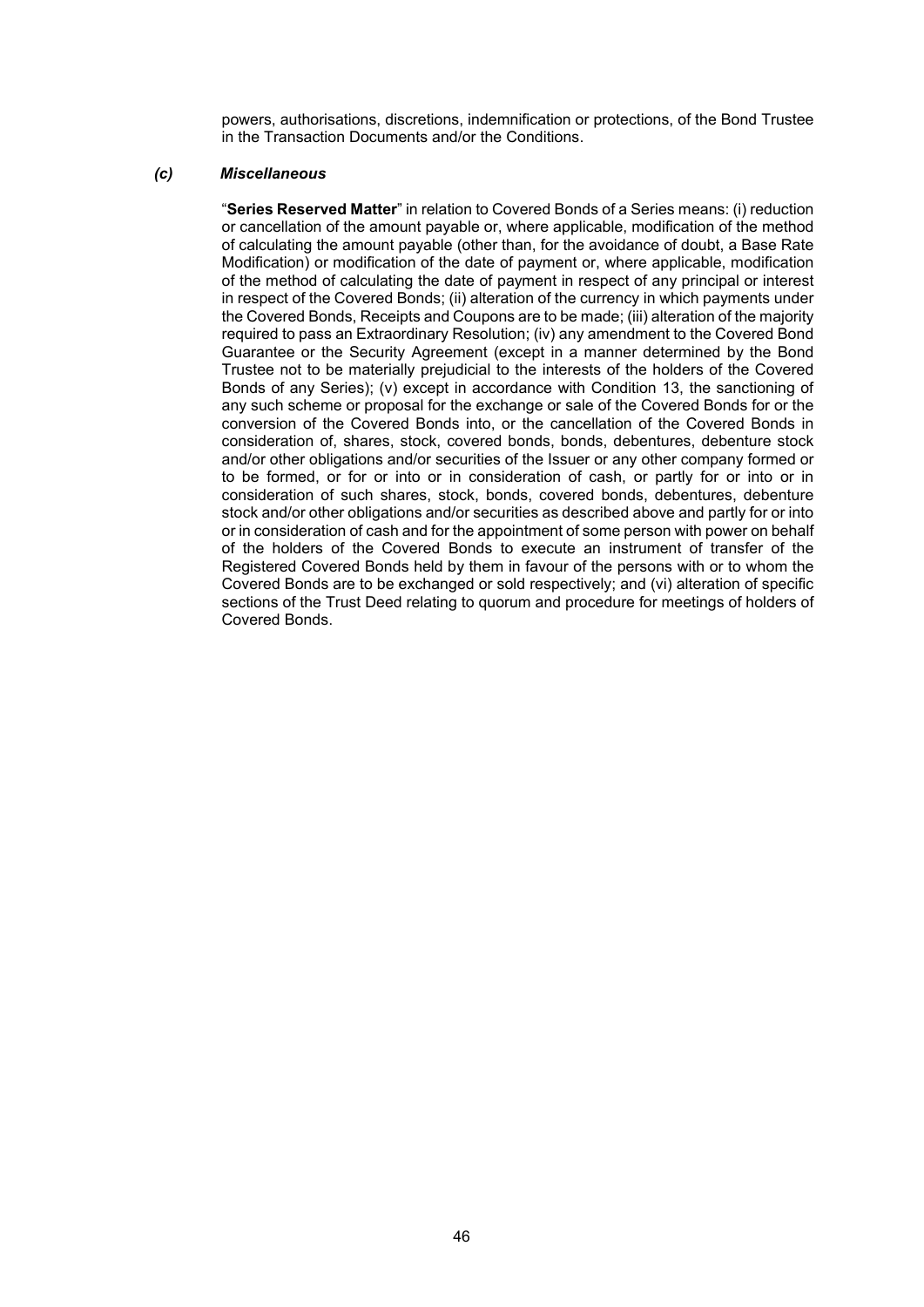### **ANNEX B MARGIN ADJUSTMENT**

### **Rationale for the Proposal**

The pricing methodology proposed for the amendment of the Margin on conversion of the Interest Basis from LIBOR to Compounded Daily SONIA uses only market observable screen spot rates.

The date from which the proposed change in reference rate is to occur will be December 8, 2021 (the **Effective Date**).

The determination of the relevant market observable screen spot rates will take place at 1:00 p.m. (London time) (the **Pricing Time**) on the Pricing Date. This is to ensure that the Pricing Date is as close as possible to the Effective Date whilst allowing sufficient time for the necessary changes to be implemented following the determination of the Margin.

For the avoidance of doubt, the reference rate applicable to the Covered Bonds up to but excluding the Effective Date will continue to be LIBOR and interest payments made on the Effective Date will not be affected by the pricing methodology proposed in this Consent Solicitation Memorandum.

If there is an adjourned Meeting, the LIBOR vs SONIA Interpolated Basis may be different to the amounts which would be calculated if the Extraordinary Resolution was passed at the initial Meeting.

#### **The Margin Adjustment**

The Rate of Interest for the Covered Bonds to be determined on the Pricing Date and effective on the Effective Date, will be equal to Compounded Daily SONIA plus the Margin, as adjusted as follows (the **Adjusted Margin**):

- A. the sum of:
	- a. from and including the Interest Commencement Date to (but excluding) the Final Maturity Date, 0.23 per cent.; and
	- b. from and including the Final Maturity Date to (but excluding) the Extended Due for Payment Date, 0.273 per cent.,

(the **Margin**); plus

- B. the LIBOR vs SONIA Interpolated Basis;
- C. plus the Forward Start Adjustment.

#### where:

**Forward Start Adjustment** is a number calculated by the Solicitation Agent in accordance with market practice (rounded to the nearest 0.01 per cent. (with 0.005 per cent. rounded upwards)), reflecting the forward starting nature of the next Interest Payment Date relative to the Pricing Date, being the amount so calculated by the Solicitation Agent at or around the Pricing Time on the Pricing Date (and subject to a minimum of 0.00 per cent.) and announced to Covered Bondholders in accordance with Condition 14 (Notices) as soon as practicable following the Pricing Time on the Pricing Date.

**LIBOR vs SONIA Interpolated Basis** is a number of basis points rounded to the nearest 0.1 basis points (with 0.05 basis points rounded upwards) as calculated by the Solicitation Agent on the Pricing Date by means of linear interpolation to the Final Maturity Date of the 1 Year LIBOR vs SONIA Basis v the 2 Year LIBOR vs SONIA Basis, as follows:

On the Pricing Date the Solicitation Agent will determine: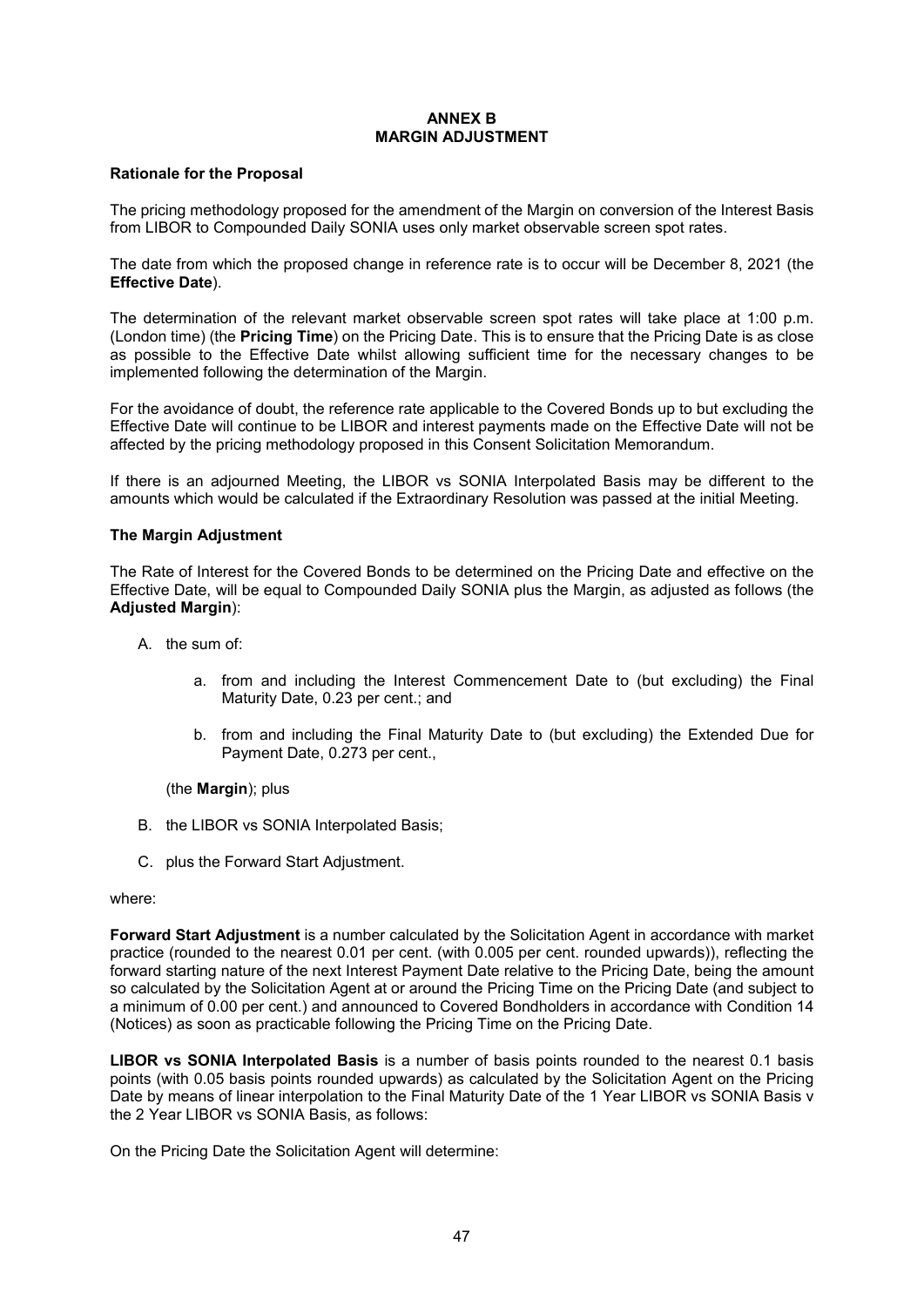- (a) the 1 Year LIBOR vs SONIA Basis (as quoted on the Bloomberg page ICAB9 at or around the Pricing Time), or such other page as may replace it on that information service, or on such similar or replacement service as may be determined by the Solicitation Agent; and
- (b) the 2 Year LIBOR vs SONIA Basis (as quoted on the Bloomberg page ICAB9 at or around the Pricing Time) or such other page as may replace it on that information service, or on such similar or replacement service as may be determined by the Solicitation Agent.

Thereafter the Solicitation Agent will calculate the linear interpolation for the LIBOR vs SONIA Interpolated Basis to the Final Maturity Date of the Bonds by:

- (i) subtracting (a) above from (b) above and multiplying the result of such subtraction by the Maturity Weight (and rounding the result of such multiplication to the nearest 0.1 basis points, with 0.05 basis points rounded upwards); and
- (ii) adding (a) to the result calculated in accordance with sub-paragraph (i),

For the purposes of this calculation:

**Maturity Weight** means the amount, expressed as a percentage, calculated by dividing the actual number of days from (and including) the date falling exactly 1 year after the Pricing Date to (but excluding) the Final Maturity Date of the Bonds by 365.

The Adjusted Margin and the LIBOR vs SONIA Interpolated Basis will be announced to Covered Bondholders in accordance with Condition 14 (Notices) as soon as practicable following the Pricing Time on the Pricing Date.

The detailed provisions relating to the calculation of Compounded Daily SONIA are set out in the Amendment Documents.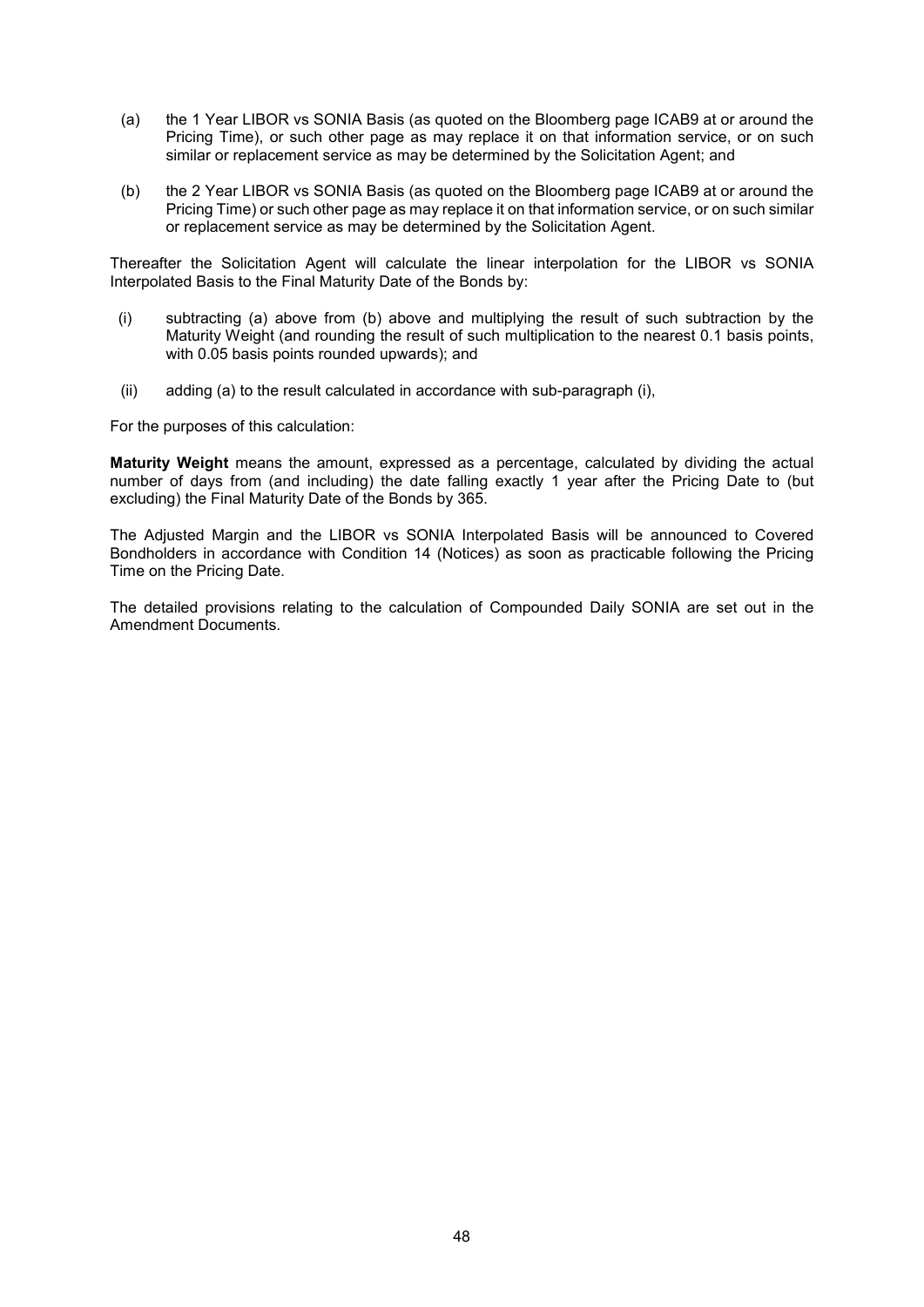### **ANNEX C PRINCIPAL CHANGES TO THE FINAL TERMS**

| <b>Item in Final Terms</b> |                 | Provision in current Final Summary of Provision in<br>Terms                                                                                                                                                                                                                                                                                            | <b>Amended</b><br><b>Restated</b><br>and<br><b>Series CB35 Final Terms</b>                                                                                                                                                                                                                                                                                                                                                                                                                                                                                                                                                                         |
|----------------------------|-----------------|--------------------------------------------------------------------------------------------------------------------------------------------------------------------------------------------------------------------------------------------------------------------------------------------------------------------------------------------------------|----------------------------------------------------------------------------------------------------------------------------------------------------------------------------------------------------------------------------------------------------------------------------------------------------------------------------------------------------------------------------------------------------------------------------------------------------------------------------------------------------------------------------------------------------------------------------------------------------------------------------------------------------|
| 8.                         | Interest Basis: | 3-month GBP LIBOR + 0.23 per<br>cent. per annum Floating Rate<br>from and including the Interest<br>Commencement Date to (but<br>excluding) the Final Maturity<br>Date<br>1-month GBP LIBOR $+$ 0.273<br>per cent. per annum Floating<br>Rate from and including the<br>Final Maturity Date to (but<br>excluding) the Extended Due for<br>Payment Date | Compounded Daily SONIA +<br>[Adjusted<br>Margin<br>to<br>be<br>calculated on the Pricing Date<br>as set out in Annex B to this<br>Solicitation<br>Consent<br>Memorandum] per cent. per<br>annum Floating Rate from and<br>including the Effective Date to<br>(but excluding)<br>the<br>Final<br><b>Maturity Date</b><br>Compounded Daily SONIA +<br>Margin<br>[Adjusted<br>to<br>be<br>calculated on the Pricing Date<br>as set out in Annex B to this<br>Consent<br>Solicitation<br>Memorandum] per cent. per<br>annum Floating Rate from and<br>including the Final Maturity<br>Date to (but excluding) the<br>Extended Due for Payment<br>Date. |

The following Floating Rate Covered Bond Provisions will be set out in full in the Amended and Restated Series CB35 Final Terms:

| 14. | <b>Floating Rate Covered Bond</b><br><b>Provisions</b> |                                      | Applicable                                                                                                                                                                                                                                  |  |
|-----|--------------------------------------------------------|--------------------------------------|---------------------------------------------------------------------------------------------------------------------------------------------------------------------------------------------------------------------------------------------|--|
|     | (i)                                                    | Specified Period(s):                 | Not Applicable                                                                                                                                                                                                                              |  |
|     | (ii)                                                   | Specified Interest Payment<br>Dates: | From (but excluding) the Issue Date to, and including, the Final<br>Maturity Date, the 8th March, 8th June, 8th September and 8th<br>December of each year                                                                                  |  |
|     |                                                        |                                      | From (but excluding) the Final Maturity Date to, and including,<br>the Extended Due for Payment Date (or, if earlier, the Specified<br>Interest Payment Date on which the Covered Bonds are<br>redeemed in full), the 8th day of each month |  |
|     |                                                        |                                      | Subject to adjustment in accordance with the Business Day<br>Convention specified in paragraph 14(iv) below                                                                                                                                 |  |
|     | (iii)                                                  | First Interest Payment Date:         | For the period from and including the Issue Date to (but<br>excluding) the Final Maturity Date, the Interest Payment Date<br>falling on or nearest to March 8, 2018                                                                         |  |
|     |                                                        |                                      | For the period from and including the Final Maturity Date to (but<br>excluding) the Extended Due for Payment Date, the Specified<br>Interest Payment Date falling on or nearest to January 8, 2023                                          |  |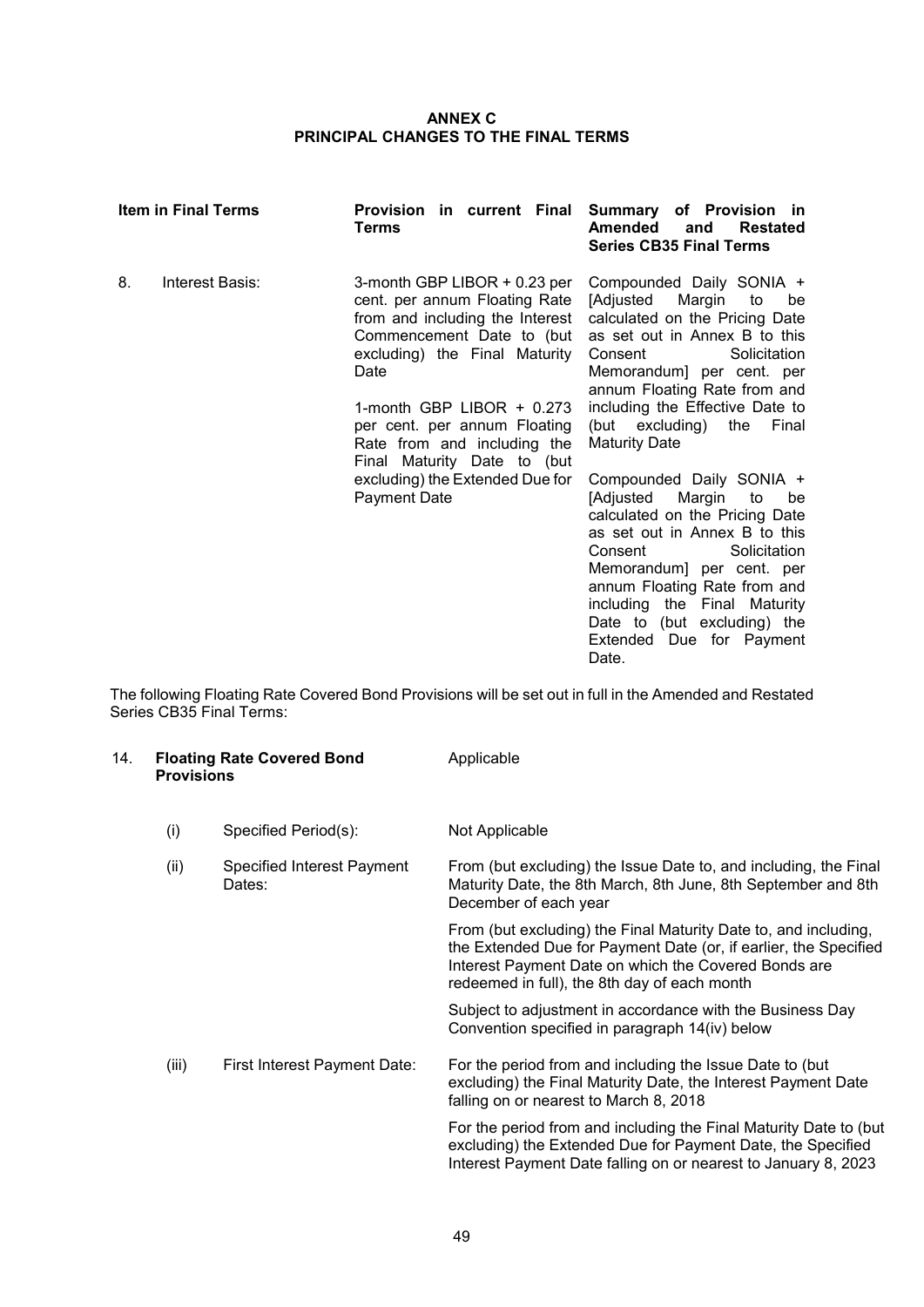| (iv)                           | <b>Business Day Convention:</b>                                                                  | Modified Following Business Day Convention                                                                                                                                         |
|--------------------------------|--------------------------------------------------------------------------------------------------|------------------------------------------------------------------------------------------------------------------------------------------------------------------------------------|
| (v)                            | <b>Business Centre(s):</b>                                                                       | Toronto, TARGET2 and London                                                                                                                                                        |
| (vi)                           | Manner in which the Rate(s) of Screen Rate Determination<br>Interest is/are to be<br>determined: |                                                                                                                                                                                    |
| (vii)                          | Party responsible for<br>calculating the Rate(s) of<br>Interest and Interest<br>Amount(s):       | Royal Bank of Canada, London Branch<br>c/o Royal Bank of Canada, Toronto Branch<br>RBC Centre, 8th Floor<br>155 Wellington Street West<br><b>Toronto Ontario</b><br>Canada M5V 3H1 |
|                                |                                                                                                  | shall be the Calculation Agent                                                                                                                                                     |
| (viii)                         | Screen Rate Determination:                                                                       | Applicable                                                                                                                                                                         |
|                                | - Reference Rate:                                                                                | <b>Compounded Daily SONIA</b>                                                                                                                                                      |
|                                | - Interest Determination Date(s):                                                                | The fifth London Business Day prior to the end of each Interest<br>Period                                                                                                          |
|                                | - Relevant Screen Page:                                                                          | Reuters Screen Page SONIA                                                                                                                                                          |
| - Relevant Time:               |                                                                                                  | Not Applicable                                                                                                                                                                     |
| - Reference Banks:             |                                                                                                  | Not Applicable                                                                                                                                                                     |
| - Relevant Financial Centre:   |                                                                                                  | Not Applicable                                                                                                                                                                     |
| - Principal Financial Centre:  |                                                                                                  | Not Applicable                                                                                                                                                                     |
| - Observation Lookback Period: |                                                                                                  | Five London Banking Days                                                                                                                                                           |
| (ix)                           | ISDA Determination:                                                                              | Not Applicable                                                                                                                                                                     |
|                                | (x) Linear Interpolation:                                                                        | Not Applicable                                                                                                                                                                     |
| (xi)                           | Margin(s):                                                                                       | From and including the Issue Date to (but excluding) the<br>Effective Date: +0.23 per cent. per annum                                                                              |
|                                |                                                                                                  | From and including the Effective Date to (but excluding) the<br>Final Maturity Date: +[ $\bullet$ ] per cent. per annum                                                            |
|                                |                                                                                                  | From and including the Final Maturity Date to (but excluding) the<br>Extended Due for Payment Date: +[•] per cent. per annum                                                       |
| (xii)                          | Minimum Rate of Interest:                                                                        | Not Applicable                                                                                                                                                                     |
| (xiii)                         | Maximum Rate of Interest:                                                                        | Not Applicable                                                                                                                                                                     |
| (xiv)                          | Day Count Fraction:                                                                              | Actual/365 (Fixed)                                                                                                                                                                 |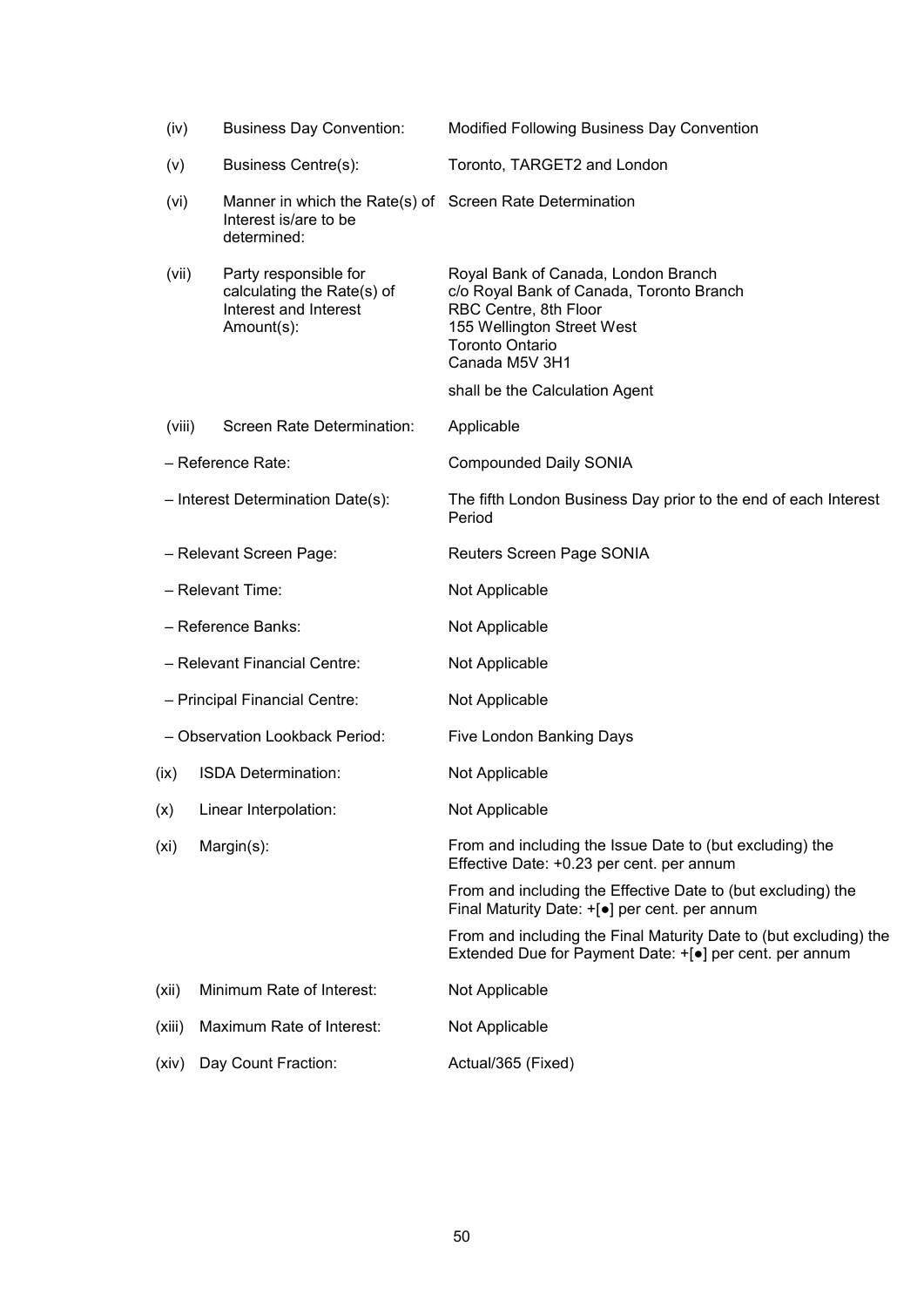#### **ANNEX D**

### **EXTRAORDINARY RESOLUTION TO BE PASSED**

### **EXTRAORDINARY RESOLUTION IN RESPECT OF THE GBP650,000,000 FLOATING RATE COVERED BONDS DUE DECEMBER 8, 2022**

"THAT this Meeting of the holders (together, the **Series CB35 Covered Bondholders**) of the presently outstanding GBP650,000,000 Floating Rate Covered Bonds due December 8, 2022 (the **Series CB35 Covered Bonds**) of Royal Bank of Canada (the **Issuer**), constituted by the amended and restated trust deed of September 8, 2017, as further amended, restated, modified and/or supplemented in relation to the Series CB35 Covered Bonds from time to time (the **Trust Deed**) made between the Issuer, RBC Covered Bond Guarantor Limited Partnership (the **Guarantor LP**) and Computershare Trust Company of Canada (the **Bond Trustee**) as bond trustee for, inter alios, the Series CB35 Covered Bondholders:

- 1. (subject to paragraph 9 of this Extraordinary Resolution) assents to and approves the Covered Bondholder Proposal (as defined in the Consent Solicitation Memorandum) and its implementation, as follows:
	- (a) the modification of the terms and conditions of the Series CB35 Covered Bonds (the **Conditions**) (together with corresponding modifications to the Trust Deed and as completed by the Final Terms applicable to the Series CB35 Covered Bonds dated December 6, 2017, as any of the same may from time to time be modified or amended and restated in accordance with the Trust Deed), in order that the Rate of Interest for the Series CB35 Covered Bonds from and including the Effective Date (with the first Interest Amount based on such new Rate of Interest being paid on the next Interest Payment Date occurring on December 8, 2021 (subject to the relevant Business Day Convention, as may be applicable)) will continue to be a floating rate, but will be equal to the sum of Compounded Daily SONIA plus an Adjusted Margin to be calculated as more fully set out in Annex B to the Consent Solicitation Memorandum (**Margin Adjustment**) and in the Amended and Restated Series CB35 Final Terms (as defined in paragraph 2 below); and
	- (b) the amendment and restatement of the Existing Covered Bond Swap Confirmation (as defined in the Consent Solicitation Memorandum), which currently references LIBOR, to reference Compounded Daily SONIA, as set out in the Amended and Restated Series CB35 Covered Bond Swap Confirmation (as defined in paragraph 2 below) in order to provide a hedge against currency and interest rate risks in respect of amounts received by the Guarantor LP under the Interest Rate Swap Agreement and the amounts payable by it in respect of its obligations under the Covered Bond Swap Guarantee;
- 2. (subject to paragraph 9 of this Extraordinary Resolution) authorises, directs, requests and empowers:
	- (a) the Issuer and the Guarantor LP to execute an amended and restated final terms in respect of the Series CB35 Covered Bonds (the **Amended and Restated Series CB35 Final Terms**) to change the Interest Basis applicable to the Series CB35 Covered Bonds from 'LIBOR' to 'Compounded Daily SONIA';
	- (b) the Issuer, the Guarantor LP and the Bond Trustee to execute a deed supplemental to the Trust Deed (the **Supplemental Trust Deed**) which annexes (i) the form of the Amended and Restated Series CB35 Final Terms, (ii) the amendments to Condition 5 (Interest) and Condition 13 (Meetings of Holders of the Covered Bonds, Modification and Waiver) to include Compounded Daily SONIA as an Interest Basis in the Conditions applicable to the Series CB35 Covered Bonds and (iii) the amendments to Schedule 5 of the Trust Deed; and
	- (c) the Issuer and the Guarantor LP, to execute an amendment and restatement of the Existing Covered Bond Swap Confirmation which references LIBOR in respect of the Series CB35 Covered Bonds to reference Compounded Daily SONIA (the **Amended and Restated Series CB35 Covered Bond Swap Confirmation**);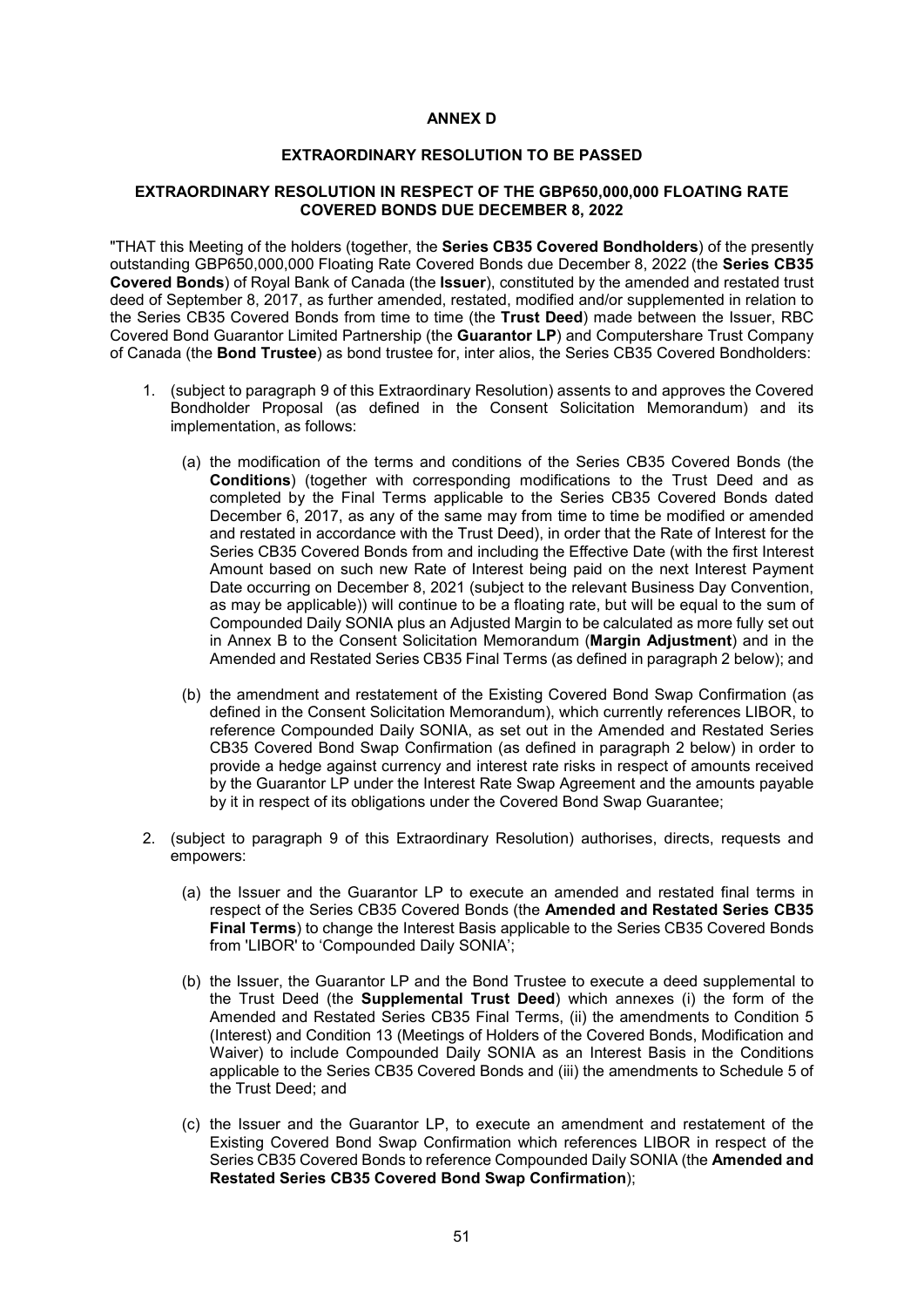in each case (a) to (c) above to effect the modifications referred to in paragraph 1 of this Extraordinary Resolution, in the form or substantially in the form of the drafts produced to this Meeting and for the purpose of identification signed by the chair of this Meeting (the **Chair**) thereof, with such amendments thereto (if any) as the Bond Trustee shall require or agree to; and

- (d) the Issuer, the Guarantor LP, the Bond Trustee, the Issuing and Paying Agent and the Agents to execute and to do all such deeds, instruments, acts and things as may be necessary, desirable or expedient in its sole opinion to carry out and to give effect to this Extraordinary Resolution and the implementation of the modifications referred to in paragraph 1 of this Extraordinary Resolution;
- 3. discharges and exonerates the Bond Trustee from all liability for which it may have become or may become responsible under the Trust Deed or the Series CB35 Covered Bonds or any Transaction Document or any document related thereto in respect of any act or omission in connection with the passing of this Extraordinary Resolution or its implementation, the modifications referred to in paragraph 1 of this Extraordinary Resolution or the implementation of those modifications or the executing of any deeds, agreements, documents or instructions, the performance of any acts, matters or things to be done to carry out and give effect to the matters contemplated in the Amended and Restated Series CB35 Final Terms, the Supplemental Trust Deed, the Amended and Restated Series CB35 Covered Bond Swap Confirmation, the Consent Solicitation Memorandum, the Notice or this Extraordinary Resolution;
- 4. irrevocably waives any claim that the Series CB35 Covered Bondholders may have against the Bond Trustee or the Agents arising as a result of any loss or damage which we may suffer or incur as a result of the Bond Trustee or the Agents acting upon this Extraordinary Resolution (including but not limited to circumstances where it is subsequently found that this Extraordinary Resolution is not valid or binding on the Covered Bondholders) and the Series CB35 Covered Bondholders further confirm that the Series CB35 Covered Bondholders will not seek to hold the Bond Trustee or the Agents liable for any such loss or damage;
- 5. expressly agrees and undertakes to indemnify and hold harmless the Bond Trustee and the Agents from and against all losses, liabilities, damages, costs, charges and expenses which may be suffered or incurred by them as a result of any claims (whether or not successful, compromised or settled), actions, demands or proceedings brought against the Bond Trustee or the Agents and against all losses, costs, charges or expenses (including legal fees) which the Bond Trustee or the Agents may suffer or incur which in any case arise as a result of the Bond Trustee and the Agents acting in accordance with the Extraordinary Resolution and the Trust Deed;
- 6. (subject to paragraph 9 of this Extraordinary Resolution) sanctions and assents to every abrogation, modification, compromise or arrangement in respect of the rights of the Series CB35 Covered Bondholders appertaining to the Series CB35 Covered Bonds against the Issuer or the Guarantor LP, whether or not such rights arise under the Conditions, involved in, resulting from or to be effected by the amendments referred to in paragraph 1 of this Extraordinary Resolution and their implementation;
- 7. waives any and all requirements, restrictions and conditions precedent set forth in the Transaction Documents on any person, in implementing the Amended and Restated Series CB35 Final Terms, the Supplemental Trust Deed, the Amended and Restated Series CB35 Covered Bond Swap Confirmation, this Extraordinary Resolution and the Covered Bond Proposal;
- 8. discharges and exonerates each of the Issuer and the Guarantor LP from all liability for which it may have become or may become responsible under the Trust Deed, the Series CB35 Covered Bonds or any Transaction Document or any document related thereto in respect of any act or omission in connection with the passing of this Extraordinary Resolution or the executing of any deeds, agreements, documents or instructions, the performance of any acts, matters or things to be done to carry out and give effect to the matters contemplated in the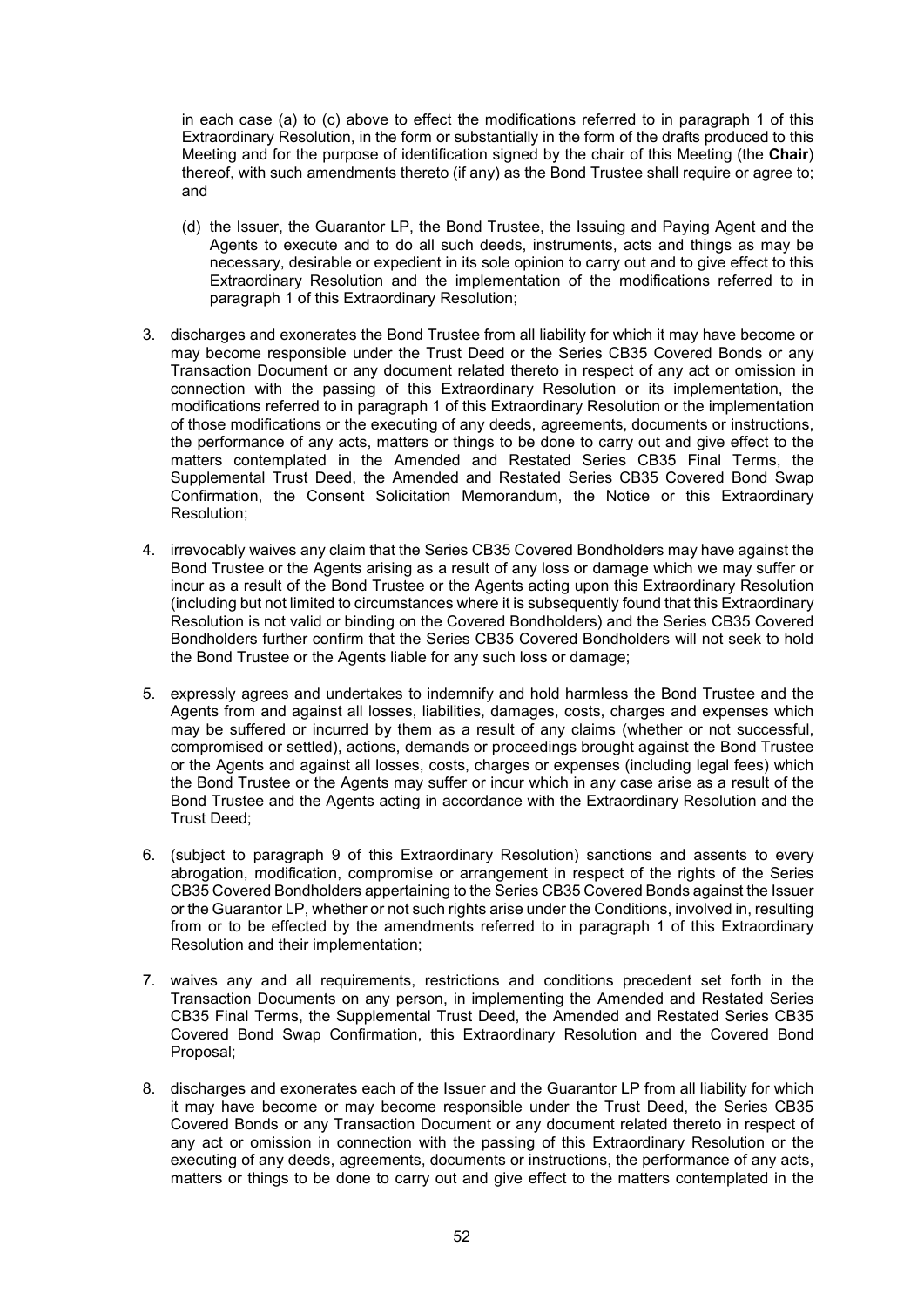Amended and Restated Series CB35 Final Terms, the Supplemental Trust Deed, the Amended and Restated Series CB35 Covered Bond Swap Confirmation, the Consent Solicitation Memorandum, the Notice or this Extraordinary Resolution;

- 9. declares that the implementation of this Extraordinary Resolution shall be conditional on:
- (a) the passing of this Extraordinary Resolution; and
- (b) the quorum required for, and the requisite majority of votes cast at, this Meeting being satisfied by Eligible Series CB35 Covered Bondholders, irrespective of any participation at this Meeting by Ineligible Series CB35 Covered Bondholders and that, in the event that the Extraordinary Resolution is passed at this Meeting but such condition is not satisfied, the Chair and the Bond Trustee are hereby authorised, directed, requested and empowered to adjourn this Meeting for such period being not less than 13 clear days nor more than 42 clear days, and to such place as may be appointed by the Chair and approved by the Bond Trustee, for the purpose of reconsidering resolutions 1 to 11 of this Extraordinary Resolution with the exception of resolution 9(b) of this Extraordinary Resolution. At any such adjournment of this Meeting, one or more persons present being proxies or representatives and holding or representing in aggregate not less than one-third of the aggregate Principal Amount Outstanding of the Series CB35 Covered Bonds shall form a quorum and shall have the power to pass such Extraordinary Resolution, and this condition set out in this paragraph 9(b) will be satisfied if the quorum required for, and the requisite majority of votes cast at, such adjourned Meeting are satisfied by Eligible Series CB35 Covered Bondholders irrespective of any participation at the adjourned Meeting by Ineligible Series CB35 Covered Bondholders;
- 10. acknowledges that the following terms, as used in this Extraordinary Resolution, shall have the meanings given below:

**Consent Solicitation** means the invitation by the Issuer to all Eligible Series CB35 Covered Bondholders to consent to the modification of the Conditions relating to the Series CB35 Covered Bonds as described in the Consent Solicitation Memorandum and as the same may be amended in accordance with its terms;

**Consent Solicitation Memorandum** means the consent solicitation memorandum dated August 31, 2021 prepared by the Issuer in relation to the Consent Solicitation;

**Eligible Series CB35 Covered Bondholder** or **Eligible Covered Bondholder** means each Series CB35 Covered Bondholder who is (a) located and resident outside the United States and not a U.S. person (as defined in Regulation S under the Securities Act); (b) an eligible counterparty or a professional client (each as defined in COBS and UK MiFIR, respectively) and, if applicable and acting on a non-discretionary basis, who is acting on behalf of a beneficial owner that is also an eligible counterparty or a professional client, in each case in respect of the Series CB35 Covered Bonds; and (c) otherwise a person to whom the Consent Solicitation can be lawfully made and that may lawfully participate in the Consent Solicitation;

**Ineligible Series CB35 Covered Bondholder** or **Ineligible Covered Bondholder** means each Series CB35 Covered Bondholder who is not a person to whom the Consent Solicitation is being made, on the basis that such Series CB35 Covered Bondholder is either (i) a U.S. person and/or located or resident in the United States and/or (ii) is not an eligible counterparty or a professional client (each as defined in COBS and UK MiFIR, respectively) and, if applicable and acting on a non-discretionary basis, who is not acting on behalf of a beneficial owner that is also an eligible counterparty or a professional client and/or (iii) a person to whom the Consent Solicitation cannot otherwise be lawfully made; and

**Securities Act** means the U.S. Securities Act of 1933, as amended;

11. in the circumstances where the Issuer exercises its right to treat the Series CB35 Covered Bonds of any Dissenting Holder as not having been amended, acknowledges and consents to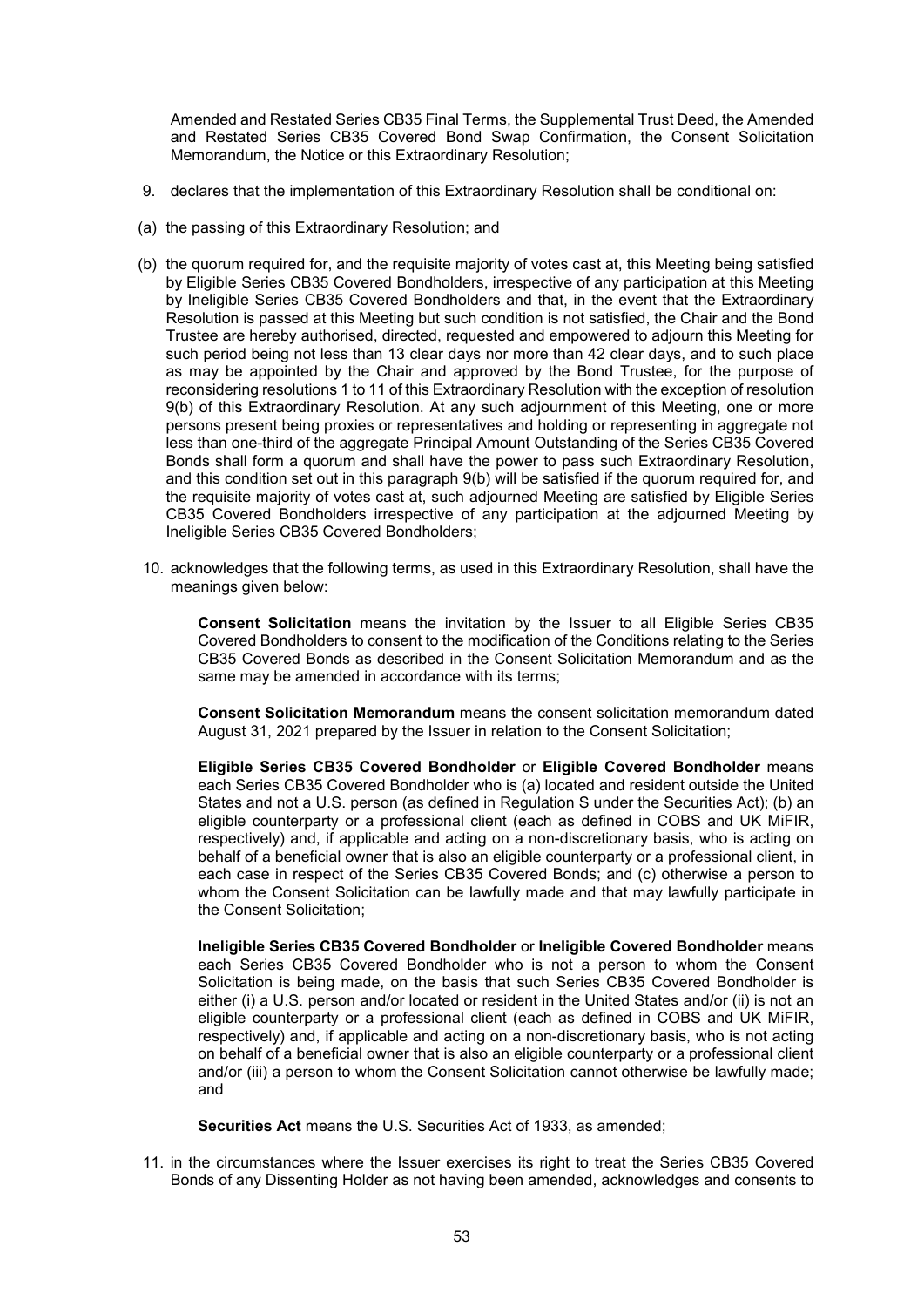the Issuer, the Guarantor LP and the Bond Trustee taking such other and further steps and actions and entering into such agreements and amendments as they may determine to treat the Series CB35 Covered Bonds of any Dissenting Holder as not having been amended; and

12. agrees that capitalised terms in this document where not defined herein shall have the meanings given to them in the Consent Solicitation Memorandum (a copy of which is available for inspection as referred to in the Consent Solicitation Memorandum itself or the Notice)."